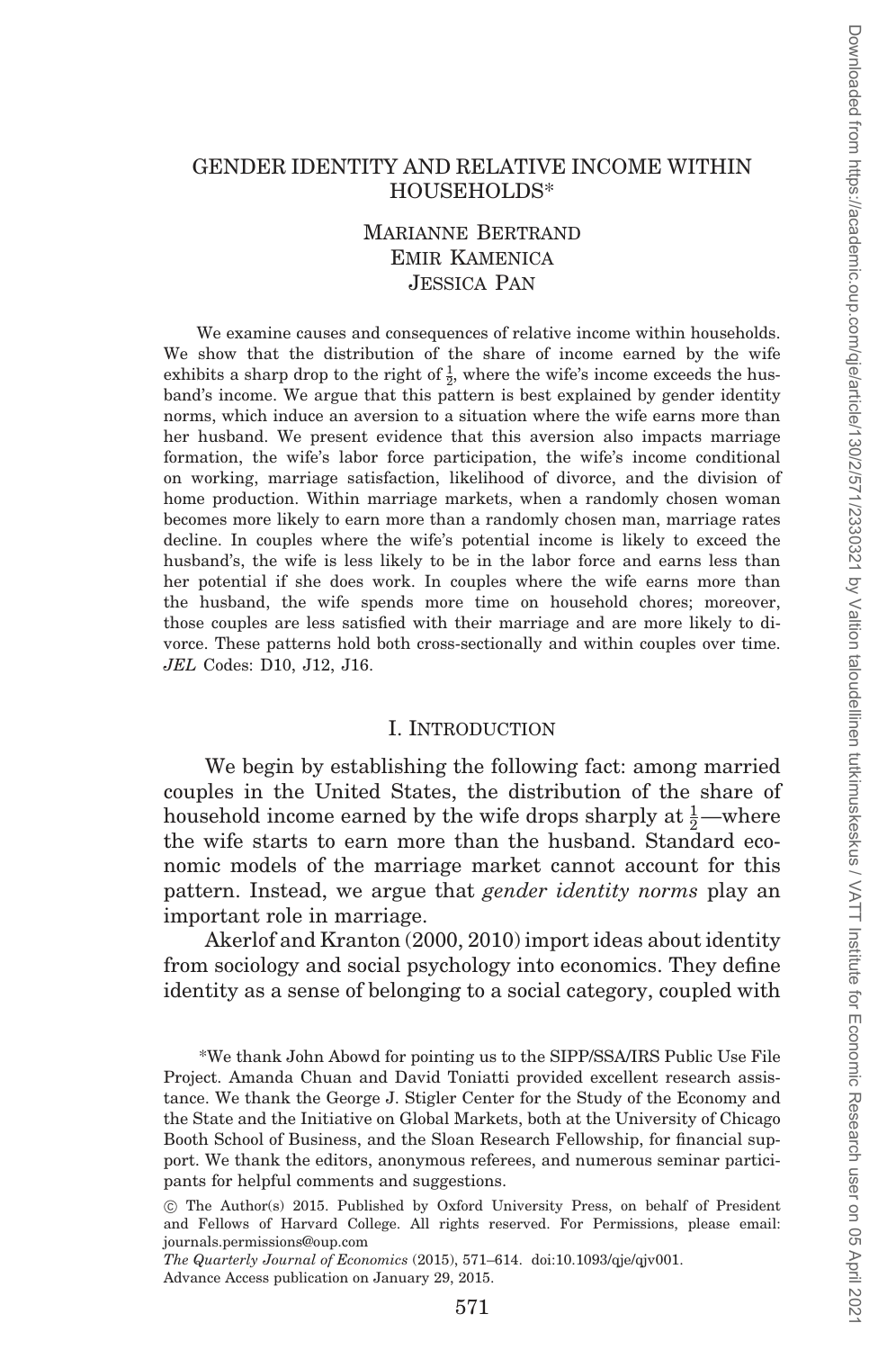a view on how people in that category should behave. They propose that identity influences economic outcomes because deviating from the prescribed behavior is inherently costly. In one application of this model, the social categories are *man* and *woman*, and these categories are associated with specific behavioral prescriptions, such as ''a man should earn more than his wife."<sup>1</sup> Survey responses indeed suggest the prevalence of such prescriptions. For example, 38 percent of the U.S. respondents to the 1995 World Value Survey agree with the claim ''If a woman earns more money than her husband, it's almost certain to cause problems.'' Moreover, this attitude persists in the more recent cohorts.<sup>2</sup>

In this article, we analyze how the behavioral prescription that ''a man should earn more than his wife'' affects social and economic outcomes. First we demonstrate that considerations of relative income affect whether people get married. Using a Bartik-style instrument, we show that when a randomly chosen woman within a marriage market becomes more likely to outearn a randomly chosen man, the marriage rate declines.<sup>3</sup> This result suggests a potential link between two important social developments over the past several decades: the increase in women's income relative to that of men and the decline in the prevalence of marriage. Our estimates imply that aversion to having the wife earn more than the husband explains 29 percent of the decline in marriage rates over the last thirty years.

We then assess the impact of gender identity on women's labor supply. For each married woman in our sample, we estimate the

1. Baker and Jacobsen (2007) attempt to endogenize such social norms. They point out that a rule that mandates the customary division of labor within the household can be Pareto improving if it eliminates wasteful acquisition of human capital aimed at improving one's bargaining position.

2. The overall sample includes U.S. respondents, both male and female, to the 1995 World Values Survey Question: ''If a woman earns more money than her husband, it's almost certain to cause problems. Do you agree strongly, agree, disagree, or disagree strongly?'' We exclude those with missing education (since we later examine how attitudes vary by education) and those who responded ''Don't know" to the question. Out of the remaining 1,483 respondents, 38 percent "agree" or "agree strongly." Among those born since 1965, 37 percent "agree" or "agree strongly.''

3. We flexibly control for the distribution of men's income and the distribution of women's income. Hence, we are not simply picking up the fact that women with higher incomes are less likely to get married.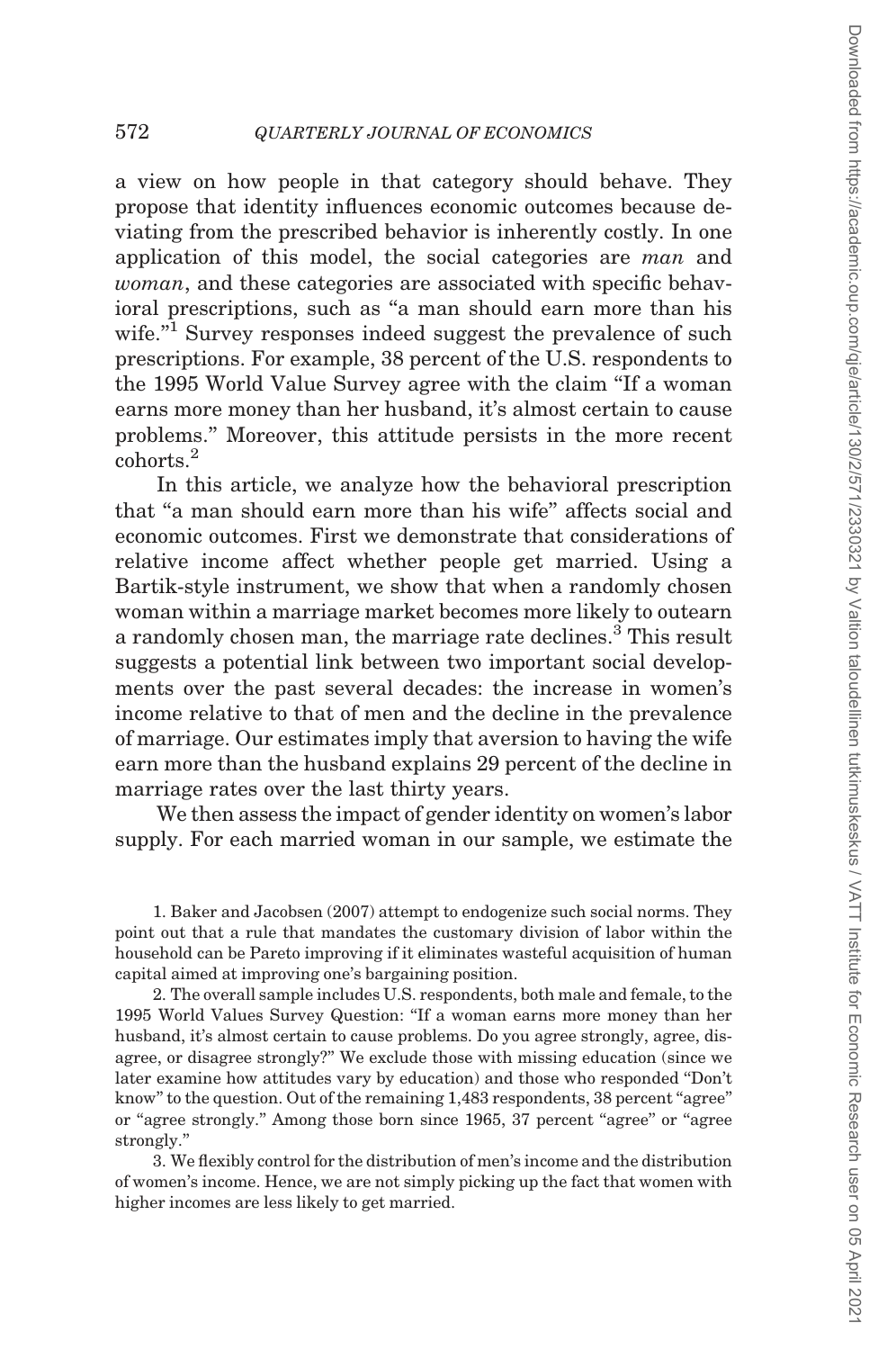distribution of potential earnings based on her demographics. We show that if the probability that her income would exceed the husband's income is high, she is less likely to participate in the labor force. Moreover, if she does work, the gap between her realized and potential income is greater (in part due to fewer hours of work). These patterns suggest that women reduce their labor supply so as to avoid gender role reversals in earnings. Of course, an important concern is that high-skill women who marry low-income men may have unobservable characteristics that keep them out of the labor force. We consider several approaches to deal with this issue. First, we show that the key coefficient is stable as we include various controls for characteristics of the couple. Second, controlling for (a proxy for) relative income at marriage does not affect our estimates. Most important, we document the same patterns within couples over time.

Even though it seems that couples try to avoid the situation where the wife earns more than the husband, this situation has nonetheless become more common. For example, in the American Community Survey 2008–2011, the wife earns more than the husband in 27 percent of the couples. $4$  Among these couples, the violation of the gender identity norm seems to influence the quality of marriage. Using data from the National Survey of Families and Households, we find that the couples where the wife earns more than the husband are less happy, report greater strife in their marriage, and are ultimately more likely to get a divorce.

We also examine how the violation of the gender identity norm affects the division of home production. We find that the gender gap in home production—how much more time the wife spends on non-market work than the husband—is *larger* in couples where she earns more than he does. This suggests that a ''threatening'' wife takes on a greater share of housework so as to assuage the husband's unease with the situation. The wife, of course, may ultimately get tired of working this ''second shift'' (Hochschild and Machung 1989), which might be one of the mechanisms behind our results on divorce.

Most of these results rely on cross-sectional variation across couples. To further alleviate concerns about omitted variable bias, we draw on data from the Panel Study of Income Dynamics (PSID) to examine how changes in relative income

<sup>4.</sup> Throughout the article, we focus exclusively on couples where both the husband and the wife are between 18 and 65 years of age.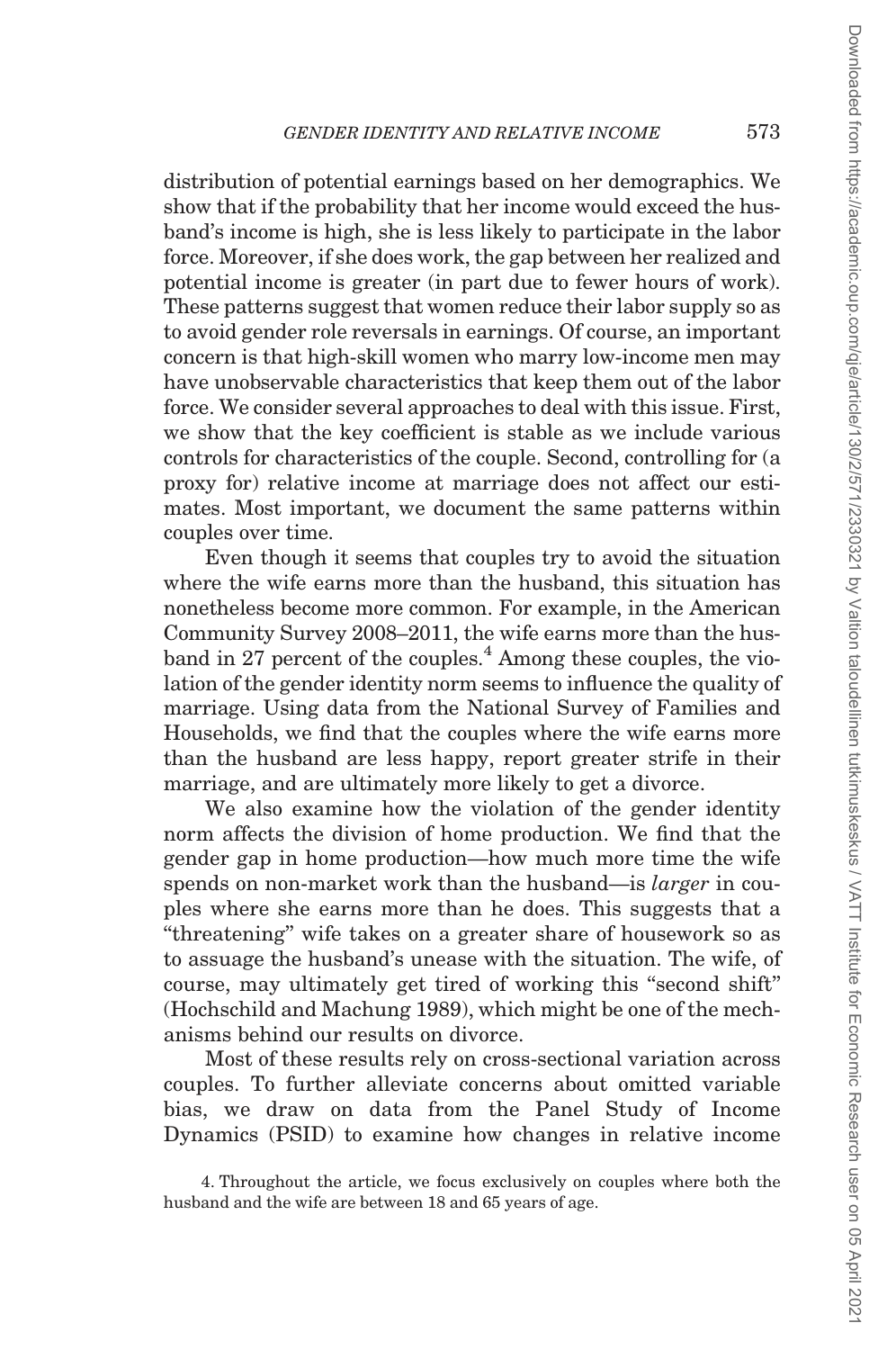within a couple affect the aforementioned outcomes. We replicate all of our results: when the wife's income exceeds the husband's, the wife becomes more likely to exit the labor force and she takes on more chores; moreover, there is suggestive evidence that divorce becomes more likely.

The fact that traditional gender role attitudes still influence behavior has important consequences. Over the last half a century, women have experienced substantial labor market gains; the gender gap in labor force participation and the gender gap in earnings have both declined.<sup>5</sup> Despite these gains, substantial gender gaps remain, both in labor force participation and in earnings. Female labor force participation appears to have plateaued since the early to mid-1990s (Blau and Kahn 2006). Among fulltime, full-year workers, the gender gap in earnings remains at 25 percent. This halted progress has led researchers to consider less traditional (within economics, at least) factors that might influence the gender gap in labor market outcomes (Bertrand 2010). The results we present in this article support the view that slowmoving identity norms are an important factor that limits further convergence in labor market outcomes. Women are bringing personal glass ceilings from home to the workplace.

Since the initial work by Becker (1973, 1974), the economic analysis of marriage markets has made great strides by developing tractable models that abstract from issues like tradition and identity. Consequently, while the economics literature on marriage markets is vast, little of it examines the role of gender identity. A few papers (e.g., Fernandez, Fogli, and Olivetti 2004; Fortin 2005, 2009;) have examined how the variation in gender attitudes (across countries, across time, or across couples) correlates with women's labor force participation. In contrast, this article examines the extent to which the overall prevalence of traditional attitudes affects a wide range of outcomes. In addition to women's labor force participation and the gender gap in

5. Several factors have been identified as contributing to these gains. First and foremost has been the reversal of the gender gap in education (Blau and Kahn 2006; Goldin, Katz, and Kuziemko 2006). Various technological innovations, such as the contraceptive pill, have favored women (Goldin and Katz 2002; Greenwood, Seshadri, and Yorukoglu 2005). Labor demand has shifted toward industries where female skills are overrepresented (Black and Juhn 2000; Weinberg 2000). Finally, better regulatory controls and greater competitiveness have reduced labor market discrimination against women (Black and Strahan 2001; Black and Brainerd 2004).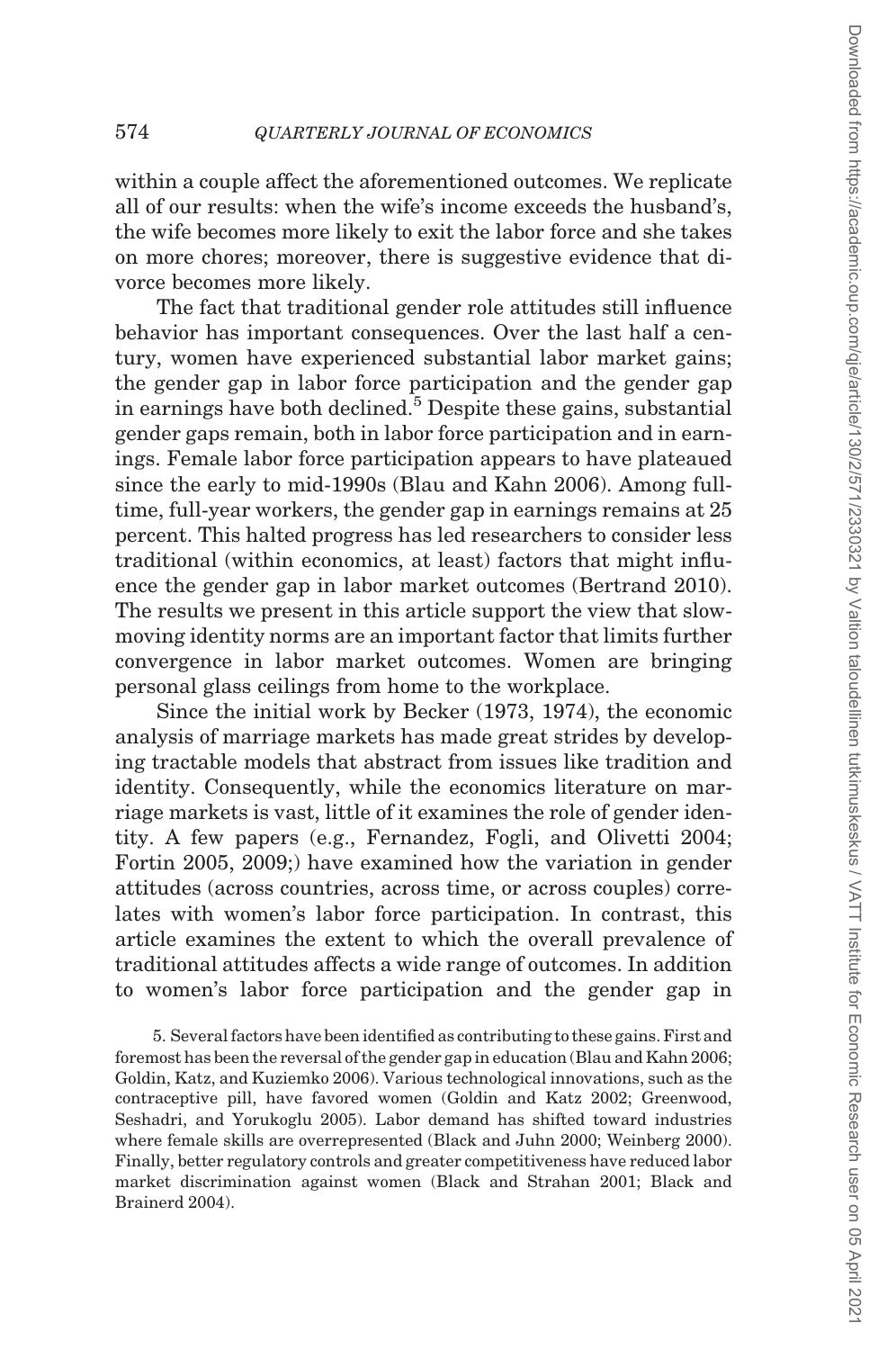income, we study the distribution of relative income within households, marriage rates, division of home production, marriage satisfaction, and divorce.<sup>6</sup> Some of these latter issuesespecially the impact of relative income on household production and divorce—have been explored in the sociology literature (West and Zimmerman 1987). We discuss the relationship of our results to the sociology literature in the relevant parts of the article. Fisman et al. (2006) document a pattern related to our results in a dating context: men value women's intelligence or ambition if and only if it does not exceed their own.

## II. RELATIVE INCOME WITHIN HOUSEHOLDS

### *II.A. Distribution of Relative Income*

Figure I depicts the distribution, across married couples in the United States, of the share of the household income earned by the wife. Specifically, we use the Survey of Income and Program Participation (SIPP), which is linked to administrative data on income from the Social Security Administration and the Internal Revenue Service. The SIPP consists of a series of national panels, each representative of the U.S. civilian, noninstitutionalized population. For each married couple, we use the observation from the first year that the couple is in the panel, which ranges from 1990 to 2004. This leaves us with 73,654 couple-level observations.

We define  $relativeIncome_i$  as  $\frac{wifelnceme_i}{wifelncome_i + husbIncome_i}$  where *i* indexes the couple, and *wifeIncome<sup>i</sup>* and *husbIncome<sup>i</sup>* are the total labor and self-employment income of the wife and the husband, respectively. Figure I depicts the frequency distribution of *relativeIncome<sup>i</sup>* grouped in 20 bins, along with a lowess (locally weighted scatterplot smoothing) estimate of the distribution on each side of *relativeIncome*<sub>*i*</sub> =  $\frac{1}{2}$ .

The distribution exhibits a sharp drop at the point where the wife starts to earn more than the husband. The McCrary  $(2008)$ 

<sup>6.</sup> Using administrative data from Denmark, Pierce, Dahl, and Nielsen (2012) employ a regression discontinuity design to argue that a husband is more likely to use erectile dysfunction medication if he earns less than his wife. Stuart, Moon, and Casciaro (2011) find that winning an Academy Award is associated with a greater risk of divorce for Best Actresses but not for Best Actors.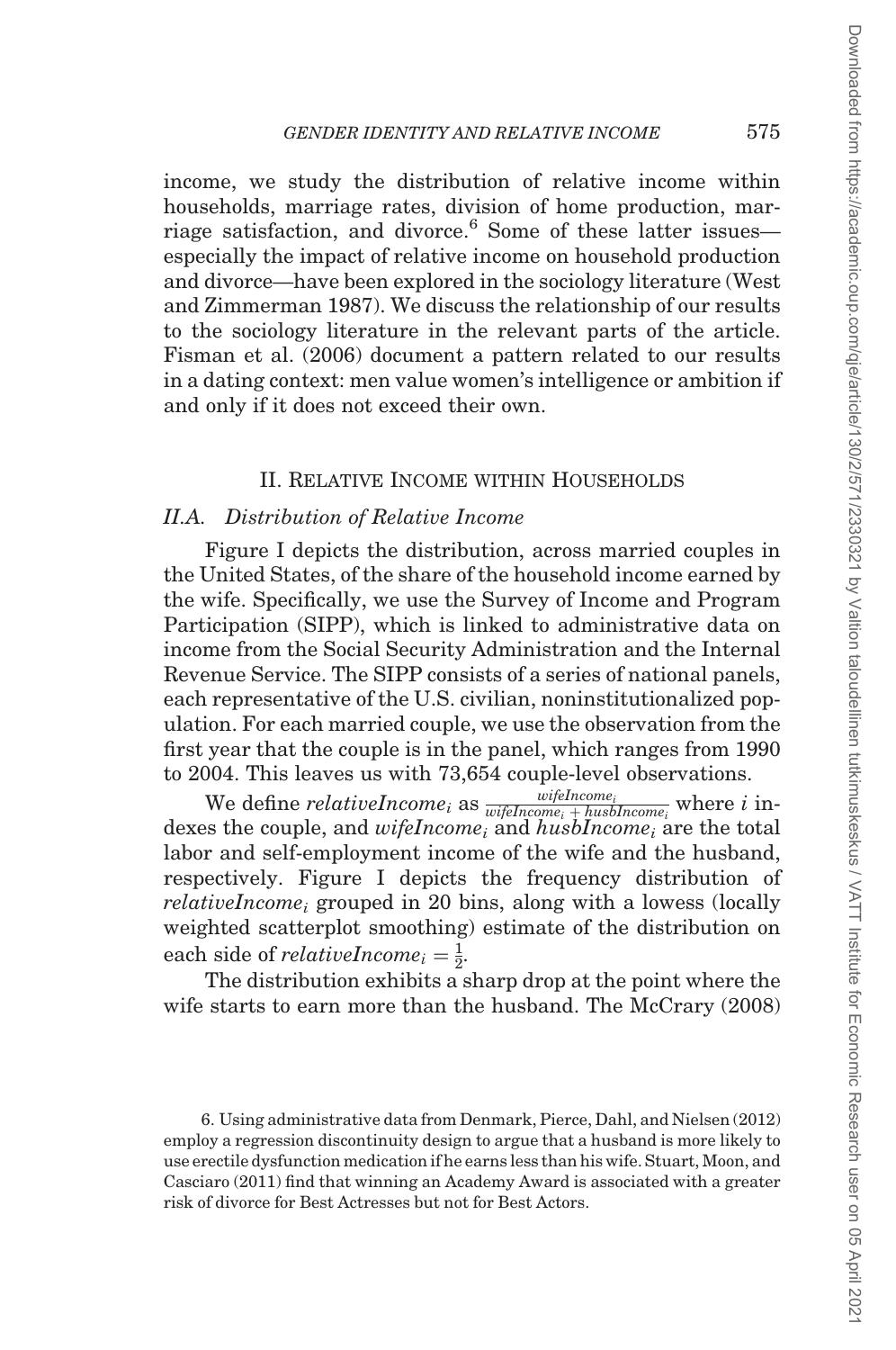

FIGURE I

Distribution of Relative Income (SIPP Administrative Data)

The data are from the 1990 to 2004 SIPP/SSA/IRS gold standard files. The sample includes married couples where both the husband and wife earn positive income and are between 18 and 65 years of age. For each couple, we use the observation from the first year that the couple is in the panel. Each dot is the fraction of couples in a 0.05 relative income bin. The vertical line indicates the relative income share = 0.5. The dashed line is the lowess smoother applied to the distribution allowing for a break at 0.5.

test for the discontinuity of the distribution function estimates that the distribution drops by 12.3 percent ( $p < .01$ ).<sup>7</sup>

We next turn to examining how the distribution of relative income varies by decade, by whether the couple has any children, and by how long the couple has been married. We cannot study these questions using the administrative data from the SIPP because there are too few observations. Instead we turn to data from the U.S. Census Bureau. Specifically, we use the

<sup>7.</sup> Since there is a positive—albeit small, about 0.0026—fraction of couples with relative income exactly at  $\frac{1}{2}$ , we estimate the discontinuity to the right of  $\frac{1}{2}$ . We also conduct a placebo exercise, testing for the presence of a discontinuity to the right of each point in the set  $\{0.100, 0.105, ..., 0.445\} \cup \{0.555, 0.560, ..., 0.900\}$ . We find that there is a significant discontinuity ( $p < .05$ ) at roughly 5%, namely,  $\frac{8}{140}$  = 0.057, of these points.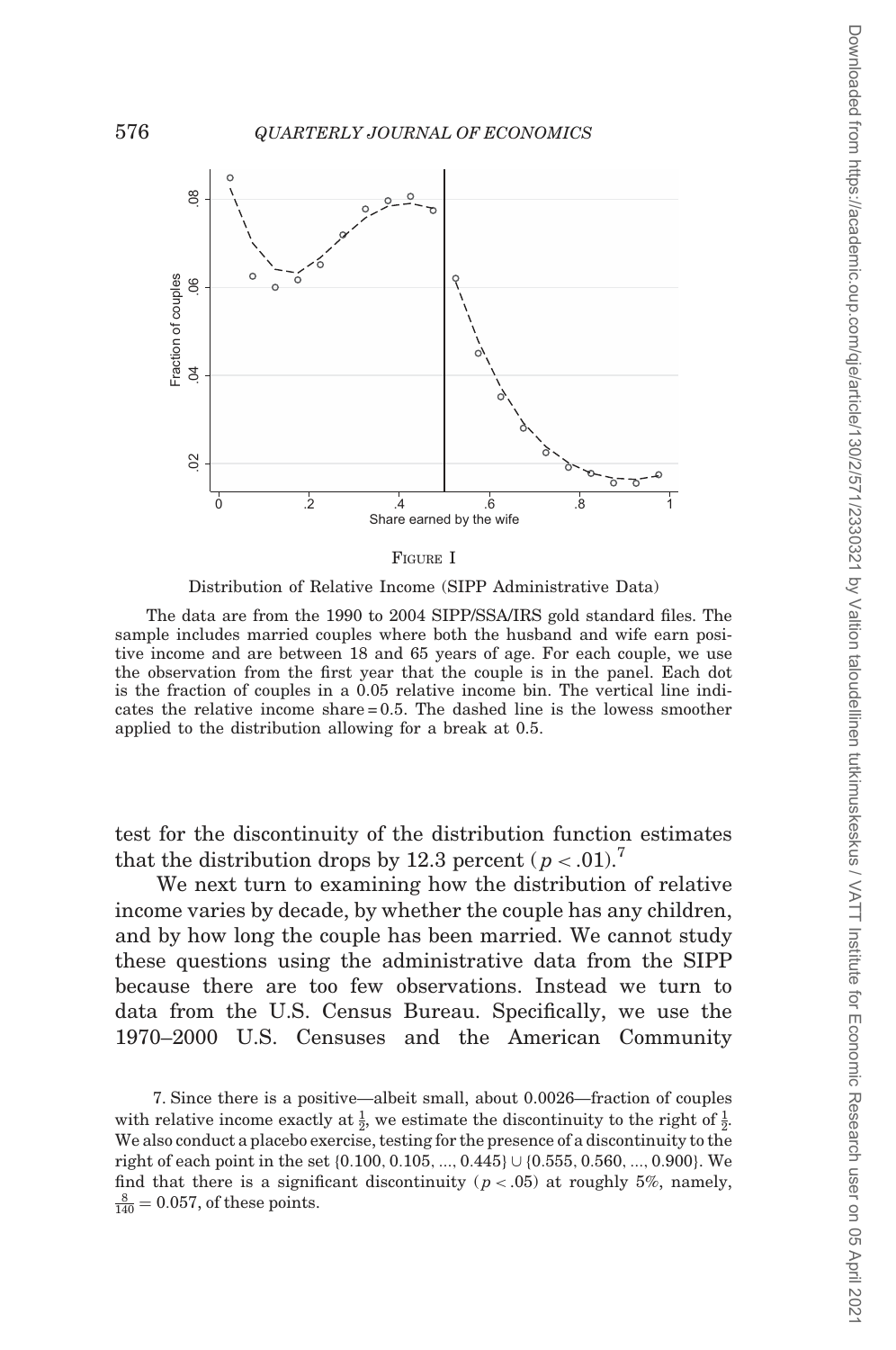Survey (ACS) 2008 to 2011. Our sample includes household heads and their spouses.<sup>8</sup>

One important issue with these data is that there is a large number of couples—a few percent—with relative income exactly at  $\frac{1}{2}$ . We know from the administrative data that the actual distribution of relative income does not exhibit such a spike. There are at least four reasons the spike might be present in the Census Bureau data. First, incomes are top-coded, so any couple where both individuals earn more than the upper bound will have a relative income of  $\frac{1}{2}$ . Second, a nontrivial fraction of incomes in the census data are imputed. Third, income for both spouses can be reported by a single respondent. Fourth, except for the 1990 census, individual incomes are rounded for confidentiality reasons, which increases the chance that two incomes exactly coincide. To deal with these issues, we apply the following steps. First, we drop couples where either individual's income is imputed. Second, we drop couples where both spouses have topcoded incomes; for couples where one spouse has a top-coded income, we multiply his or her income by 1.5 and leave the other individual's income as is. Even after following these steps, a substantial mass at  $\frac{1}{2}$  remains (around 3 percent of couples), which could be a reflection of either rounding or misreporting. Hence, in a final step, we "de-round" the data, save for 0.26 percent of couples (the fraction of couples with relative income of  $\frac{1}{2}$  in the administrative data). To de-round the data, we replace each individual's income with a uniform draw from the range of incomes that would have been rounded to that income.<sup>9</sup> All of the figures that draw on the census and ACS data have been "cleaned" in the sense that the spike at  $\frac{1}{2}$  has been dealt with through the procedure described above.

Figure II shows the cleaned distribution of relative income in the census, restricting the data to the 1990 and 2000 censuses and the 2008–2011 ACS to roughly match the years represented in the SIPP. The distribution is quite similar to the one based on the administrative data. Most important, the extent of the discontinuity at  $\frac{1}{2}$  is also similar. The drop in the distribution in the

Downloaded from https://academic.oup.com/gle/article/130/21671/2330321 by Valtion taloudellinen tutkimuskeskus / VATT Institute for Economic Research user on 05 April 202 Downloaded from https://academic.oup.com/qje/article/130/2/571/2330321 by Valtion taloudellinen tutkimuskeskus / VATT Institute for Economic Research user on 05 April 2021

<sup>8.</sup> We do not include other household members who are married because the spouse links for these are based on IPUMS imputed values.

<sup>9.</sup> Our results are similar if we instead assign incomes based on demographics or based on a triangular kernel.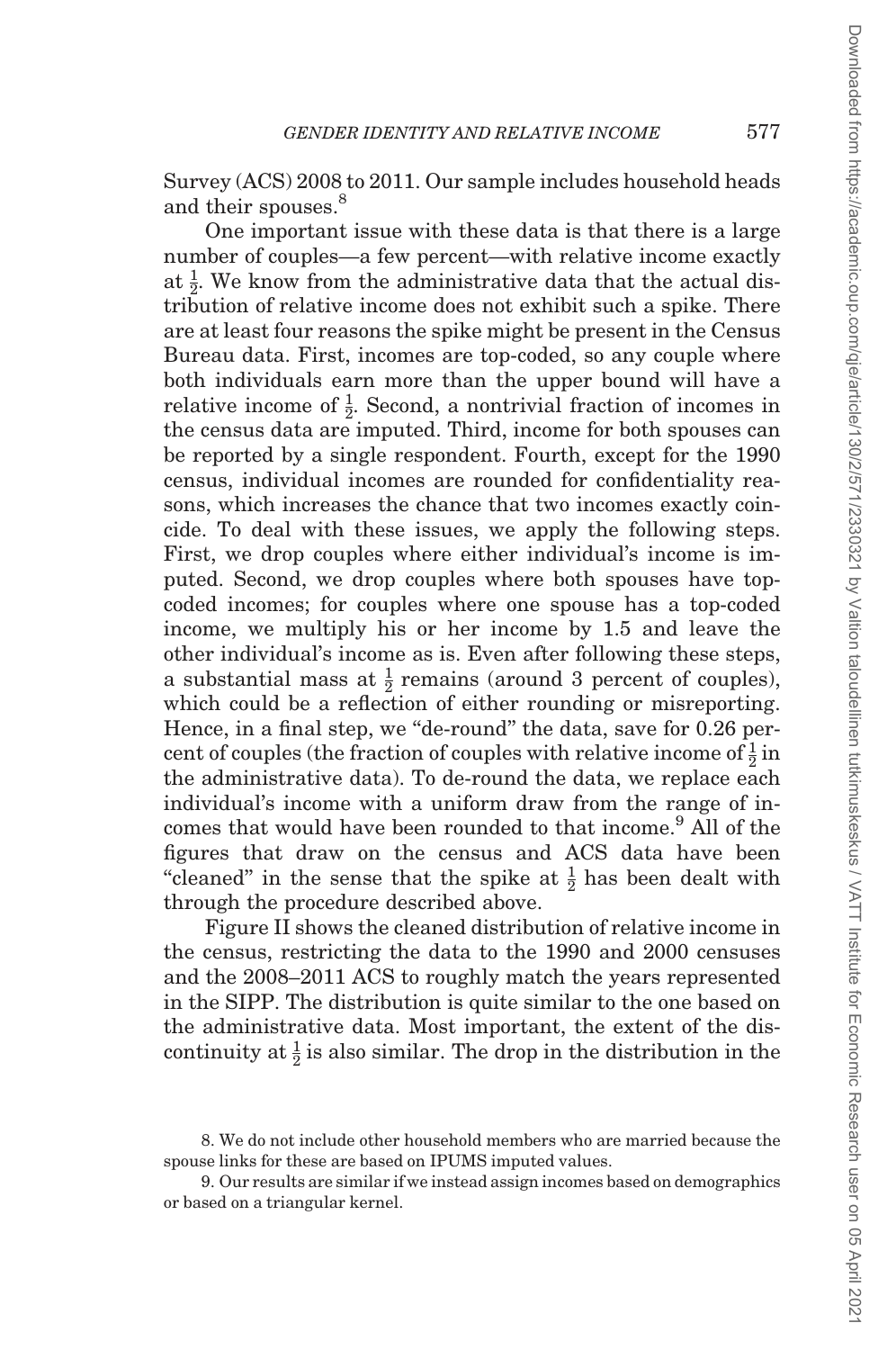

FIGURE II

Distribution of Relative Income (Census Bureau Data)

The data are from the 1990 and 2000 censuses and 2008 to 2011 ACS single-year files. The sample includes married couples where both the husband and the wife earn positive income and are between 18 and 65 years of age. Each dot is the fraction of couples in a 0.05 relative income bin. The vertical line indicates the relative income share  $= 0.5$ . The dashed line is the lowess smoother applied to the distribution allowing for a break at 0.5.

Census Bureau data is  $13.6\%$  ( $p < .01$ ), compared to the  $12.3\%$ drop in the SIPP.<sup>10</sup>

Using the Census Bureau data, we can examine how the distribution of relative income has evolved over time. As Figure III shows, the drop in the distribution at equal incomes is present in each decade. That said, the size of the discontinuity seems to have gotten smaller in the past 20 years. In 1970, the drop is 20.6%; in 1980, 26.2%; in 1990, 24.4%; in 2000, 10.8%; finally in the ACS 2008–2011 aggregate, the drop in the distribution is 10.0%. All estimates are significant ( $p < .01$ ).

We next turn to the presence of children. There are a number of reasons the presence of children in the household might affect

10. We investigated the potential influence of the tax code on the distribution of relative income. We focused on the 1990 census (where income data are not rounded) and couples without children (whose tax liability is easier to impute). We computed the fraction of couples within \$200 of a tax bracket cutoff across levels of relative income. There is no evidence that bunching at tax bracket cutoffs is more prevalent when relative income is 0.5.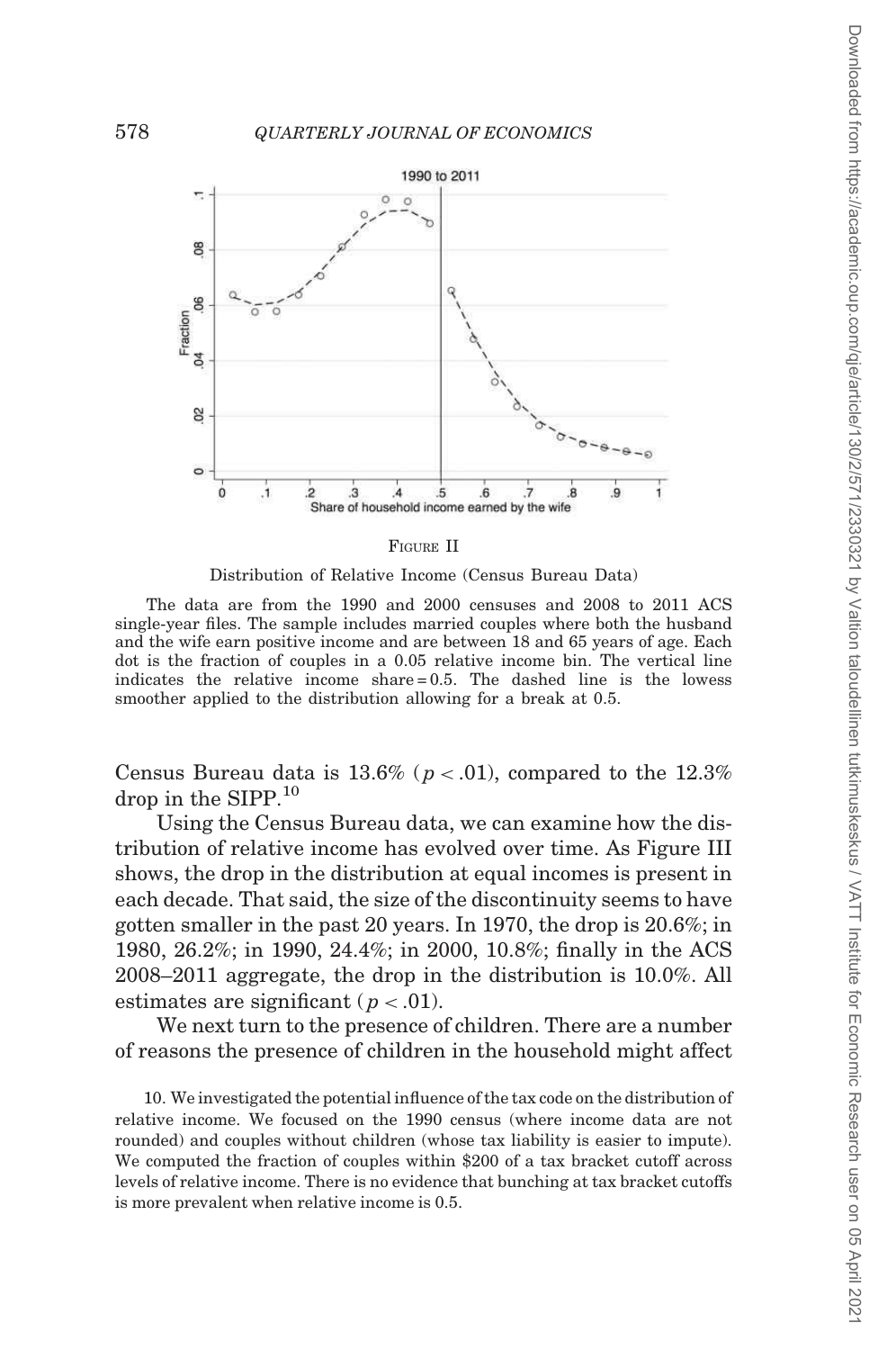

FIGURE III

Distribution of Relative Income over Time (Census Bureau Data)

The data are from the 1970 to 2000 censuses and 2008 to 2011 ACS singleyear files. The sample includes married couples where both the husband and the wife earn positive income and are between 18 and 65 years of age. Each dot is the fraction of couples in a 0.05 relative income bin. The vertical line indicates the relative income share = 0.5. The dashed line is the lowess smoother applied to the distribution allowing for a break at 0.5.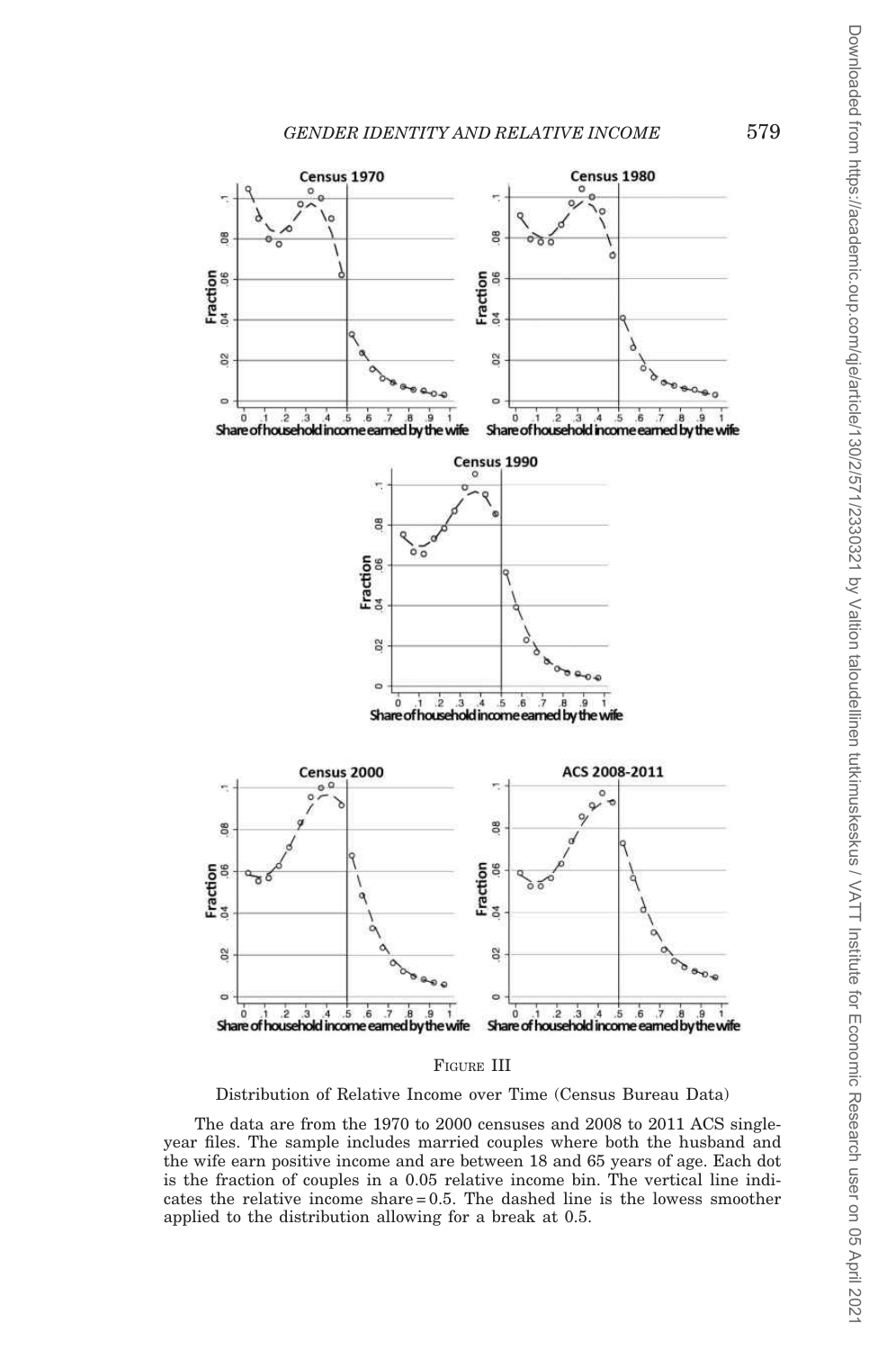the overall distribution of relative income, but the discontinuity at equal incomes turns out to be present both for couples with and without a child: among those with a child, the drop is 15.2% ( $p < .01$ ); among those without, the drop is 11.6% ( $p < .01$ ).<sup>11</sup> These distributions are depicted in Figure A.1 in the Online Appendix.<sup>12</sup>

Overall the observed discontinuity could be due to the fact that couples avoid getting married if she earns more than he does, due to evolution of relative income during marriage, or due to the impact of relative income on divorce. Examining how the size of the discontinuity varies with marriage tenure sheds some light on the relative importance of these channels. For this exercise, we restrict our attention to the 2008–2011 ACS since earlier census data do not include information on how long the couple has been married.

We find that the discontinuity is present, albeit with a smaller drop of 8.4%, among couples who have been married for one year or less. Among couples married 2–5 years, the drop is 10.1%; among those married 6–10 years, 12.9%; and finally, among couples who have been married for more than 10 years, the drop in the distribution at equal incomes is 10.5%. All estimates are highly statistically significant ( $p < .01$ ).<sup>13</sup> In the next subsection, we argue that the discontinuity at equal incomes is driven by gender identity norms. Under this interpretation, the discontinuity among the newlyweds implies that gender identity affects who marries whom, while the fact that the discontinuity grows with marriage tenure (over the first decade of marriage) suggests that identity considerations also influence the evolution of relative income within a couple and/or the likelihood of divorce. In Sections IV and V we explore these two channels in greater detail.

## *II.B. Relative Income in Standard Models of the Marriage Market*

In standard models of the marriage market, marriages are partnerships formed for the purpose of joint production and joint

<sup>11.</sup> For these calculations, we restrict attention to the 1990 and 2000 censuses and the 2008–2011 ACS for ease of comparison with the discontinuity in the overall distribution.

<sup>12.</sup> The Online Appendix contains all supplemental figures and tables and the detailed description of the data.

<sup>13.</sup> Figure A.2 in the Online Appendix depicts the distributions of relative income by marriage tenure.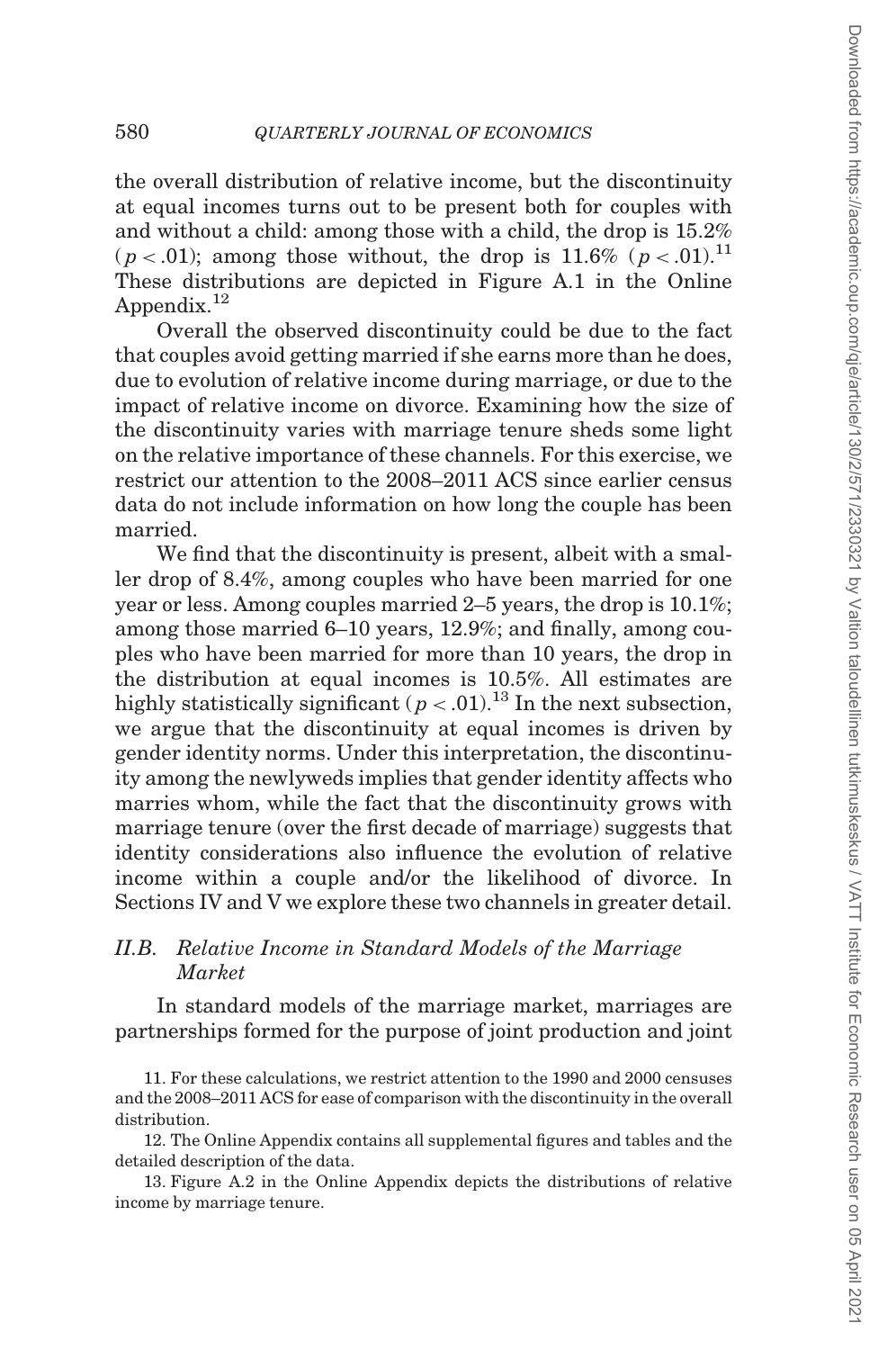consumption (see Weiss 1997 for a survey). A widely studied class of models is one where men and women are endowed with a single-dimensional attribute that positively affects the family output. If utility is nontransferable, equilibrium induces positive assortative matching. If utility is transferable, equilibrium is consistent with either positive or negative assortative matching depending on whether the individuals' attributes are complements or substitutes. Whether positive or negative, assortative matching relates the *ranks* of individuals in their gender-specific distribution of attributes. For example, if matching is positive and income is the attribute of interest, a woman in the 30th percentile of women's income distribution will match with the man who is in the 30th percentile of men's income distribution. Whether the woman earns more or less than the man in absolute terms has no significance in these models. $^{14}$ 

A second important class of models is one where marriages enable division of labor to exploit comparative advantage or increasing returns. In case of increasing returns, it is optimal for only one spouse to work, so for purposes of studying relative income we focus on comparative advantage. With decreasing returns and comparative advantage, both spouses may participate in the labor force; their contributions to household income and to household production are determined by their relative productivity in those two activities. In these models, women tend to do more chores and men tend to earn higher incomes because women are relatively more productive at home while men are relatively more productive in the labor force. That said, the point where the wife and the husband earn the same income again plays no special role—the gains from marrying a man are continuous in his labor market productivity with no discrete jump at the point where endogenous incomes would be equal. Moreover, in Section VI we show that the amount of time a wife spends on household production increases when she earns more than the husband, which stands in sharp contrast with the basic prediction of this class of models.

Existing literature also distinguishes modes of decision making within households. A key distinction is between models with a common objective where all decisions are taken to

<sup>14.</sup> As we discuss in Section V, difference in income percentiles between the spouses does not predict divorce, whereas wife earning more than the husband in absolute terms does.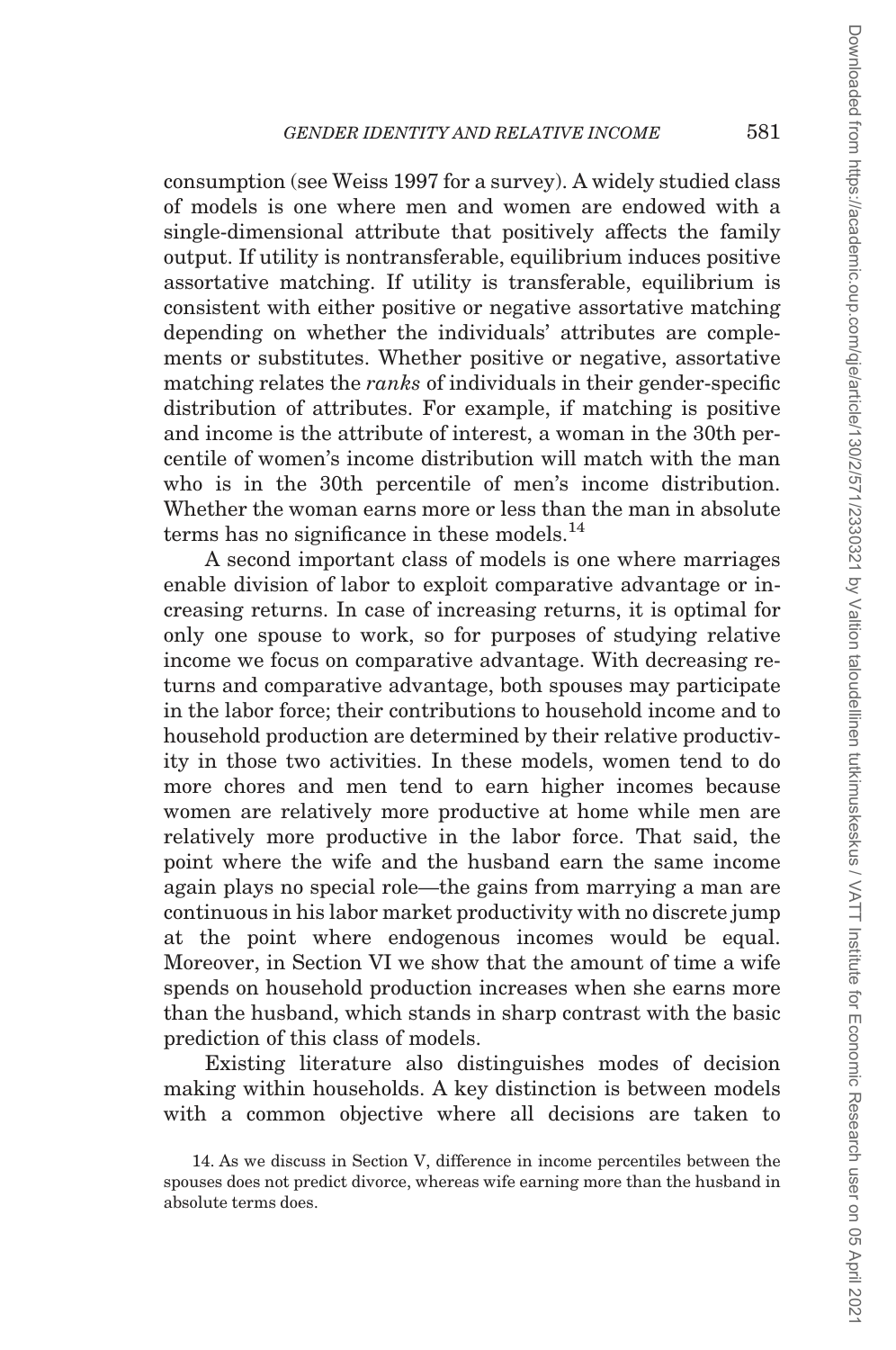maximize a shared utility function, and models where the husband and the wife have distinct preferences and bargain their way to a Pareto efficient outcome. Relative income could clearly influence the bargaining positions within the couple, but once again equilibrium outcomes are continuous in the outside option with no special significance of the point where the two incomes are equal.<sup>15</sup>

Standard models of the marriage market thus cannot account for the observed distribution of relative income with its discontinuous drop at the point where the wife earns more than the husband.<sup>16</sup> One natural interpretation of this discontinuity is simply that some couples try to avoid the circumstance where the wife earns more than the husband. Recall that a substantial fraction of U.S. respondents to the World Values Survey agrees with the claim that ''If a woman earns more money than her husband, it's almost certain to cause problems.'' The tendency to agree with this claim turns out to be much stronger among less educated respondents: only 28% of the couples where both the husband and the wife have at least some college education agree with the claim, compared with 45% of the couples where neither spouse went beyond high school. Hence, if gender role attitudes are indeed the source of the cliff in the distribution of relative income, we should expect the discontinuity to be greater among less-educated couples. This is indeed the case. Among less-educated couples, the distribution drops by  $20.1\%$  ( $p < .01$ ). Among more educated couples, there is only a (statistically insignificant) drop of 5.53% (see Figure A.3 in the Online Appendix). This difference in the discontinuity across these education groups is significant ( $p < .05$ ).

### III. Marriage Rates and Relative Income

For the past 40 years, marriage rates in the United States have been steadily declining. Between 1970 and 2008, the fraction of young adults who are currently married decreased by 30 to

<sup>15.</sup> See Lundberg and Pollak (1996) for a survey of bargaining models of the household.

<sup>16.</sup> We discuss here only a fraction of the vast literature on marriage markets, but similar arguments can be used to show that other motives for marriage formation—credit constraints, public consumption, risk pooling, and so on—also cannot account for the observed distribution of relative income.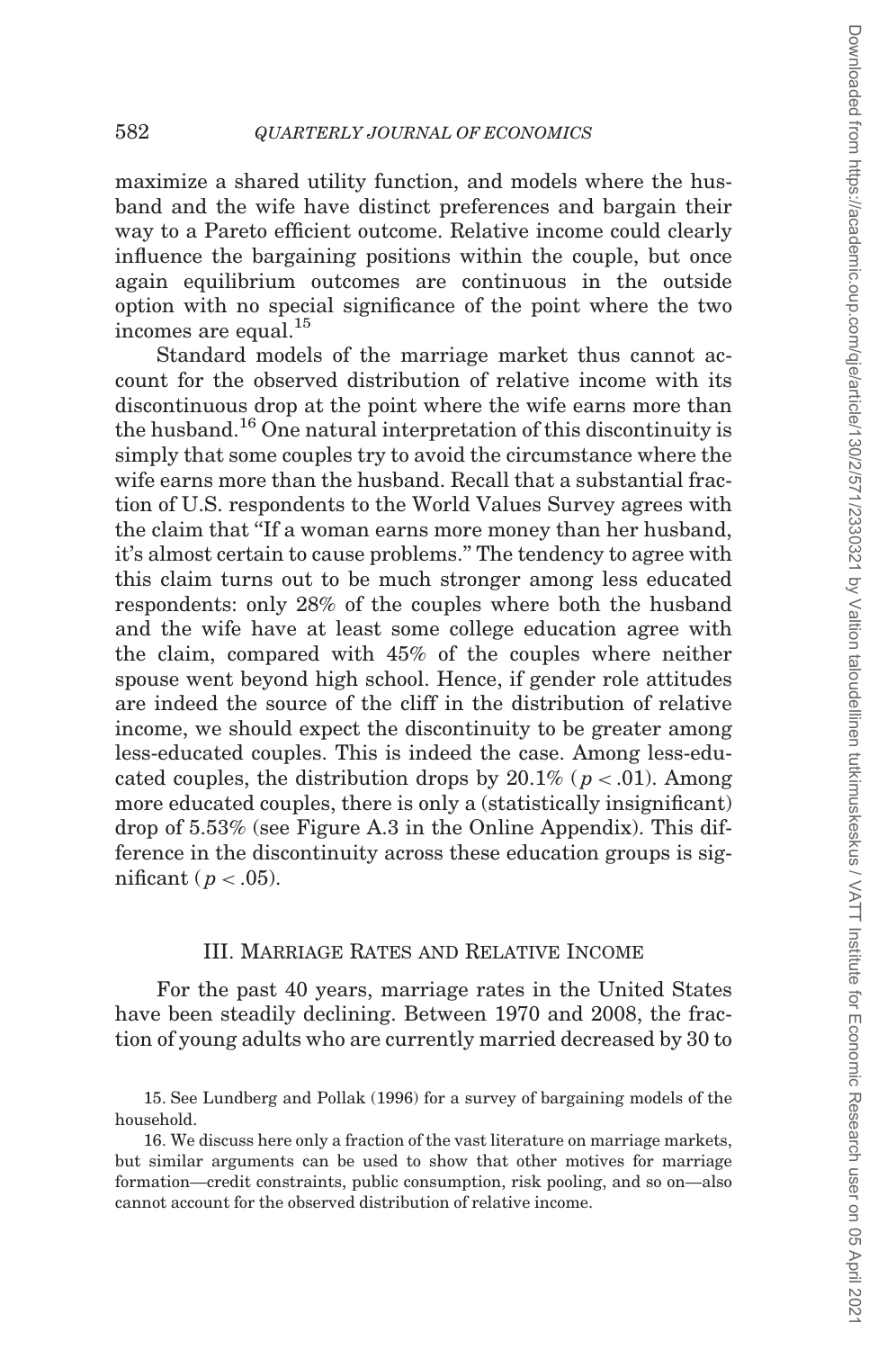50 percentage points among all race, gender, and education groups (Autor  $2010$ ).<sup>17</sup> Over the same period, women's income has greatly increased relative to that of men. Results from the previous section suggest a potential link between these two trends: if couples dislike unions where the husband earns less than the wife, then, as women start to command a greater share of labor income, marriages may become less appealing.

In this section, we analyze how the share of individuals who are currently married varies with the distributions of men's and women's (potential) income. Throughout the section, we use 1980 to 2000 data from the U.S. Census and the 2008–2011 American Community Survey.<sup>18</sup> We assign individuals to marriage markets based on the pattern of homophily: most marriages occur between men and women who are of the same race and are of similar age and education.<sup>19</sup> Moreover, marriages tend to form between individuals who live close to each other. Accordingly, we define marriage markets based on race, age group, education group, and the state of residence. The three race groups we consider are (non-Hispanic) whites, (non-Hispanic) blacks, and Hispanics.<sup>20</sup> The three age groups are (i)  $22-31$  for women and 24–33 for men; (ii) 32–41 for women and 34–43 for men; and (iii) 42–51 for women and 44–53 for men. The two education groups are (i) high school degree or less, and (ii) some college or more. Online Appendix Table A.1 documents sorting along these dimensions. For example, 98% of wives who are white are married to a husband who is white,  $2172\%$  of wives with a high school degree or less are married to a husband with similar educational qualifications, and 76% of wives aged 22–31 are married to a husband aged 24–33. Overall, 59% of all marriages are between a man and woman from the same marriage market. $^{22}$ 

Given a particular marriage market, we wish to know how the changes in women's income relative to that of men affect

17. Part of this decrease is due to delay in marriage, but the fraction of older adults who are married has also been declining.

18. For convenience, we refer to the 2008–2011 ACS as 2010 data.

19. Our approach to assigning individuals to marriage markets is similar to those used in Charles and Luoh (2010) and Loughran (2002).

20. We drop individuals of other races.

21. For a broader discussion of same-race marriages in the United States, see Fisman et al. (2008).

22. This share has not changed much over the time period we consider (it ranges from a minimum of 57% in 2000 to a maximum of 61% in 1980).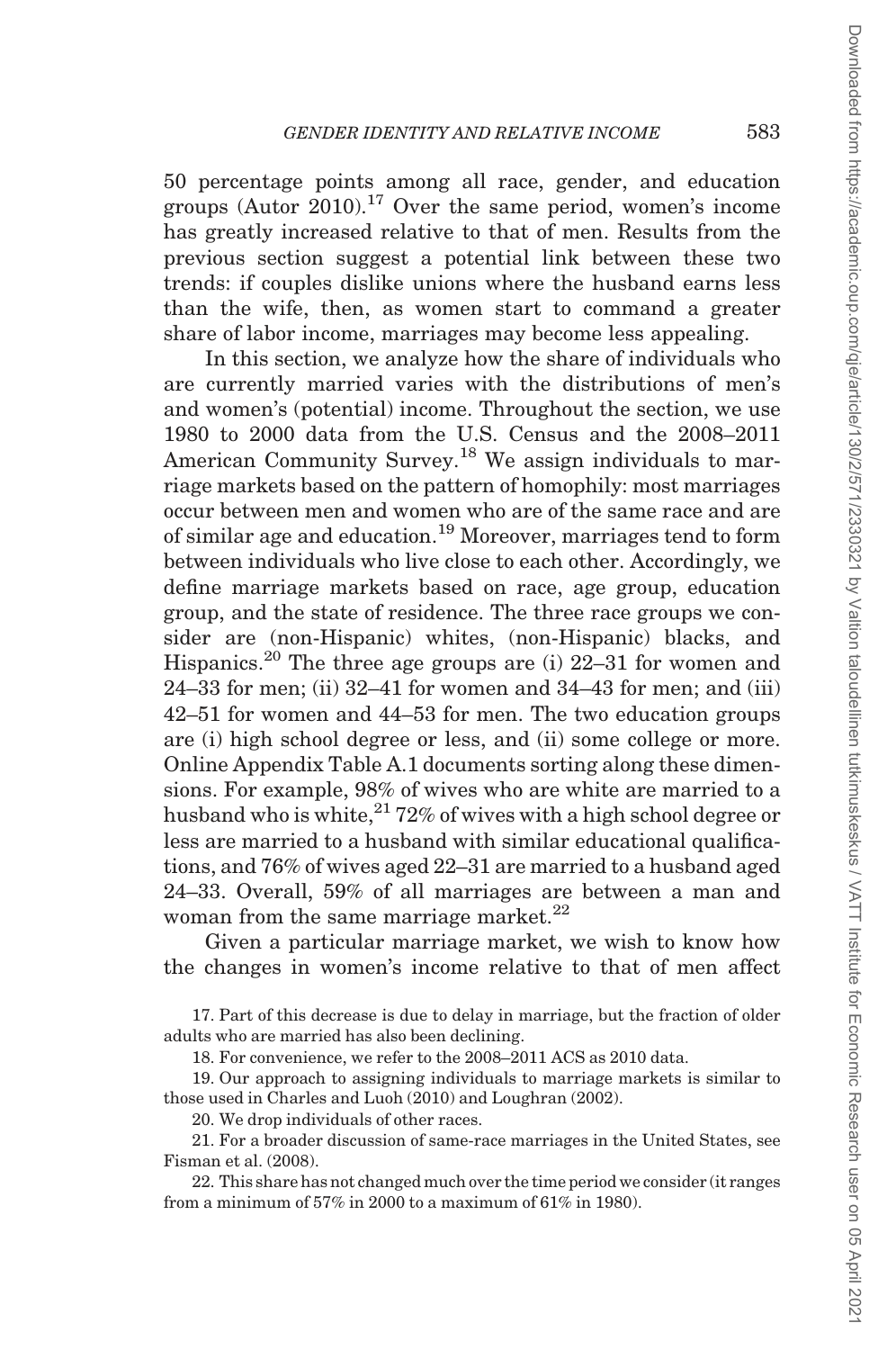marriage rates. For each marriage market *m* and year  $t \in \{1980,$ 1990, 2000, 2010} we compute how likely it is, when a woman encounters a man, that her income exceeds his. Specifically, given woman *i* and man *j*, consider a binary variable that takes value 1 if *i*'s income exceeds *j*'s. We define *PrWomanEarnsMoremt* as the mean of this variable taken across all possible couples. Operationally, we construct this variable by randomly drawing 50,000 women and men with replacement and computing the share of couples where the woman earns more than the man.

We consider several measures of income. First we use individuals' actual earnings, where we code an individual as having zero income if he or she is not in the labor force. Second we construct a measure of predicted earnings based on demographic characteristics. In particular, we assign each woman and man in a census year to a demographic group defined based on race, age,<sup>23</sup> education,<sup>24</sup> and state of residence. We then assign potential income to each individual by drawing from the earnings distribution of those in the demographic group who have positive income. Finally, for our preferred specification, we construct distributions of income based on a Bartik-style instrument that isolates the variation in relative income, which is plausibly unrelated to the factors that directly affect the marriage market.

Across all census years and marriage markets, the likelihood that a randomly chosen woman earns more than a randomly chosen man is about 0.25. This likelihood has increased steadily over time, going from 17–20% in 1980 to about 31–33% in 2010.<sup>25</sup> More important for our purposes, these dynamics have varied across marriage markets.<sup>26</sup> Thus, there is ample variation in *PrWomanEarnsMoremt* even when we include marriage market and year fixed effects. Note that this residual variation stems from both compositional shifts within a marriage market over time and from shocks that differentially affect men and women within a marriage market. When we turn to our instrumental variables approach, we isolate the component of the latter variation which stems from nationwide changes in labor demand across industries.

- 23. We group age into three-year intervals.
- 24. We group education into the following categories: less than high school, high school, some college, college, more than college.
	- 25. See Online Appendix Table A.2 for summary statistics.
	- 26. See Online Appendix Table A.3.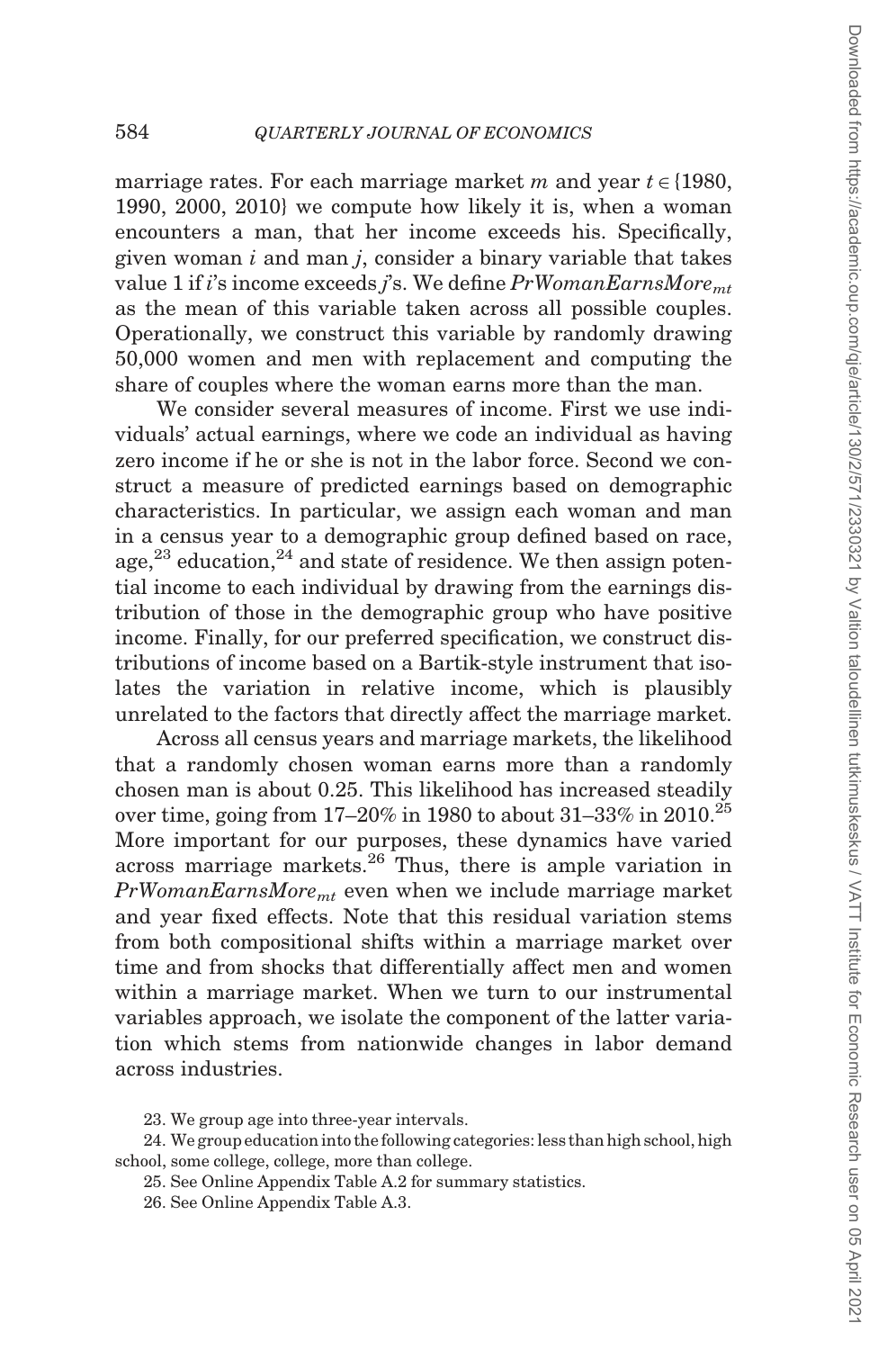Our baseline OLS specification regresses *shareMarriedmt* the share of males who are currently married<sup>27</sup>-on *PrWomanEarnsMoremt*, controlling for the logs of the average female and male income and the logs of female and male income at each income decile in the marriage market that year. All specifications include marriage market fixed effects as well as year fixed effects interacted with race, age group, education group, and the state of residence. We include these interactions with year fixed effects because the relationship between demographic variables and marriage rates may have changed over time. The unit of observation is a marriage market in a census year. Standard errors are clustered by state, and each observation is weighted by the number of women in the marriage market.

This baseline specification is in column (1) of Table I. The estimated impact of *PrWomanEarnsMoremt* on *shareMarriedmt* is –0.080, but is not statistically significant. Column (2) adds a control for average women's income divided by the sum of average men's and women's income. With this specification, the estimated effect remains negative but is smaller and still not significant. In column (3), we include several additional marriage market by year controls: the sex ratio, male and female incarceration rates, average years of schooling for men and women, and the number of men and women in the market. The estimated effect becomes stronger and significant.

In columns (4)–(6) we consider the same three specifications, but we construct the variable *PrWomanEarnsMoremt* (as well as all other relevant income variables in the regression) using predicted income. As we show later, relative income considerations have a direct impact on the realized income of males and females, so predicted income is likely to be a cleaner measure of the relevant distributions. In these specifications, estimated impact of *PrWomanEarnsMoremt* on *shareMarriedmt* is consistently negative, stable (ranging from –0.236 to –0.266 across the three specifications), and always highly significant ( $p < .01$ ).

The identifying assumption behind these specifications is that *PrWomanEarnsMoremt* is uncorrelated with unobserved shocks that influence marriage rates. The fact that the coefficient of interest is stable across columns (4)–(6) somewhat ameliorates concerns about omitted variables, but to provide further support

<sup>27.</sup> We get similar results if we use the share of women who are married.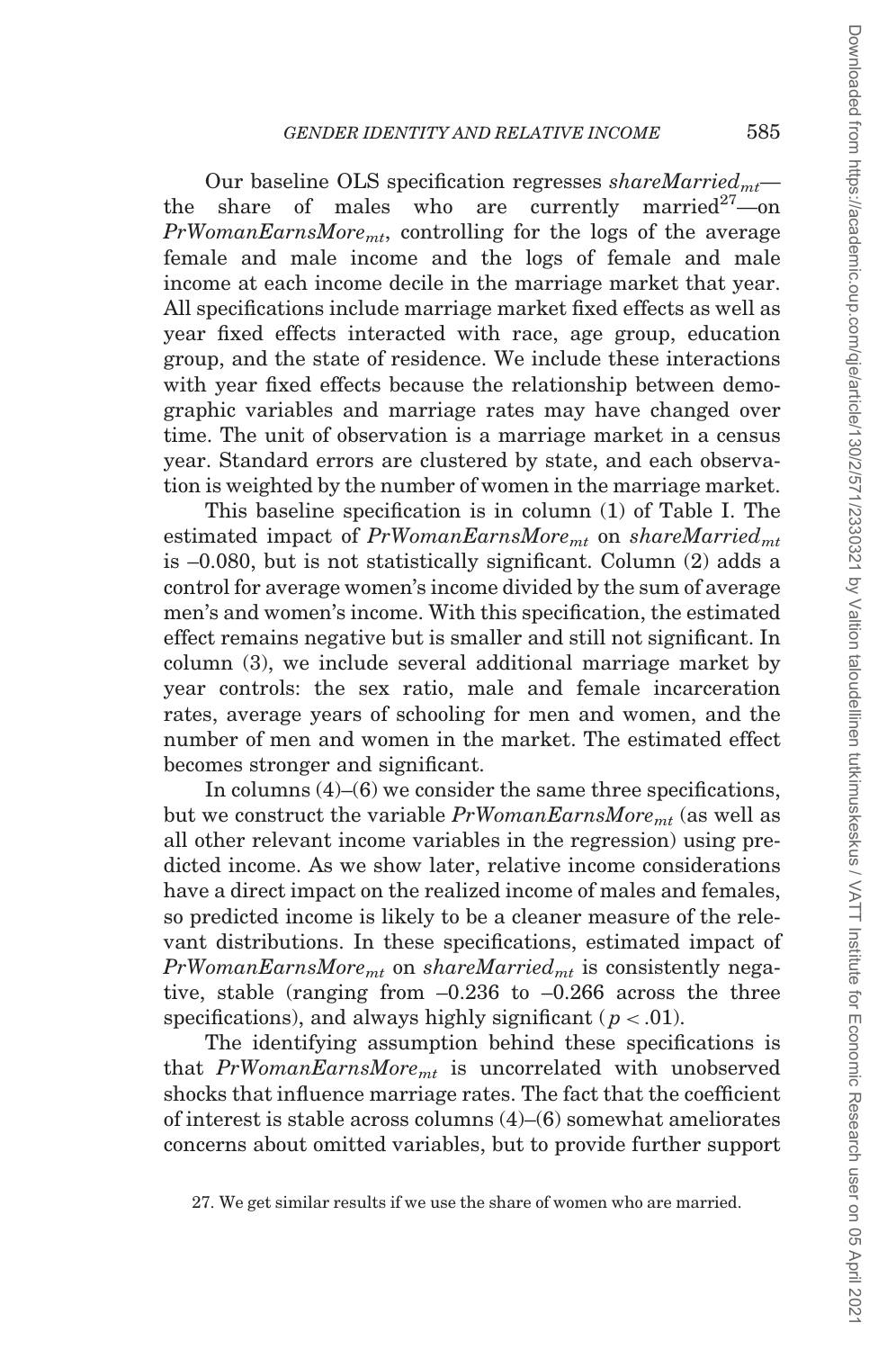|                                   |                                                |                                  |                                                                         | POTENTIAL RELATIVE INCOME AND MARRIAGE RATES   |                                                                                 |                                                                                                           |                         |                                                                                |                                                                                                                                                                                                                                                                                             |
|-----------------------------------|------------------------------------------------|----------------------------------|-------------------------------------------------------------------------|------------------------------------------------|---------------------------------------------------------------------------------|-----------------------------------------------------------------------------------------------------------|-------------------------|--------------------------------------------------------------------------------|---------------------------------------------------------------------------------------------------------------------------------------------------------------------------------------------------------------------------------------------------------------------------------------------|
|                                   |                                                | $\Lambda$ ctual<br>$\widehat{2}$ | ලි                                                                      | $\bigoplus$                                    | Predicted<br>$\widehat{5}$                                                      | $\widehat{\mathbf{e}}$                                                                                    | E                       | Bartik<br>$\circledast$                                                        | $\widehat{e}$                                                                                                                                                                                                                                                                               |
| Income measure:                   |                                                |                                  |                                                                         |                                                | Dependent variable: shareMarried                                                |                                                                                                           |                         |                                                                                |                                                                                                                                                                                                                                                                                             |
| PrW on an Earns More              | [0.075]<br>$-0.080$                            | $-0.046$                         | $-0.209***$<br>[0.074]                                                  | $-0.266***$                                    | $-0.252***$<br>[0.066]                                                          | $-0.236***$                                                                                               | $-0.515***$<br>[0.189]  | $-0.343*$                                                                      | $-0.351*$<br>[0.181]                                                                                                                                                                                                                                                                        |
| In Average Women's Income         | $0.055*$                                       | $[0.080]$<br>$0.171***$          | 0.088                                                                   | $[0.068]$<br>$0.066$ <sup>*</sup><br>$[0.036]$ |                                                                                 | $\begin{array}{c} [0.062] \\ 0.151 \\ 0.108] \\ [0.108] \\ -0.063 \\ [0.093] \\ -0.027^{***} \end{array}$ |                         | $\begin{array}{c} [0.183] \\ 0.943^{***} \\ [0.333] \\ -0.558^{*} \end{array}$ | 0.461                                                                                                                                                                                                                                                                                       |
|                                   | $\begin{bmatrix} 0.030 \\ 0.023 \end{bmatrix}$ | [0.071]                          | $\begin{bmatrix} 0.074 \\ 0.005 \\ 0.073 \\ -0.030^{***} \end{bmatrix}$ |                                                | $\begin{array}{c} 0.266^{***} \\ [0.108] \\ -0.201^{**} \\ [0.084] \end{array}$ |                                                                                                           | $\frac{0.270}{[0.177]}$ |                                                                                | $\begin{array}{l} 17.371 \\ 17.984 \\ 18.376 \\ 19.483 \\ 15.696 \\ 17.787 \\ 18.696 \\ 19.697 \\ 19.696 \\ 19.696 \\ 19.696 \\ 19.696 \\ 19.696 \\ 19.696 \\ 19.696 \\ 19.696 \\ 19.696 \\ 19.696 \\ 19.696 \\ 19.696 \\ 19.696 \\ 19.696 \\ 19.696 \\ 19.696 \\ 19.696 \\ 19.696 \\ 19.6$ |
| In Average Men's Income           |                                                |                                  |                                                                         | $-0.001$<br>[0.053]                            |                                                                                 |                                                                                                           | $0.114$<br>$0.140$      |                                                                                |                                                                                                                                                                                                                                                                                             |
|                                   | 0.032]                                         | [0.070]                          |                                                                         |                                                |                                                                                 |                                                                                                           |                         | [0.292]                                                                        |                                                                                                                                                                                                                                                                                             |
| Sex Ratio                         |                                                |                                  |                                                                         |                                                |                                                                                 |                                                                                                           |                         |                                                                                |                                                                                                                                                                                                                                                                                             |
|                                   |                                                |                                  | [0.007]                                                                 |                                                |                                                                                 | $\begin{array}{c} [0.007] \\ -0.292 \\ [0.232] \\ 0.233] \end{array}$                                     |                         |                                                                                |                                                                                                                                                                                                                                                                                             |
| Female Incarceration Rate         |                                                |                                  |                                                                         |                                                |                                                                                 |                                                                                                           |                         |                                                                                |                                                                                                                                                                                                                                                                                             |
|                                   |                                                |                                  | $[0.241]$<br>0.433***                                                   |                                                |                                                                                 |                                                                                                           |                         |                                                                                |                                                                                                                                                                                                                                                                                             |
| Male Incarceration Rate           |                                                |                                  |                                                                         |                                                |                                                                                 |                                                                                                           |                         |                                                                                |                                                                                                                                                                                                                                                                                             |
|                                   |                                                |                                  | [0.089]                                                                 |                                                |                                                                                 | [0.071]                                                                                                   |                         |                                                                                |                                                                                                                                                                                                                                                                                             |
| Female Average Years of Education |                                                |                                  | 0.009                                                                   |                                                |                                                                                 | 0.005                                                                                                     |                         |                                                                                |                                                                                                                                                                                                                                                                                             |
|                                   |                                                |                                  | [0.008]                                                                 |                                                |                                                                                 | [0.007]                                                                                                   |                         |                                                                                |                                                                                                                                                                                                                                                                                             |
| Male Average Years of Education   |                                                |                                  | $0.031***$                                                              |                                                |                                                                                 | $0.023***$                                                                                                |                         |                                                                                |                                                                                                                                                                                                                                                                                             |
|                                   |                                                |                                  | [0.010]                                                                 |                                                |                                                                                 |                                                                                                           |                         |                                                                                |                                                                                                                                                                                                                                                                                             |
| Number of Females (per million)   |                                                |                                  | $0.001\,$                                                               |                                                |                                                                                 |                                                                                                           |                         |                                                                                |                                                                                                                                                                                                                                                                                             |
|                                   |                                                |                                  | [0.005]                                                                 |                                                |                                                                                 | $\begin{array}{l} [0.008] \\ 0.003 \\ 0.006] \\ [0.006] \\ 0.002 \end{array}$                             |                         |                                                                                |                                                                                                                                                                                                                                                                                             |
| Number of Males (per million)     |                                                |                                  | 0.004                                                                   |                                                |                                                                                 |                                                                                                           |                         |                                                                                |                                                                                                                                                                                                                                                                                             |
|                                   |                                                |                                  | [0.005]                                                                 |                                                |                                                                                 | [0.006]                                                                                                   |                         |                                                                                | [0.007]                                                                                                                                                                                                                                                                                     |

POTENTIAL RELATIVE INCOME AND MARRIAGE RATES TABLE I

#### 586 *QUARTERLY JOURNAL OF ECONOMICS*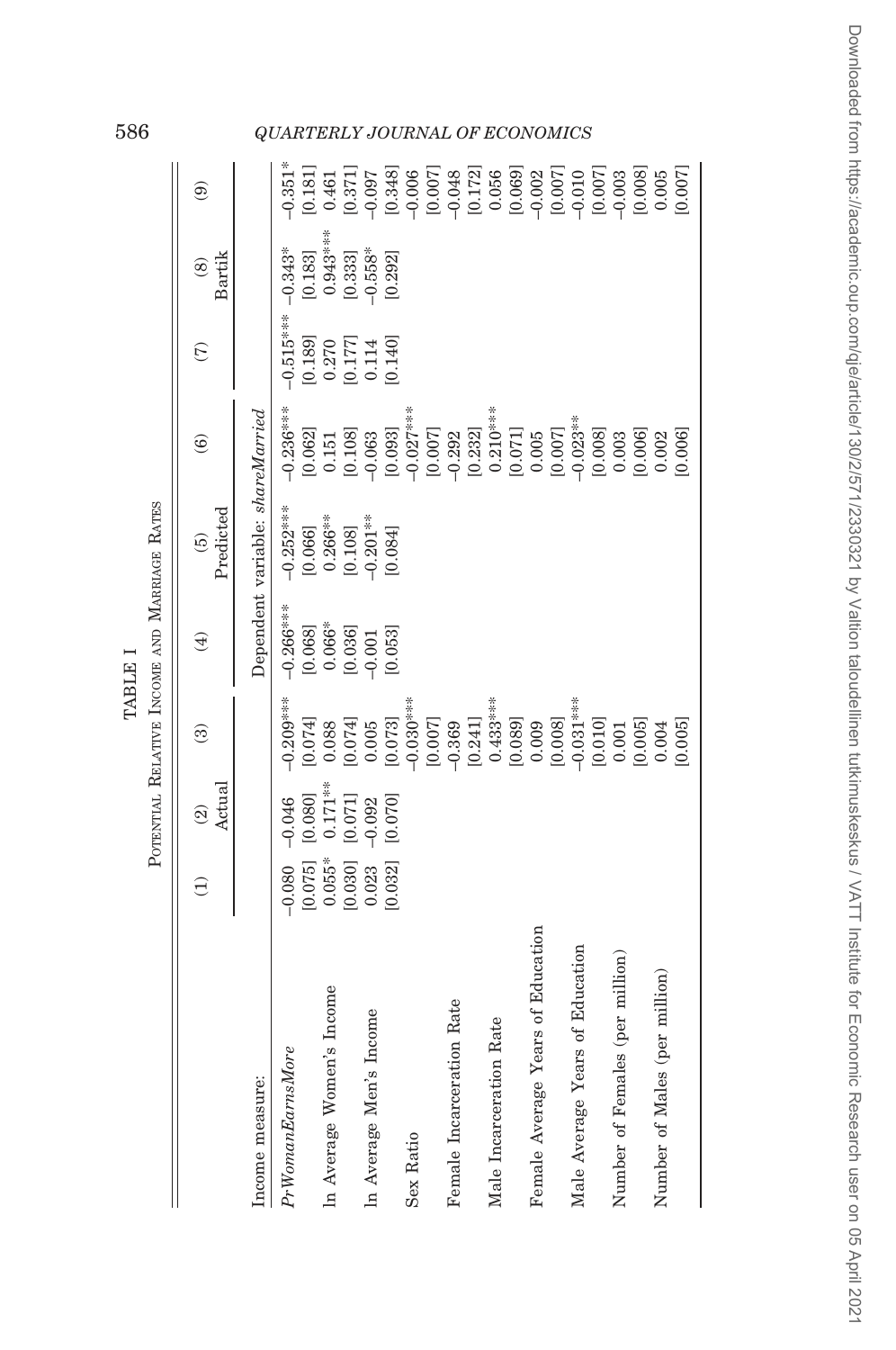| $\widehat{S}$<br>$\widehat{E}$                    |        | ඔ     |                        |                                  |       |                         |                          |               |
|---------------------------------------------------|--------|-------|------------------------|----------------------------------|-------|-------------------------|--------------------------|---------------|
|                                                   | Actual |       | $\widehat{\mathbb{F}}$ | Predicted<br>$\widehat{5}$       | ම     |                         | Bartik<br>$\circledcirc$ | $\widehat{e}$ |
| Income measure:                                   |        |       |                        | Dependent variable: shareMarried |       |                         |                          |               |
| 3,635<br>3,635<br>Observations                    |        | 3,635 | 3,578                  | 3,578                            | 3,578 | 3,636                   | 3,636                    | 3,636         |
| 0.990<br>0.990<br>R-squared                       |        | 0.991 | 0.990                  | 0.990                            | 0.991 | 0.991                   | 0.991                    | 1,991         |
| Yes<br>$\tilde{R}$<br>Control for relative income |        | Yes   | $\tilde{\rm z}$        | Yes                              | Yes   | $\tilde{\rm x}^{\rm o}$ | Yes                      | Yes           |
| Yes<br>Yes<br>Control for deciles of men's        |        | Yes   | Yes                    | Yes                              | Yes   | Yes                     | Yes                      | Yes           |
| and women's income                                |        |       |                        |                                  |       |                         |                          |               |

defined as the ratio of average women's income to the sum of average men's and women's income. Columns (1)-(3) use actual earnings to calculate *PrWomanBarnsMore* (and all other relevant income variables in the regression defined as the ratio of average women's income to the sum of average men's and women's income. Columns (1)–(3) use actual earnings to calculate *PrWomanEarnsMore* (and all other relevant income variables in the regression); columns (4)–(6) use predicted earnings to calculate *PrWomanEarnsMore* (and all other relevant income variables in the regression) and columns (7)–(9) use the Bartik specification to calculate *PrWomanEarnsMore* (and all other relevant income variables used in the regression). Regressions are weighted by the number of women in the marriage market. Standard errors clustered at the state level are in brackets. \*\*\*significant at 1%, \*\*at 5%, \*at 10%.

## *GENDER IDENTITY AND RELATIVE INCOME* 587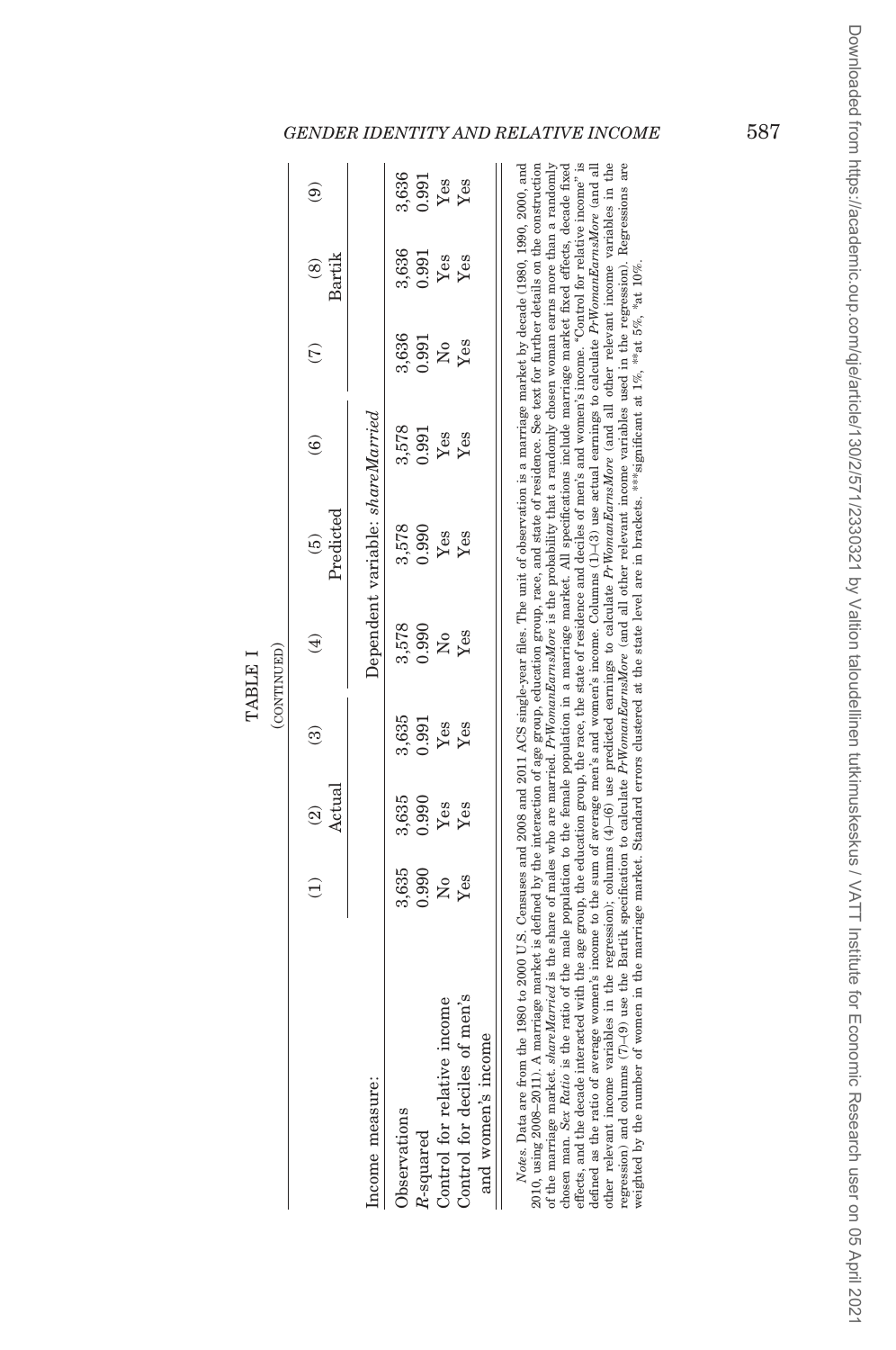for our causal interpretation, we now turn to an instrumental variables approach.

Historically men and women have tended to work in different industries (e.g., women are overrepresented in services and men in construction and manufacturing). Based on the industry composition of the state and the industry-wide wage changes at the national level, we can thus isolate gender-specific variation in local wages that is driven solely by aggregate labor demand (which is presumably uncorrelated with the characteristics of workers in a given marriage market). This approach builds on previous work by Bartik (1991) and Aizer (2010). In contrast to previous uses of the ''Bartik instrument,'' which focus on changes in *average* wages, we construct an instrument for the entire *distribution* of potential income in each marriage market.

We begin by instrumenting for average yearly wages by gender and marriage market as follows:

$$
\bar{w}_{mt}^g \equiv \sum_j \gamma_{rejs,1980}^g \times w_{reajt,-s}^g
$$

where *g* indexes gender, *r* race, *e* education group, *a* age group, *j* industry, <sup>28</sup> *t* census year, and *s* state. Variable  $w_{\text{reqit},-s}^g$  is the average wage in year *t* in industry *j* for workers of a given gender, race, education, and age group in the nation, excluding state *s*. Variable  $\gamma^g_{rejs,1980}$  is the fraction of individuals with gender *g*, race *r*, and education *e* in state *s* who are working in industry *j*, as of the base year  $1980.<sup>29</sup>$ 

Variable  $\bar{w}^g_{mt}$  is strongly correlated with the actual mean income of gender *g* in marriage market *m* in year *t*: states that initially had relatively more women in industries that subsequently experienced wage growth at the national level tend to have more growth in women's income relative to that of men.

28. We consider 12 industry groups: agriculture; mining; construction; manufacturing; transportation; wholesale trade; retail trade; finance, insurance, and real estate; business, personal, and repair services; entertainment and recreation services; professional services; and public administration.

29. We choose to use 1980 as the base year instead of an earlier decade (e.g., 1970) as the earlier census data sets are only 1% samples. Thus, compared to the 1980 census data, there are many fewer observations, which would result in noisier estimates of  $\gamma_{rejs}^g$ .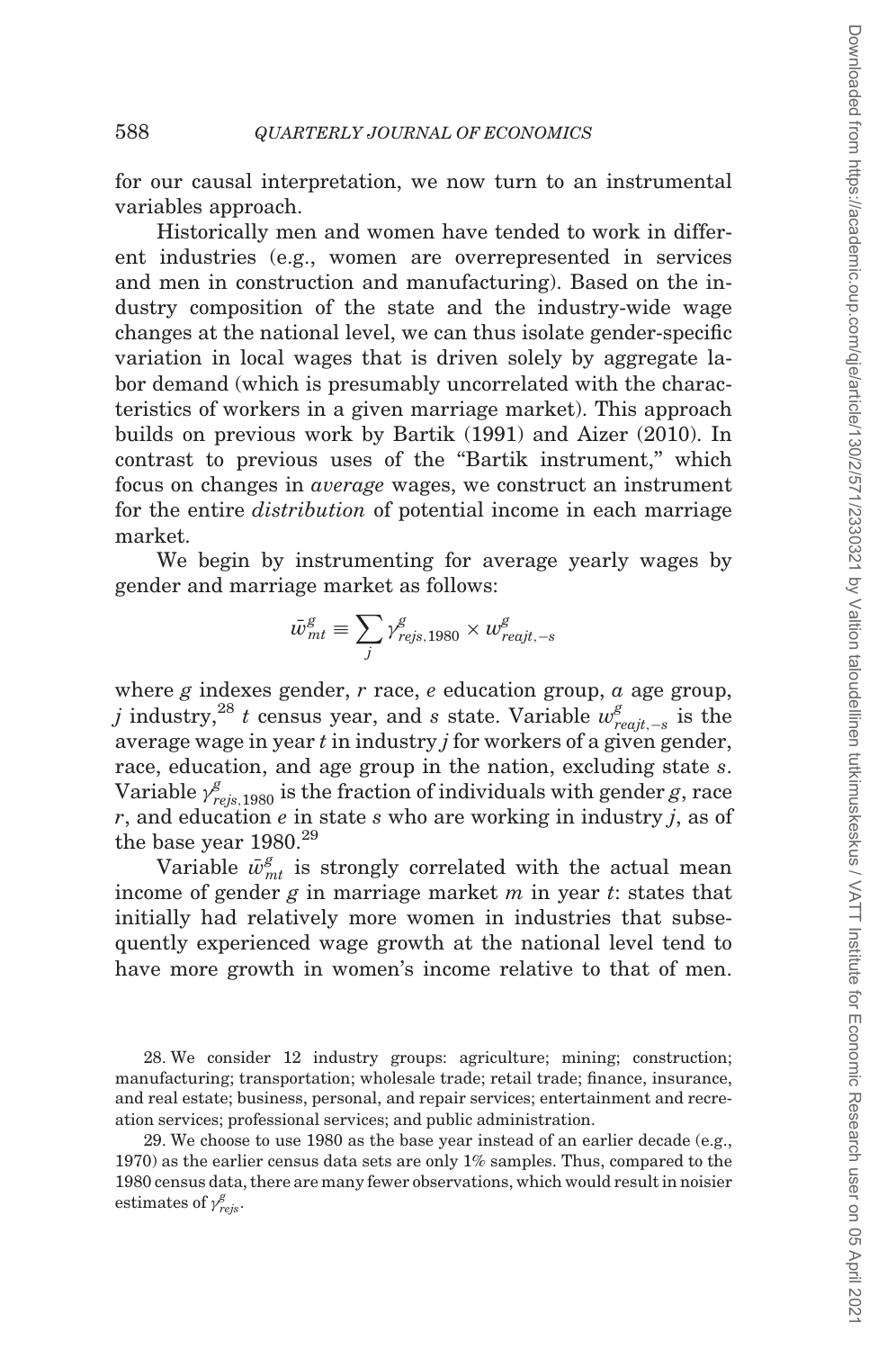But unlike the variation in actual income, variation in  $\bar{w}^g_{mt}$  over time is driven by aggregate shocks and is thus plausibly orthogonal to factors that might directly influence marriage rates in market *m*.

Similarly, we wish to construct a measure of the entire distribution of income by gender which is driven solely by aggregate shocks. We modify the standard Bartik instrument to compute predicted yearly wages at the  $p = \{5th, 10th, 15th, \ldots 90th, 95th\}$ percentile.

Specifically, let

$$
\bar{w}_{mt}^{g,p} \equiv \sum_{j} \gamma_{rejs,1980}^{g} \times w_{reajt,-s}^{g,p}
$$

where  $w_{\text{reqit},-s}^{\text{g},p}$  is the *p*th percentile of the national income distribution in year *t* in industry *j* for workers of a given gender, race, education, and age group, excluding state *s*. A priori it is not clear that  $\bar{w}_{mt}^{g,p}$  will be correlated with the *p*th percentile of gender *g*'s distribution in market *mt*. For example, if half the women in a demographic group *m* work in some industry *j high* where the minimum income is  $y^{high}$  and half the women in  $m$  work in some  $\int_{0}^{1}$  *i*  $\int_{0}^{1}$  *kow* where the maximum income is  $y^{low}$   $, increase$ in the 5th percentile of wages in industry *j high* will not raise the 5th percentile of wages of women in market *m*. This example, however, has little empirical relevance—a posteriori, the distributions defined by  $\left\{ \bar{w}_{mt}^{\mathcal{G},p} \right\}_{p}$  indeed correlate with the actual distributions of income. In other words, the Bartik instrument has a strong "first stage" when it is used to predict how the distribution of income varies across markets (see Online Appendix Table A.4).

This modification to the standard Bartik approach allows us to construct a measure of *PrWomanEarnsMoremt* whose variation over time is orthogonal to local labor market conditions. Specifically, we draw from the distributions defined by  $\{\bar{w}_{mt}^{\mathcal{g},p}\}_p$ , and calculate the likelihood that a randomly chosen women earns more than a randomly chosen man. Column (7) repeats the baseline specification from column (1), but using  $\bar{w}_{mt}^g$  and  $\bar{w}^{g,p}_{mt}$  to construct all measures of income. The estimated impact of *PrWomanEarnsMoremt* on the marriage rate is negative  $(-0.515)$  and significant ( $p < .01$ ). In column (8) we control for relative income. The estimate declines to  $-0.343$  and becomes significant only at the 10% level. Finally, in column (9), we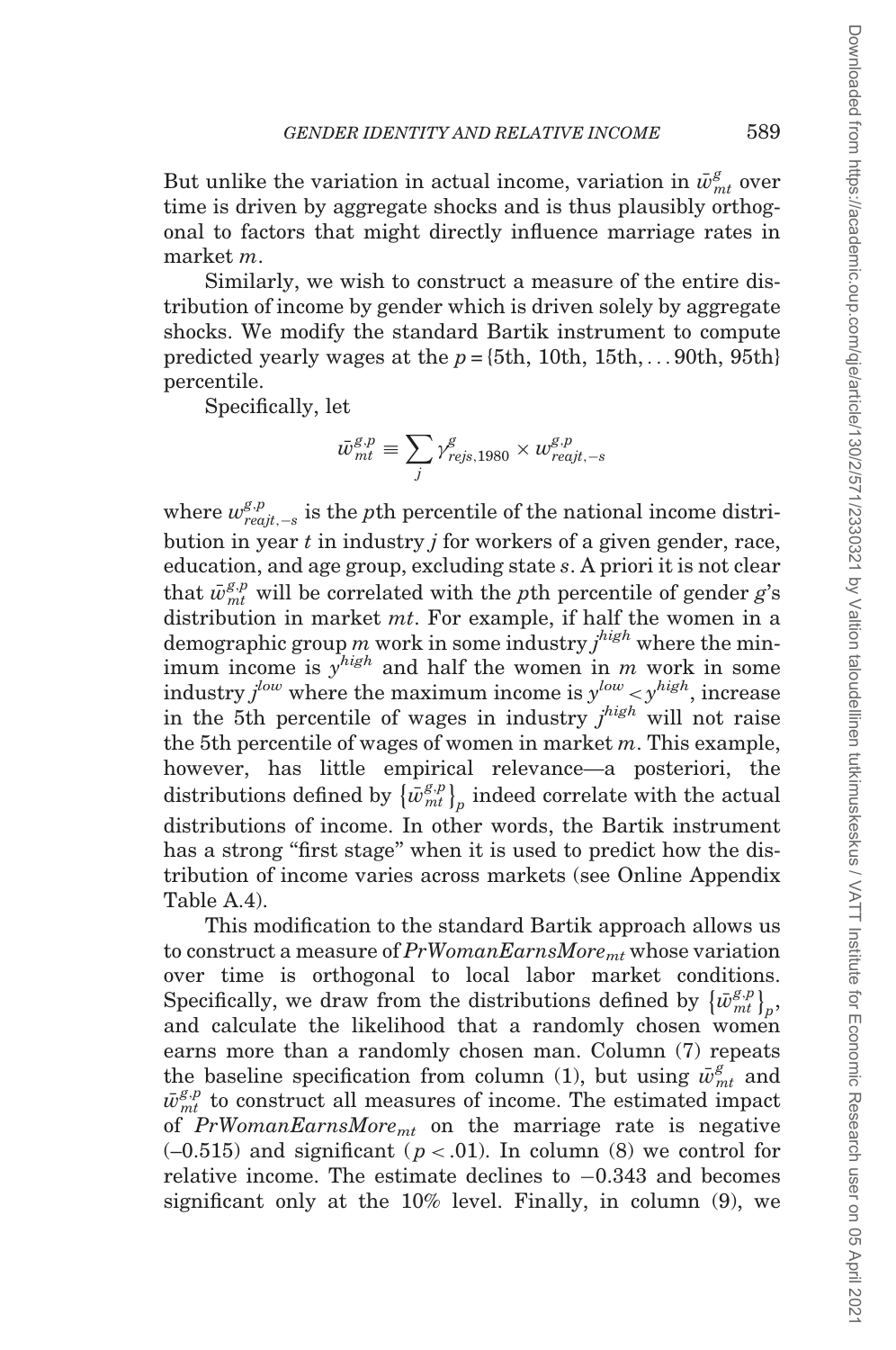include a set of marriage market by year controls. The estimate is similar at  $-0.351$  and remains significant at the 10% level.<sup>30</sup>

We also estimate the specification in column (9) separately for the less educated (high school or less) and more educated (some college or more) marriage markets. The impact of *PrWomanEarnsMoremt* on the marriage rate is –0.631 (std. err. = 0.174) in the less educated markets, compared to 0.141  $(\text{std. err.} = 0.177)$  in the more educated markets. This pattern further supports the view that the observed relationship is driven by traditional attitudes toward gender roles.

Taken together, these results highlight the importance of the relative distribution of men and women's income in marriage markets. The estimate from our preferred specification (column (9)) implies that the secular increase in the income of women relative to that of man explains 29 percent of the overall decline in marriage rates from 1980 to  $2010^{31}$ 

Note that the relative distribution of men and women's income might influence the formation of marriage even in the absence of gender identity considerations. In Beckerian models of the marriage market, one of the key benefits of marriage is specialization. Specialization, in turn, is more valuable if a man and a woman have different opportunities in the labor market. As *PrWomanEarnsMore* increases, there are smaller ''gains from trade" that can be achieved through marriage.<sup>32</sup> This force alone might account for our results. That said, the evidence we present in other sections of this article is in direct conflict with the standard models of the marriage market and, as we already discussed, standard models cannot easily explain the observed distribution of relative income. Thus, the view that couples have an aversion to the wife earning more than the husband

30. Variability in the income of potential spouses can also lead to a lower marriage rate. This fact, however, cannot account for our findings because we include controls for the deciles of the distributions of men and women's income in the marriage market in all specifications. In other words, all specifications in Table I already control for any linear effect of variability in income on marriage rates.

31. The coefficient –0.351 multiplied by the 14 percentage point increase in *PrWomanEarnsMore* is 29% of the 17 percentage point decrease in marriage rates (Online Appendix Table A.2).

32. Oppenheimer (1997) argues against the view that reduced gains from trade account for the decrease in marriage rates, but she focuses on the impact of women's income per se rather than the relative income of men and women.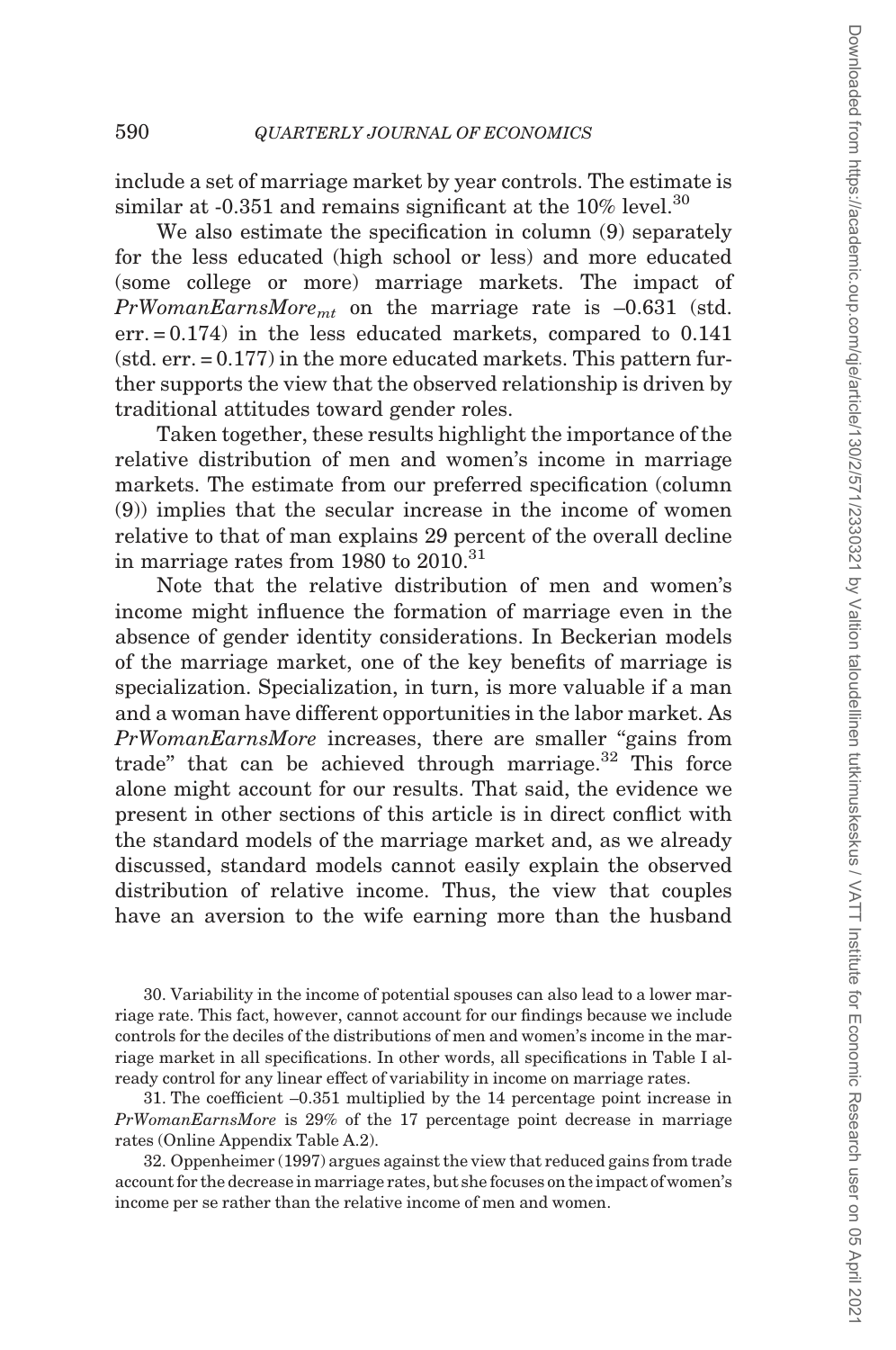provides a more parsimonious explanation of the various patterns we present herein.

## IV. Women's Labor Supply and Relative Income

The previous sections establish that couples are less likely to form if the wife's income would exceed the husband's. When such couples do form, we might expect gender identity to distort labor market outcomes. A wife whose income would exceed her husband's may choose to stay at home so as to be less threatening. Or she may distort her labor supply in other ways—for example, work fewer hours or take a job that is less demanding and pays less. In this section we analyze such potential distortions in the wife's labor force participation and labor market outcomes.

This analysis complements existing work on how the variation in attitudes toward gender influences women's labor supply. Fortin (2005) uses data from the World Values Surveys in 25 Organisation for Economic Co-operation and Development (OECD) countries over a 10-year period and shows that the social representation of women as homemakers and men as breadwinners is associated with a low labor force participation by women and a large gender gap in income. Fortin (2009) examines a similar question in a single country (the United States) over a longer time period (1977–2006). She shows that the evolution of gender role attitudes over time correlates with the evolution of female labor force participation. In particular, while women's gender role attitudes steadily became less traditional until the mid-1990s (e.g., more and more women came to disagree with the notion that husbands should be the breadwinners and wives should be the homemakers), these trends reversed in the mid-1990s, precisely at the time that coincides with the slowdown in the closing of the gender gap in labor force participation.

Throughout this section, we use data on married couples from the 1970 to 2000 U.S. Censuses and the ACS single-year files from 2008 to 2011 (which we refer to as the 2010 ACS for simplicity). We restrict the sample to those couples where the husband is working. For each couple *i*, we estimate the distribution of the wife's potential earnings as follows. For  $p \in \{5, \ldots, 95\}$ , we define  $w_i^p$  as the *p*th percentile of earnings among working women in the wife's demographic group that year. We assign the demographic group based on race, age group, education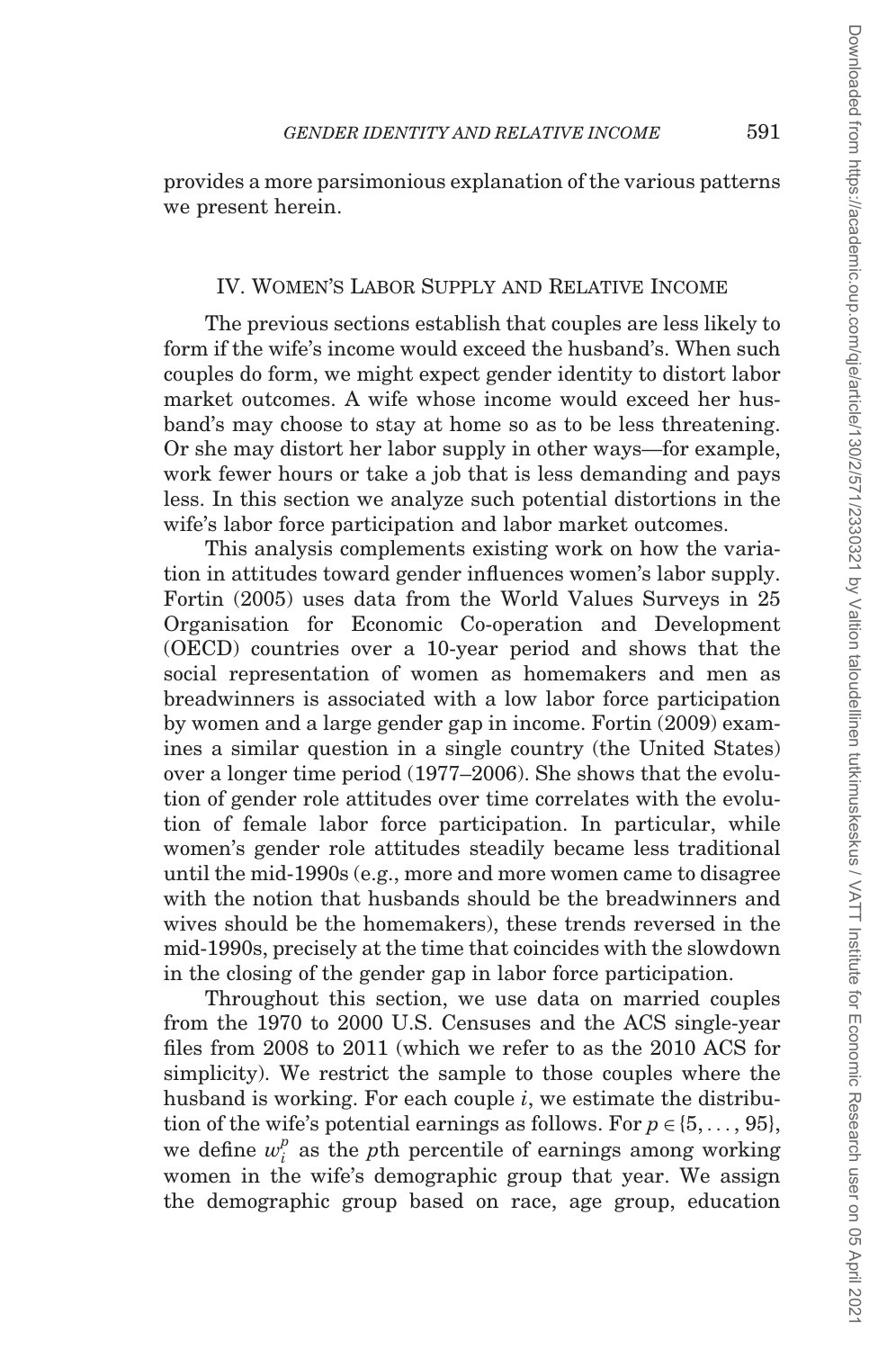level, and state of residence.<sup>33</sup> We then define a variable *PrWife*  $\textit{EarnsMore}_i = \frac{1}{19} \sum_{p} \mathbf{1}_{\{w_i^p > husbIncome_i\}}$  where  $husbIncome_i$  is the husband's income.<sup>34</sup> Thus, whether the wife works or not, *PrWifeEarnsMore<sup>i</sup>* captures the likelihood that she would earn more than her husband if her income were a random draw from the population of working women in her demographic group.<sup>35</sup>

Summary statistics for this sample are presented in Online Appendix Table A.5. Across all census years, the mean of *PrWifeEarnsMore<sup>i</sup>* is 0.18. Not surprisingly, this probability has increased over time, from 0.09 in the 1970 census to 0.27 in the 2010 ACS. Across all years, about 67% of wives participate in the labor force. As we mentioned in the introduction, wives' labor force participation increased steeply between 1970 and 1990 (going from 43% to 70%), but has essentially plateaued since 1990, with 74% of wives in the labor force in the 2010 ACS.

### *IV.A. Labor Force Participation*

We first examine wives' labor force participation. One of the strongest ways to conform to traditional gender roles is for the wife to stay at home while the husband plays the role of breadwinner. Might it be the case that some couples retreat to traditional gender roles when gender identity is threatened by the possibility that the wife would be the primary provider?

Given a couple *i*, let *wifeLFP<sup>i</sup>* be a binary variable equal to 1 if the wife is in the labor force. In column (1) of Table II, we consider, as the baseline specification, a linear probability model:

$$
wife LFP_i = \beta_0 + \beta_1 \times PrWifeEarnsMore_i
$$
  
+ 
$$
w_i^p + \beta_2 \times lnHusbIncome_i + \beta_3 \times X_i + \varepsilon_i,
$$

where  $lnHusblncome<sub>i</sub>$  is the log of husband's income,  $w_i^p$  are controls for the wife's potential income at each of the vigintiles, and *X<sup>i</sup>* represents nonincome controls: year fixed effects, state fixed

33. Throughout this section, by ''age group'' we mean five-year intervals and by ''education level'' we mean the following categories: less than high school, high school, some college, college, more than college.

34. Since we estimate the distribution based on every 5th percentile from the 5th to the 95th, *PrWifeEarnsMore* is based on 19 percentiles.

35. As we discuss in the next subsection, the income of the women who do work may also be distorted by gender identity considerations. By ''potential income'' we mean the (possibly distorted) income that the wife would likely earn were she to join the labor force.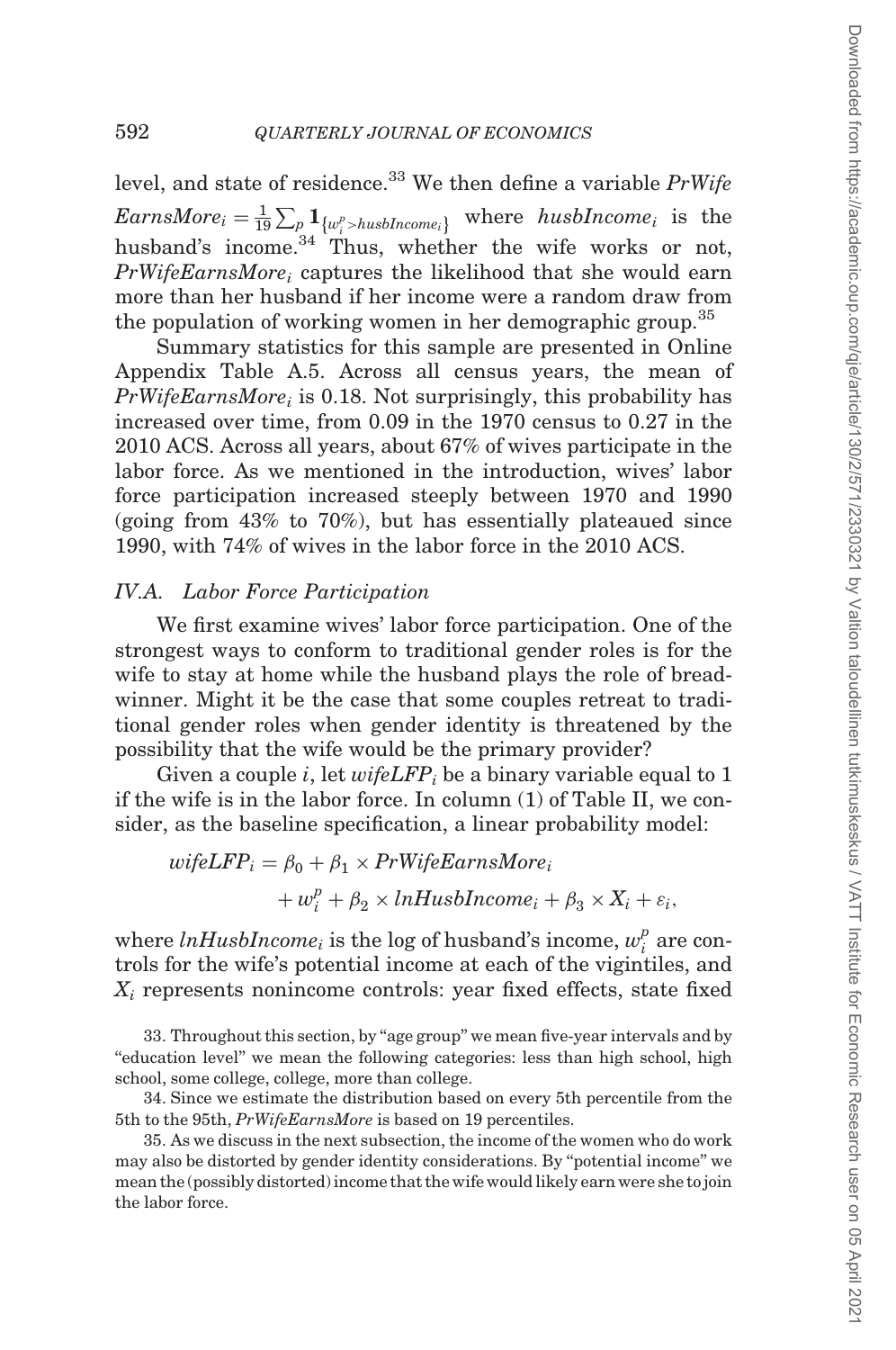|                                                                 | Э                      | $\widehat{\mathfrak{D}}$ | $\widehat{\mathcal{C}}$ | Dependent variable: Wife in the labor force<br>$\overline{4}$ | ම                       | $\widehat{\mathbf{e}}$  |
|-----------------------------------------------------------------|------------------------|--------------------------|-------------------------|---------------------------------------------------------------|-------------------------|-------------------------|
| PrWifeEarnsMore                                                 | $-0.178***$<br>[0.004] | $-0.142***$<br>[0.004]   | $-0.139***$<br>[0.004]  | $-0.143***$<br>[0.004]                                        | $-0.148***$<br>[0.005]  | $-0.152***$<br>[0.005]  |
| Observations<br>R-squared                                       | 0.097                  | 0.103                    | 0.104<br>7,384,176      | 0.145                                                         | 1,375,121<br>0.087      | 1,375,121<br>0.090      |
| Cubic in lnHusbIncome<br>Additional controls:                   | $\overline{a}$         | $y$ es                   | yes                     | $y$ es                                                        | yes                     | $y$ eg                  |
| $\emph{l}nMedian\emph{WifePotential}\times\emph{l}nHusblncome$  | $\overline{a}$         | $\overline{\rm n}$       | yes                     | $y$ es                                                        | $\overline{n}$          | no                      |
| anyChildren                                                     | $\overline{a}$         | $\overline{\mathbf{n}}$  | $\overline{n}$          | $y$ es                                                        | $\overline{\mathbf{n}}$ | $\overline{\mathbf{n}}$ |
| Wife's demographic group $\times$ Husband's                     | $\overline{a}$         | n0                       | $\overline{a}$          | yes                                                           | n0                      | $\overline{a}$          |
| PrWifeEarnsMore AtMarriage<br>demographic group                 | $\overline{n}$         | $\overline{a}$           | $\overline{a}$          | $\overline{\mathrm{n}}$                                       | $\overline{\mathrm{n}}$ | $y$ eg                  |
| Vigintiles of the wife's and the husband's                      | $\overline{a}$         | $\overline{\Omega}$      | $\overline{n}$          | $\overline{\Omega}$                                           | $\overline{\mathbf{n}}$ | yes                     |
| Marriage duration fixed effects<br>potential income at marriage | $\overline{n}$         | $\overline{\Omega}$      | $\overline{n}$          | no                                                            | $\overline{\mathbf{n}}$ | yes                     |
| Sample restriction                                              | none                   | none                     | none                    | none                                                          | $2010$ sub              | $2010$ sub              |

TABLE II RELATIVE INCOME AND WIFE'S LABOR FORCE PARTICIPATION

income drawn from the distribution of positive earnings in the wife's demographic group exceeds income drawn from the distribution of positive earnings in the husband's her demographic group. *InHusbincome* is the log of husband's income. *InMedianWipeDotential* is the log of the median of the distribution of positive earnings in the wife's<br>demographic group. *anyChildren* is a binary var demographic group in the closest census year to the year of their marriage. Marriage duration fixed effects are dummies for the number of years the couple has been married. All regressions include controls for log husband's income, vigintiles of the wife's potential income, wife's and husband's education (five categories), wife's and husband's five-year age group, wife's and husband's race (three categories), year, and state fixed effects. Sample restriction "2010sub" indicates a subsample of ACS where the difference between year of marriage and the closest census year is no more than five years and *PrWifeEarnsMoreAtMarriage* could be computed. Standard errors are reported in brackets. \*\*\*significant at 1% her demographic group. *lnHusbIncome* is the log of husband's income. *lnMedianWifePotential* is the log of the median of the distribution of positive earnings in the wife's demographic group. *anyChildren* is a binary variable that equals 1 if the wife reports having any children, 0 otherwise. *PrWifeEarnsMoreAtMarriage* is the probability that income drawn from the distribution of positive earnings in the wife's demographic group exceeds income drawn from the distribution of positive earnings in the husband's demographic group in the closest census year to the year of their marriage. Marriage duration fixed effects are dummies for the number of years the couple has been married. All regressions include controls for log husband's income, vigintiles of the wife's potential income, wife's and husband's education (five categories), wife's and husband's five-year age group, wife's and husband's race (three categories), year, and state fixed effects. Sample restriction ''2010sub'' indicates a subsample of ACS where the difference between year of marriage and the closest census year is no more than five years and *PrWifeEarnsMoreAtMarriage* could be computed. Standard errors are reported in brackets. \*\*\*significant at 1% and the 1% of the 1% of the 1% of the 1% of level, \*\* at 5%, \* at 10%. level, \*\*at 5%, \*at 10%.

## *GENDER IDENTITY AND RELATIVE INCOME* 593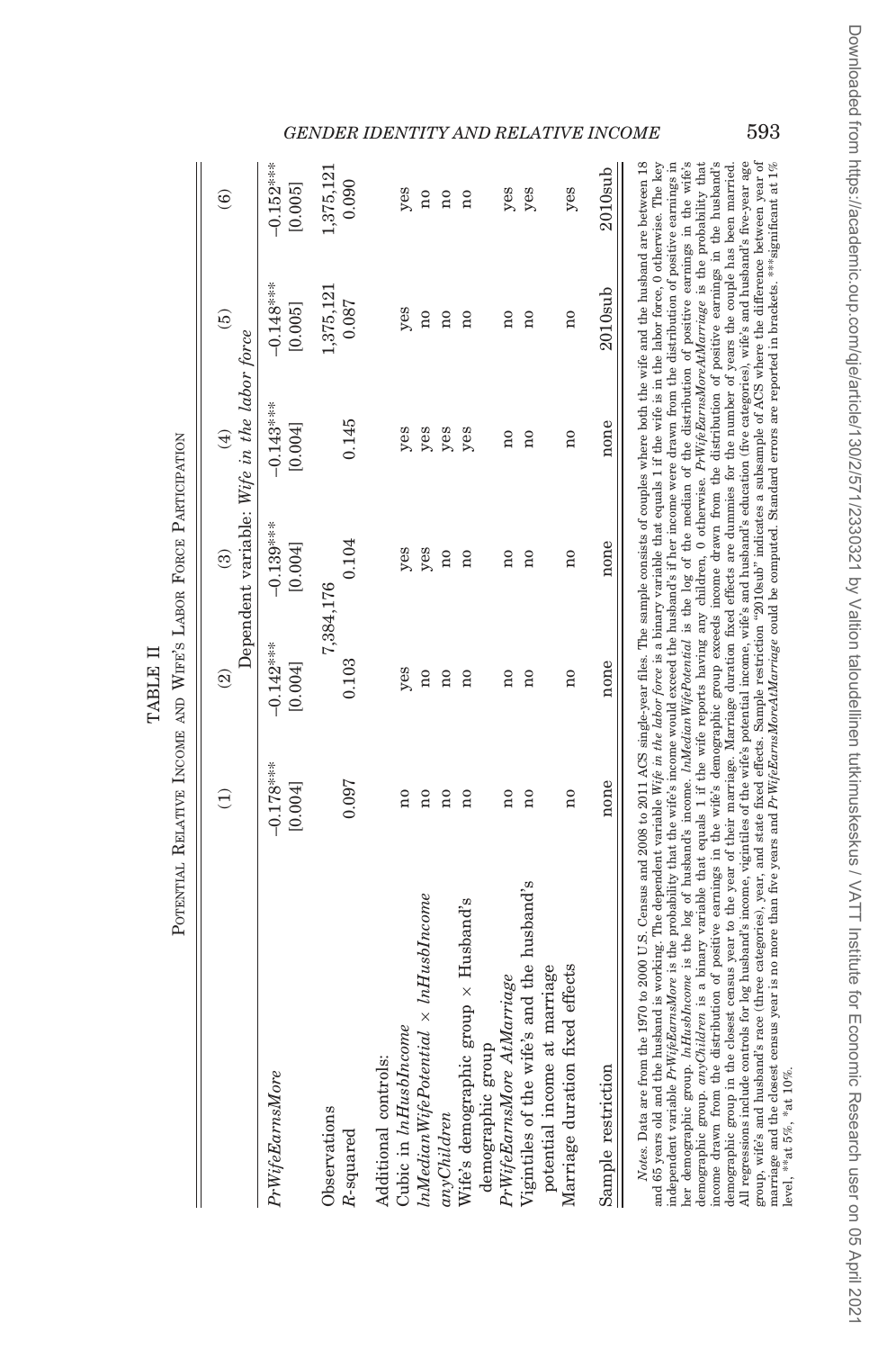Downloaded from https://academic.oup.com/gle/article/130/clede/130/221 by Valtion taloudellinen tutkimuskeskus / VATT Institute for Economic Research user on 05 April 202 Downloaded from https://academic.oup.com/qje/article/130/2/571/2330321 by Valtion taloudellinen tutkimuskeskus / VATT Institute for Economic Research user on 05 April 2021

effects, the wife's and the husband's race, the wife and the husband's age group, and the wife's and the husband's education level. Standard errors are clustered by the wife's demographic group (which pins down the distribution of her potential income). The baseline estimate of  $\beta_1$  is  $-0.178$  ( $p < .01$ ).

The husband's income might affect the marginal utility of household income non-linearly, so in column (2) we include a cubic polynomial in  $lnHusblncome_i$ . The estimate of  $\beta_1$  falls somewhat to  $-0.142$  but remains statistically significant ( $p < .01$ ). Another issue is that the impact of the wife's potential income on her labor supply might interact with the husband's income for reasons that are separate from the couple's concern that she will earn more than he does. To deal with this, in column (3) we add a  $\text{control for the median of the wife's predicted income } (w_i^{50}) \text{ inter-}$ acted with the income of the husband. The estimate of  $\beta_1$  is stable at –0.139.

This estimated effect is economically significant: a 10 percentage point increase in the probability that a wife would earn more than her husband reduces the likelihood that she participates in the labor force by around 1.4 percentage points. Put differently, a 1 standard deviation increase (across all years) in the probability that a wife would earn more than her husband reduces the likelihood that she participates in the labor force by about 3.5 percentage points.

The main concern in this subsection is that a woman who is willing to marry a man whose income is below her potential income might have unobservable characteristics that keep her out of the labor force. For example, highly educated women that marry men with lower education and low earnings might be systematic underachievers or systematically lack the confidence to participate in the labor market; such women might be relatively more drawn toward home production and child-rearing activities. We consider two approaches to deal with this concern.

First, we examine the sensitivity of  $\hat{\beta}_1$  to the inclusion of other controls. In column (4), we include as controls an indicator variable for whether the wife ever had a child and indicator variables for the full interaction of the wife's demographic group and the husband's demographic group. The inclusion of these additional controls barely affects the estimate of  $\beta_1$ . The fact that our estimate appears stable across specifications suggests that to the extent that the observable characteristics in our data are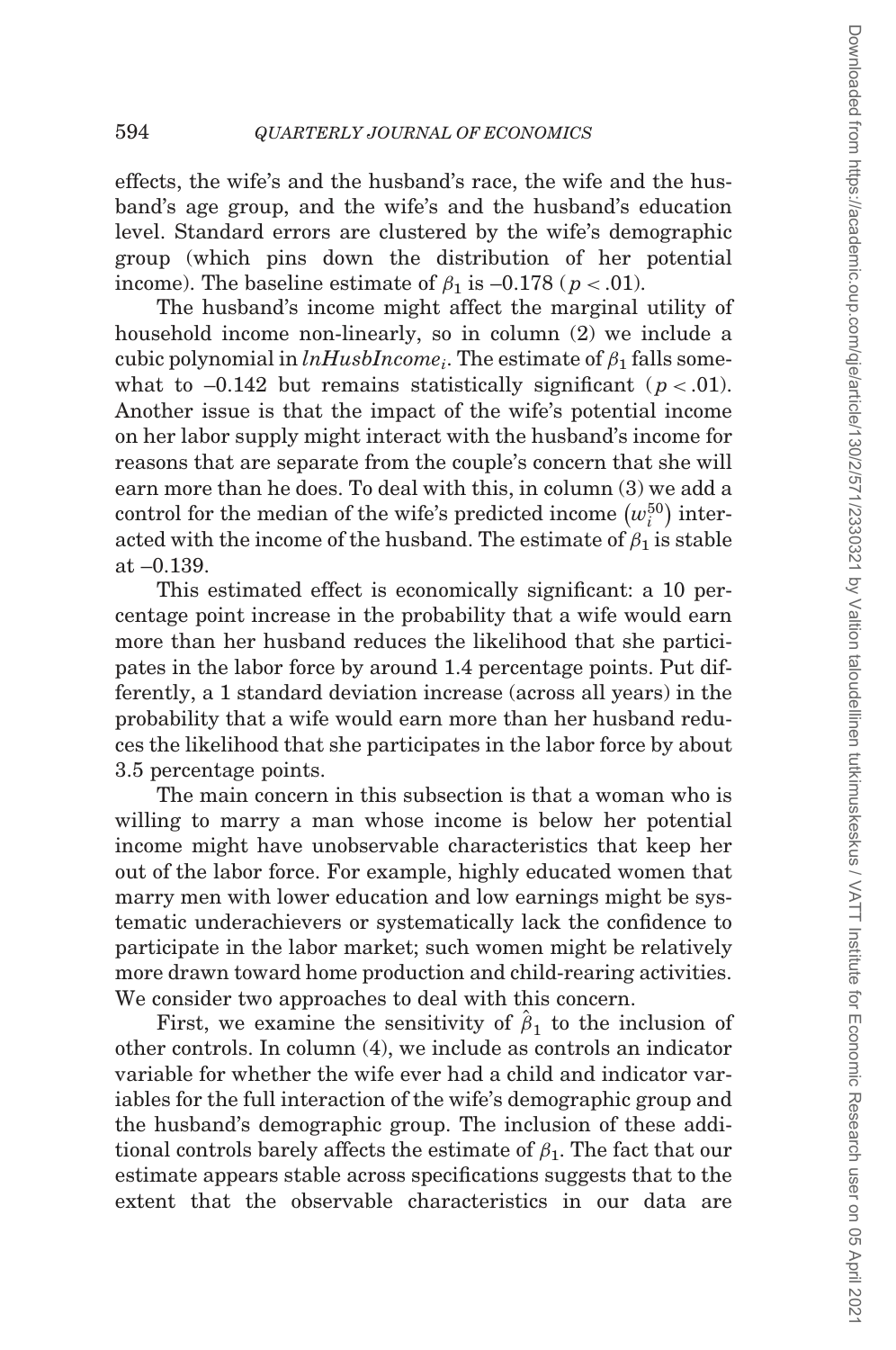representative of unobservables, the negative value of  $\hat{\beta}_1$  is not due to an omitted variable bias (Altonji, Elder, and Taber 2005).<sup>36</sup>

Second, in the 2010 ACS, we can partly isolate the variation in *PrWifeEarnsMore<sup>i</sup>* that is driven by changes in relative income that took place after the couple got married. Unlike the earlier census data, the ACS contains information on the year the current marriage started. We can thus proxy for relative income of spouses at the time of marriage as follows. For each couple *i*, let *m<sup>i</sup>* be the census year that is the closest to the year of marriage (we drop couples for whom the difference between the year of marriage and the closest available census year is more than five years). We then construct the distribution of potential income for both the husband  $\{h_i^p\}$  and the wife  $\{w_i^p\}$  in year  $m_i$ , using the same procedure as before. Based on these two distributions, we define a variable  $PrWif eEarnsMoreAtMarriage_i = \frac{1}{361}\sum_p\sum_q \mathbf{1}_{\{w_i^p > h_i^q\}}.$  This variable captures the probability that based on the couples' demographics, the wife's potential income exceeded that of the husband at the time of marriage.<sup>37</sup>

We first show that the focus on the new subsample does not make a difference: column  $(5)$  replicates the specification from column (2) but using only data on couples for whom we could construct relative earnings at marriage. The effect of *PrWifeEarnsMore<sup>i</sup>* on labor force participation is very similar as in the overall sample.<sup>38</sup> Our main specification is in column (6), where we include as controls *PrWifeEarnsMoreAtMarriage<sup>i</sup>* and the vigintiles of the potential earnings for both the husband and the wife at marriage.<sup>39</sup> In this specification, we are relying only on the variation that stems from *changes* in the wife's and the husband's relative income since marriage.<sup>40</sup> Yet the estimate of  $\beta_1$  is unaffected.

36. The coefficient is also stable if we include the additional controls one by one.

37. Since we estimate the distribution based on every 5th percentile from the 5th to the 95th, there are 19 percentiles for each spouse and thus  $19 \times 19 = 361$ overall comparisons in the expression  $\sum_{p} \sum_{q} \mathbf{1}_{\{w_i^p > h_i^q\}}$ .

38. In Online Appendix Table A.6, we consider the specification separately decade by decade. In each period we find a negative and statistically significant effect.

39. We also control nonparametrically for marriage duration in years.

40. Two concerns remain. First, our proxy for relative income at marriage is imperfect as we do not know the couples' actual income at the time. Second, to the extent that couples can predict how their relative income will evolve after marriage, some concerns about selection are still present.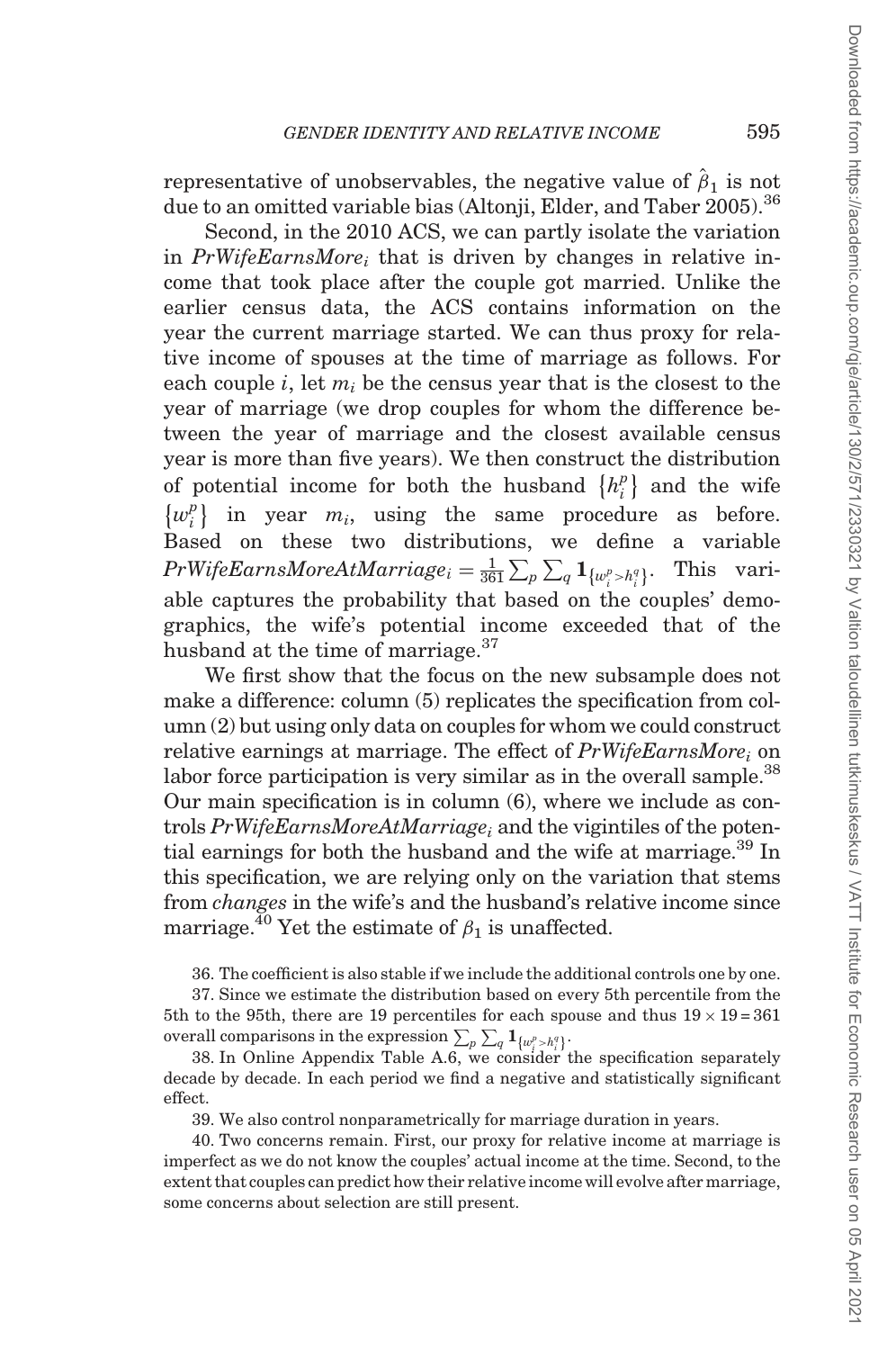Overall, although we do not have an exogenous source of variation in *PrWifeEarnsMore<sup>i</sup>* , the data suggest that married women sometimes stay out of the labor force so as to avoid a situation where they would become the primary breadwinner. Moreover, we find that the effect is stronger among less educated couples, which is consistent with the view that it reflects gender identity norms.<sup>41</sup> Finally, in Section VII, we document a similar effect using panel data: within couples, when a wife outearns her husband, she becomes less likely to be in the labor force the following year.

### *IV.B. Gap between Potential and Realized Income*

Having the wife leave the labor force is a financially costly way to restore traditional gender roles. It would be less costly for the wife to simply reduce her earnings to a level that does not threaten the husband's status as the primary breadwinner. In this subsection, we present evidence for such behavior.

Given a couple *i*, let *incomeGap*<sub>*i*</sub> =  $\frac{wifelnormal_i - wifelpotential_i}{wifelPotential_i}$ where *wifePotential<sup>i</sup>* is simply the mean of the distribution of potential earnings for the wife, as defined in the previous subsection. To emphasize the distortions in income for women who do not leave the workforce, we focus on the sample of couples where the woman is working. These results are reported in Table III, which follows exactly the same structure as Table II, but with *incomeGap<sub>i</sub>* rather than  $wifeLFP_i$  as the dependent variable.

Column (1) of Table III considers the baseline specification and yields an estimate of  $\beta_1$  equal to  $-0.031$  ( $p < .01$ ). Including a  $cubic$  polynomial of  $lnHusbIncome_i$  in  $column (2)$  strengthens the effect:  $\hat{\beta}_1 = -0.095 (p < .01)$ . A 10 percentage point increase in the probability that a wife would earn more than her husband increases the gap between her actual earnings and her potential earnings by about 1 percentage point. Columns (3)–(6) consider the same robustness checks as in the previous subsection. The effect persists and the estimate is reasonably stable across specifications, though somewhat larger in the recent years.<sup>42</sup>

41. We consider the specification in column (2) separately for less educated couples (both the wife and the husband have only a high school education or less) and more educated couples (both the wife and the husband have at least some college education). Among the former, the estimate of  $\beta_1$  is  $-0.18$  (std. err.  $= 0.007$ ; among the latter, it is  $-0.129$  (std. err.  $= 0.004$ ).

42. Online Appendix Table A.7 considers the specification separately decade by decade. In each period we find a negative and statistically significant effect.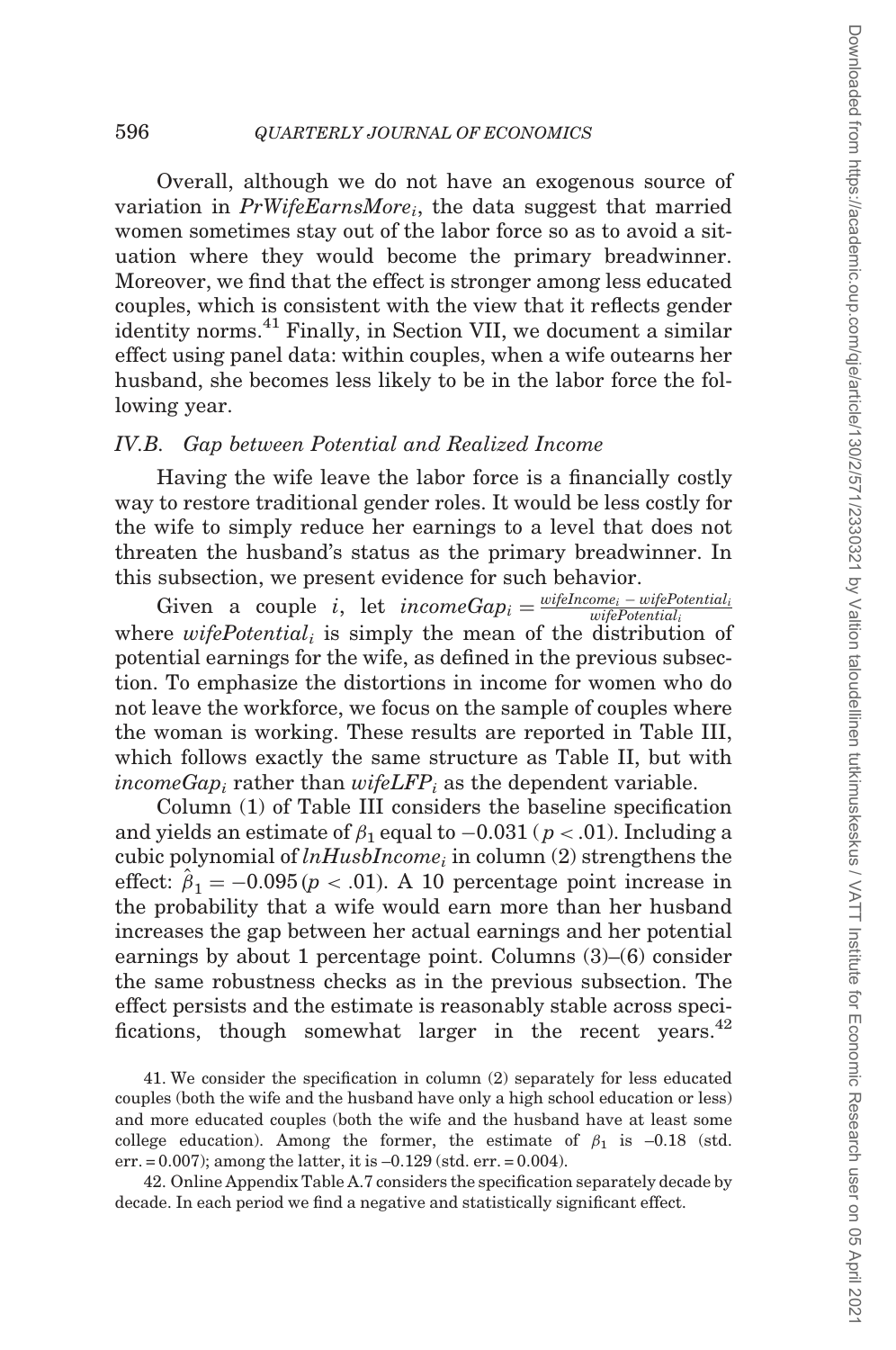|                                                                 |                         | $\widehat{\mathfrak{D}}$ | Dependent variable: <i>incomeGap</i><br>ම | $\widehat{4}$           | $\widehat{6}$          | $\widehat{\mathbf{e}}$  |
|-----------------------------------------------------------------|-------------------------|--------------------------|-------------------------------------------|-------------------------|------------------------|-------------------------|
| PrWifeEarnsMore                                                 | $-0.031***$<br>[0.007]  | $-0.095***$<br>[0.006]   | $-0.095***$<br>[0.006]                    | $-0.109***$<br>[0.007]  | $-0.168***$<br>[0.009] | $-0.176***$<br>[0.009]  |
| Observations<br>R-squared                                       | 5,306,682<br>0.004      | 5,306,682<br>0.006       | 5,306,664<br>0.006                        | 5,306,664<br>0.050      | 1,049,793<br>0.007     | 1,049,793<br>0.013      |
| Cubic in lnHusbIncome<br>Additional controls:                   | $\overline{\mathrm{n}}$ | $y$ es                   | yes                                       | $y$ es                  | $y$ es                 | $y$ es                  |
| $\mathit{lnMedianWifePotential} \times \mathit{lnHusbIncome}$   | $\overline{\rm n}$      | $\overline{\rm n}$       | yes                                       | $y$ es                  | n0                     | $\overline{\rm n}$      |
| anyChildren                                                     | $\overline{\mathbf{n}}$ | $\overline{a}$           | $\overline{\mathbf{n}}$                   | $y$ es                  | n <sub>0</sub>         | $\overline{\mathbf{n}}$ |
| Wife's demographic group $\times$ Husband's                     | $\overline{\mathrm{m}}$ | $\overline{\mathrm{n}}$  | $\overline{\mathrm{m}}$                   | yes                     | $\overline{a}$         | $\overline{\mathrm{n}}$ |
| PrWifeEarnsMoreAtMarriage<br>demographic group                  | $\overline{\mathbf{n}}$ | $\overline{\Omega}$      | $\overline{\Omega}$                       | $\overline{\mathbf{n}}$ | $\overline{n}$         | $y$ es                  |
| Vigintiles of the wife's and husband's                          | $\overline{\mathbf{n}}$ | $\overline{\Omega}$      | $\overline{\Omega}$                       | $\overline{\Omega}$     | $\overline{a}$         | yes                     |
| potential income at marriage<br>Marriage duration fixed effects | $\overline{\Omega}$     | no                       | $\overline{\mathrm{a}}$                   | $\overline{\rm n}$      | no                     | yes                     |
| Sample restriction                                              | none                    | none                     | none                                      | none                    | $2010$ sub             | $2010$ sub              |

 $D$ omparmar  $R_{DT}$  amare Iaroolee aarb Winey's  $R_{T}$ ar reed  $R_{AD}$ arnace POTENTIAL RELATIVE INCOME AND WIFE'S REALIZED EARNINGS TABLE III

demographic group. *Intussuncome* is the log of husband's moome. *Indection Witerbearda is* the median of the distribution of positive earnings in the wires demographic<br>group. *anyChildren* is a binary variable that equals the distribution of positive earnings in the wife's demographic group exceeds income drawn from the distribution of positive earnings in the husband's demographic group in the closest census year to the year of their marriage. Marriage duration fixed effects are dummies for number of years the couple has been married. All regressions include controls for the log of husband's income, vigintiles of the wife's potential income, wife's and husband's education (five categories), wife's and husband's five-year age group, wife's and husband's race, year, and state fixed effects. Sample restriction "2010sub" indicates a subsample of ACS where the difference between year of marriage and the closest census year is no more demographic group. *lnHusbIncome* is the log of husband's income. *lnMedianWifePotential* is the log of the median of the distribution of positive earnings in the wife's demographic group. *anyChildren* is a binary variable that equals 1 if the wife reports having any children, 0 otherwise. *PrWifeEarnsMoreAtMarriage* is the probability that income drawn from the distribution of positive earnings in the wife's demographic group exceeds income drawn from the distribution of positive earnings in the husband's demographic group in the closest census year to the year of their marriage. Marriage duration fixed effects are dummies for number of years the couple has been married. All regressions include controls for the log of husband's income, vigintiles of the wife's potential income, wife's and husband's education (five categories), wife's and husband's five-year age group, wife's and husband's race, year, and state fixed effects. Sample restriction ''2010sub'' indicates a subsample of ACS where the difference between year of marriage and the closest census year is no more than five years and *PrWifeEarnsMoreAtMarriage* could be computed. Standard errors are reported in brackets, \*\*\*significant at 1% level, \*\*at 5%, \*at 10%. than five years and *PrWifeEarnsMoreAtMarriage* could be computed. Standard errors are reported in brackets. \*\*\*significant at 1% level, \*\*at 5%, \*at 10%.

# *GENDER IDENTITY AND RELATIVE INCOME* 597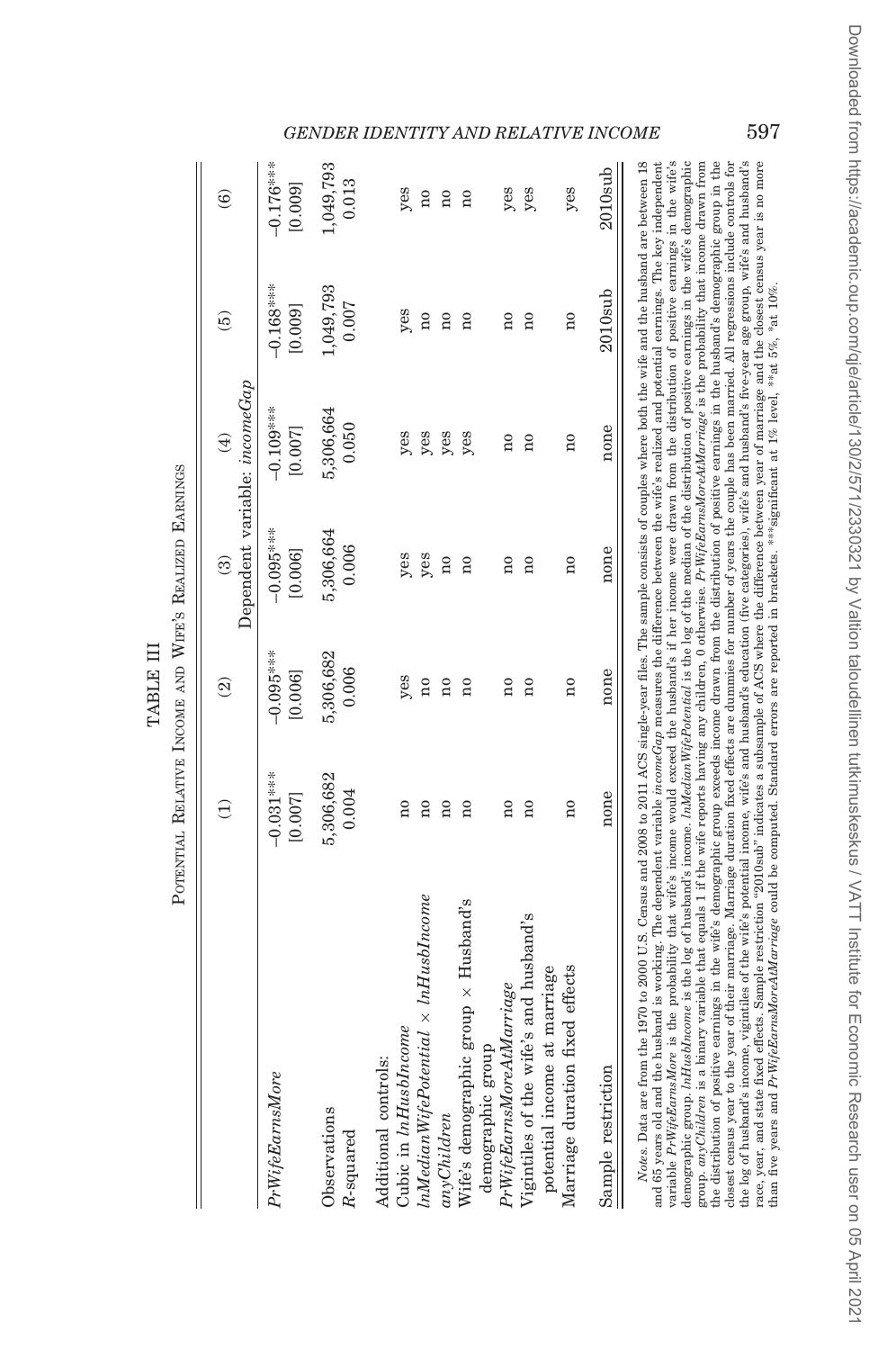In Online Appendix Table A.8, we show that part of the effect is moderated through the number of hours the wife works. This channel accounts for about a third of the negative relationship between *incomeGap<sup>i</sup>* and *PrWifeEarnsMore<sup>i</sup>* .

In summary, women's labor supply decisions seem to be distorted in situations where there is a threat that they might become the primary breadwinner. In the next section we document some of the costs that arise when the woman does earn more than the husband. The presence of those costs provides a potential rationalization for the labor market distortions that we document here.

#### V. Marital Stability and Relative Income

Does relative income affect marital stability? To address this question, we exploit the rich information on marital satisfaction and marital outcomes from the National Survey of Families and Households (NSFH). The NSFH is a nationally representative survey of U.S. households and includes approximately 9,500 households that were followed over three waves from 1988 to 2002. We use data from the first two waves (1987–88 and 1992– 94).<sup>43</sup> We restrict our analysis to couples where at least one person in the household has positive labor income. Our sample consists of approximately 4,000 married couples.

The NSFH has three questions on marital stability. The first question asks: ''Taking things all together, how would you describe your marriage?'' Respondents can choose answers on a scale of 1 (very unhappy) to 7 (very happy). Close to 50 percent report being "very happy," however, so we define a binary variable *happyMarriage<sup>i</sup>* that simply indicates whether the answer is ''very happy.'' The second question asks: ''During the past year, have you ever thought that your marriage might be in trouble?" We define a binary variable *marriageTrouble<sup>i</sup>* that indicates an affirmative response. The third question asks: ''During the past year, have you and your husband/wife discussed the idea of separating?'' We define a binary variable *discussSeparation<sup>i</sup>* that indicates the answer is affirmative.

<sup>43.</sup> We do not use Wave 3 since, due to budgetary constraints, it is based on a different sampling rule that substantially alters the profile of the respondents.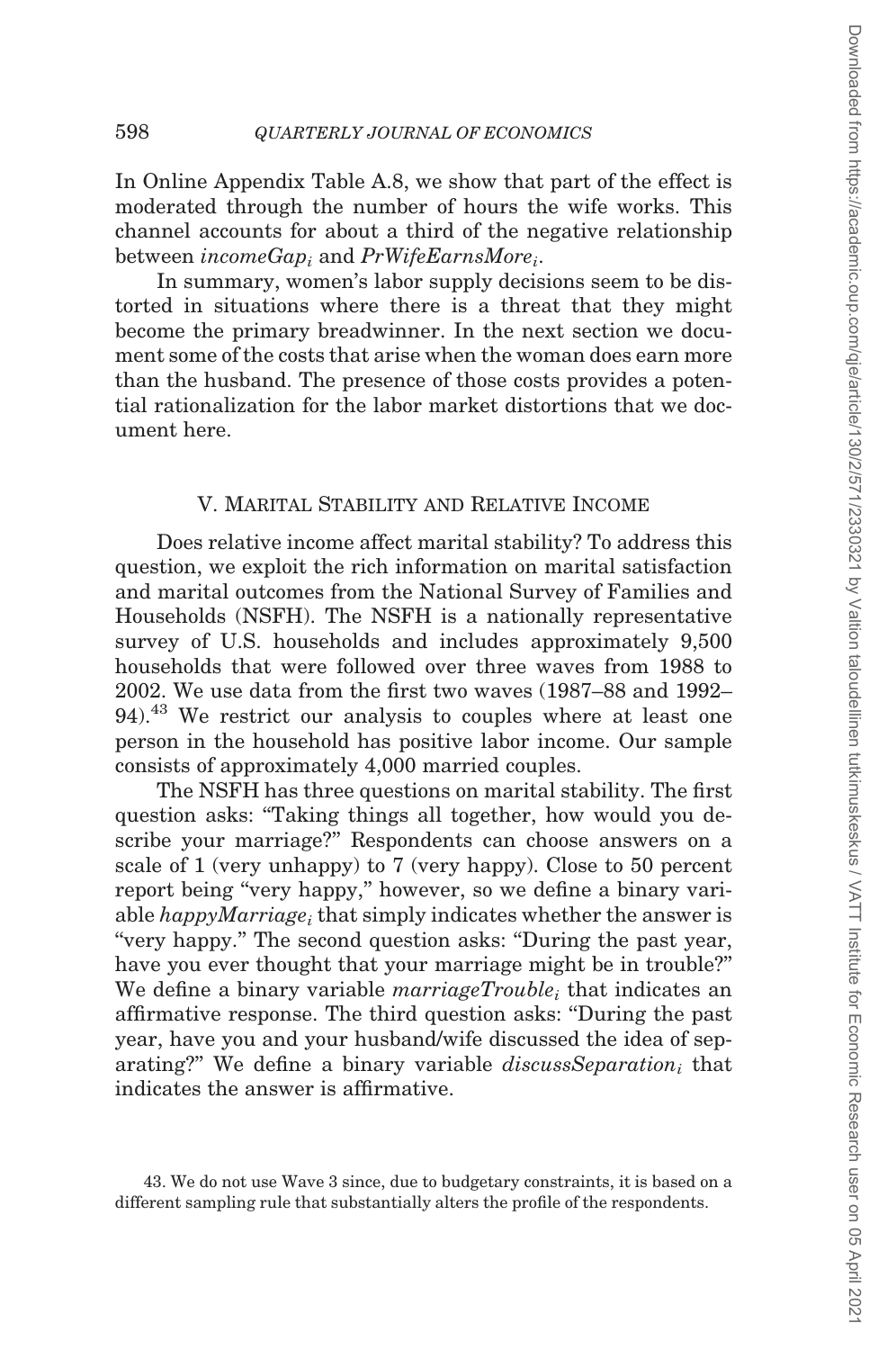The NSFH also provides information on the wife's and the husband's annual labor income, on the basis of which we define self-explanatory variables *lnWifeIncome<sup>i</sup>* , *lnHusbIncome<sup>i</sup>* , and  $lnTothcome_i$ <sup>44</sup> For each couple we also compute *relativeIncome<sup>i</sup>* , the share of the household income earned by the wife. In Wave 1, the mean of *relativeIncome<sup>i</sup>* is 0.27 and it  $\frac{1}{2}$  in 15 percent of households. We define *wifeEarnsMore*<sub>*i*</sub> as a binary variable equal to 1 if  $relativeIncome_i > \frac{1}{2}$ . Summary statistics for the main variables used in the analysis are in Online Appendix Table A.9.

In Table IV, we examine how the relative income within the household affects answers to survey questions about marriage quality. Our baseline specification is a linear probability model

$$
Y_i = \beta_0 + \beta_1 \times \text{wifeEarnsMore}_i
$$
  
+  $\beta_2 \times \ln \text{WifeIncome}_i + \beta_3 \times \ln \text{HusbIncome}_i$   
+  $\beta_4 \times \ln \text{TotIncome}_i + \beta_5 \times X_i + \varepsilon_i$ ,

where  $Y_i$  is the answer to the survey question and  $X_i$  represents nonincome controls: region fixed effects,<sup>45</sup> indicator variables for whether the wife is working, whether the husband is working, the wife and the husband's race and education groups, and a quadratic in the wife's and the husband's age.<sup>46</sup>

We pool the wives' and the husbands' responses (and include as a control an indicator variable for whether the respondent is the wife or the husband). We cluster standard errors at the level of the couple. In Online Appendix Table A.10, we examine the wives' and the husbands' responses separately. In short, we find the same patterns as here for each spouse (with somewhat less consistent precision). One might be tempted to use the difference between the coefficients on the wives' and the husbands' responses to determine whether it is the wife or the husband who dislikes the reversal of traditional gender roles. We suspect, however, that such a comparison is not particularly useful. If, say, the

44. In this and the next section, we set *lnWifeIncome* = 0 if the wife's income is equal to zero, and in all regressions we include an indicator variable for whether the wife's income was zero. We apply the same procedure for the husband's income.

45. State identifiers are not available in the public-use version of the NSFH.

46. We weight the observations using the couple-level weights. The NSFH provides two sets of weights: a person-level weight and a couple-level weight. Results are similar whether we use no weights, person-level weights, or couple-level weights.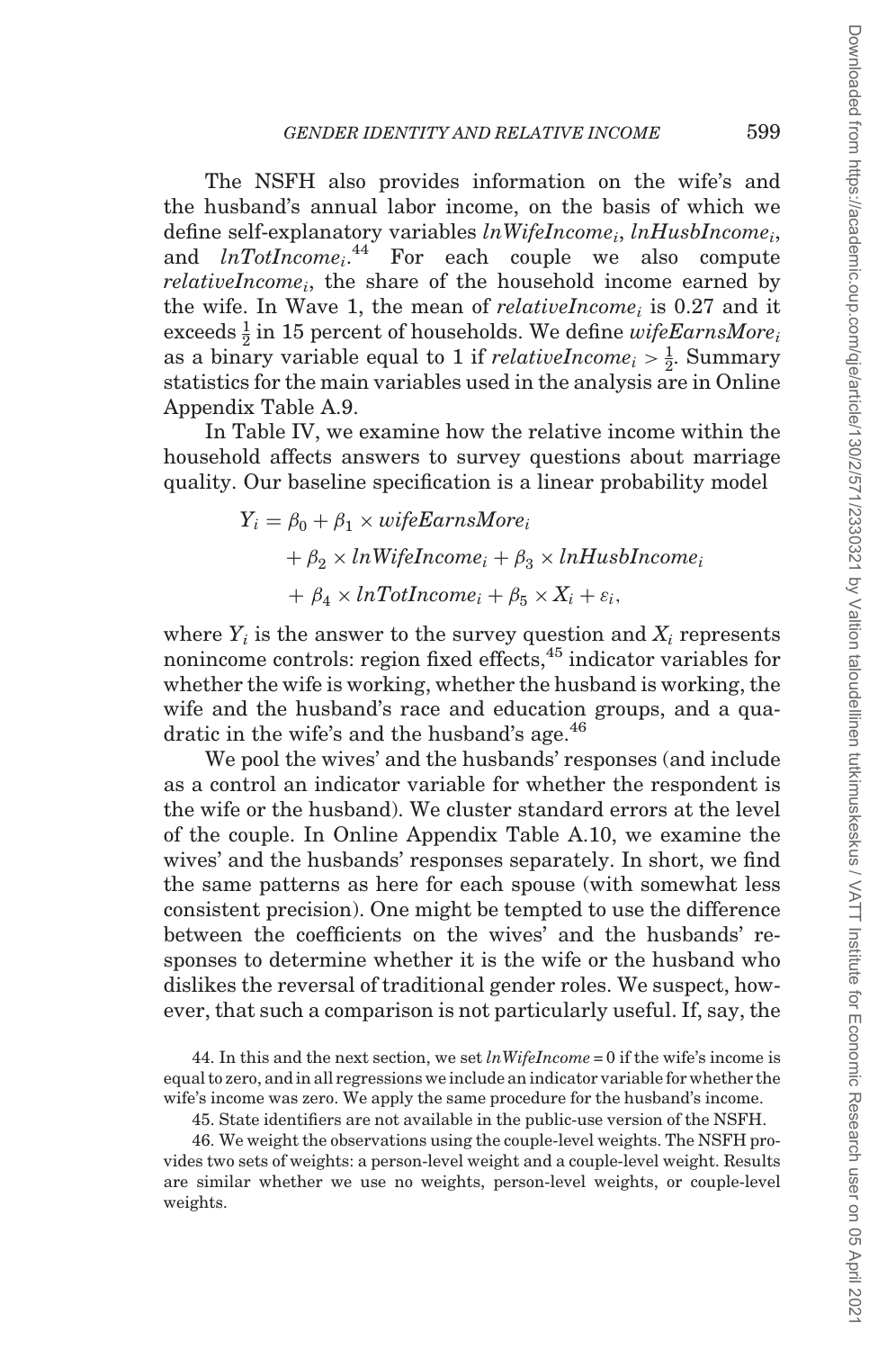|                                                       | (1)        | (2)        | <b>(3)</b> | (4)       |
|-------------------------------------------------------|------------|------------|------------|-----------|
| Panel A: dependent variable: happyMarriage            |            |            |            |           |
| wifeEarnsMore                                         | $-0.068**$ | $-0.060*$  | $-0.070*$  | $-0.065*$ |
|                                                       | [0.031]    | [0.032]    | [0.036]    | [0.037]   |
| Observations                                          | 7,659      | 7,659      | 7,659      | 7,659     |
| $R$ -squared                                          | 0.025      | 0.026      | 0.025      | 0.025     |
| Panel B: dependent variable: marriageTrouble          |            |            |            |           |
| wifeEarnsMore                                         | $0.082***$ | $0.078***$ | $0.079**$  | $0.086**$ |
|                                                       | [0.027]    | [0.029]    | [0.033]    | [0.034]   |
| Observations                                          | 7,520      | 7,520      | 7,520      | 7,520     |
| $R$ -squared                                          | 0.047      | 0.048      | 0.047      | 0.048     |
| Panel C: dependent variable: <i>discussSeparation</i> |            |            |            |           |
| wifeEarnsMore                                         | $0.068***$ | $0.064***$ | $0.060**$  | $0.065**$ |
|                                                       | [0.024]    | [0.024]    | [0.028]    | [0.028]   |
| Observations                                          | 7,507      | 7,507      | 7,507      | 7,507     |
| $R$ -squared                                          | 0.034      | 0.034      | 0.034      | 0.034     |
| Additional controls:                                  |            |            |            |           |
| Cubic in <i>lnWifeIncome</i> and <i>lnHusbIncome</i>  | no         | yes        | no         | no        |
| relativeIncome                                        | no         | no         | yes        | yes       |
| $ Wife-Husb\ Income\ Rank $                           | no         | no         | n0         | yes       |

#### TABLE IV

RELATIVE INCOME AND MARITAL SATISFACTION

*Notes.* The data are from Wave 1 of the National Survey of Family and Households (NSFH). The sample is restricted to couples where both the wife and the husband are between 18 and 65 years old and at least one person in the household has positive income. The sample includes observations from both husbands and wives. The dependent variables, *happyMarriage*, *marriageTrouble*, and *discussSeparation* are binary variables based on respondents' answers about their marriage (details in the text). *relativeIncome* is the share of the household income earned by the wife. *wifeEarnsMore* is an indicator variable for whether *relativeIncome* > 0.5. *lnWifeIncome* and *lnHusbIncome* are the logs of the wife's and husband's income, respectively. j*Wife-Husb Income Rank*j is the absolute difference in the income ranks of husbands and wives in their respective income distributions. All regressions include the log of the wife's income, log of the husband's income, log of the total household income, a quadratic in wife and husband's age, indicator variables for wife and husband's race and education (five categories), region fixed effects, and an indicator variable for whether only the wife is working or only the husband is working. Each regression includes an indicator variable for whether the wife or the husband is the respondent and have standard errors clustered at the level of the couple. All regressions are weighted using the Wave 1 couple weights from NSFH. Robust standard errors are reported in brackets. \*\*\*significant at 1%, \*\*at 5%, \*at 10%.

husband is initially the one who is unhappy, he may start to behave in ways that make the wife unhappy, perhaps even more so.<sup>47</sup> Such a possibility echoes Al Roth's Iron Law of Marriage: you cannot be happier than your spouse (Roth 2008).

As column (1) of Table IV shows, spouses tend to be less happy with the marriage, are more likely to report that the

47. Sayer et al. (2011) analyze a postdivorce survey that ascertains which spouse wanted the divorcemore, but they do not examine the role of relative income.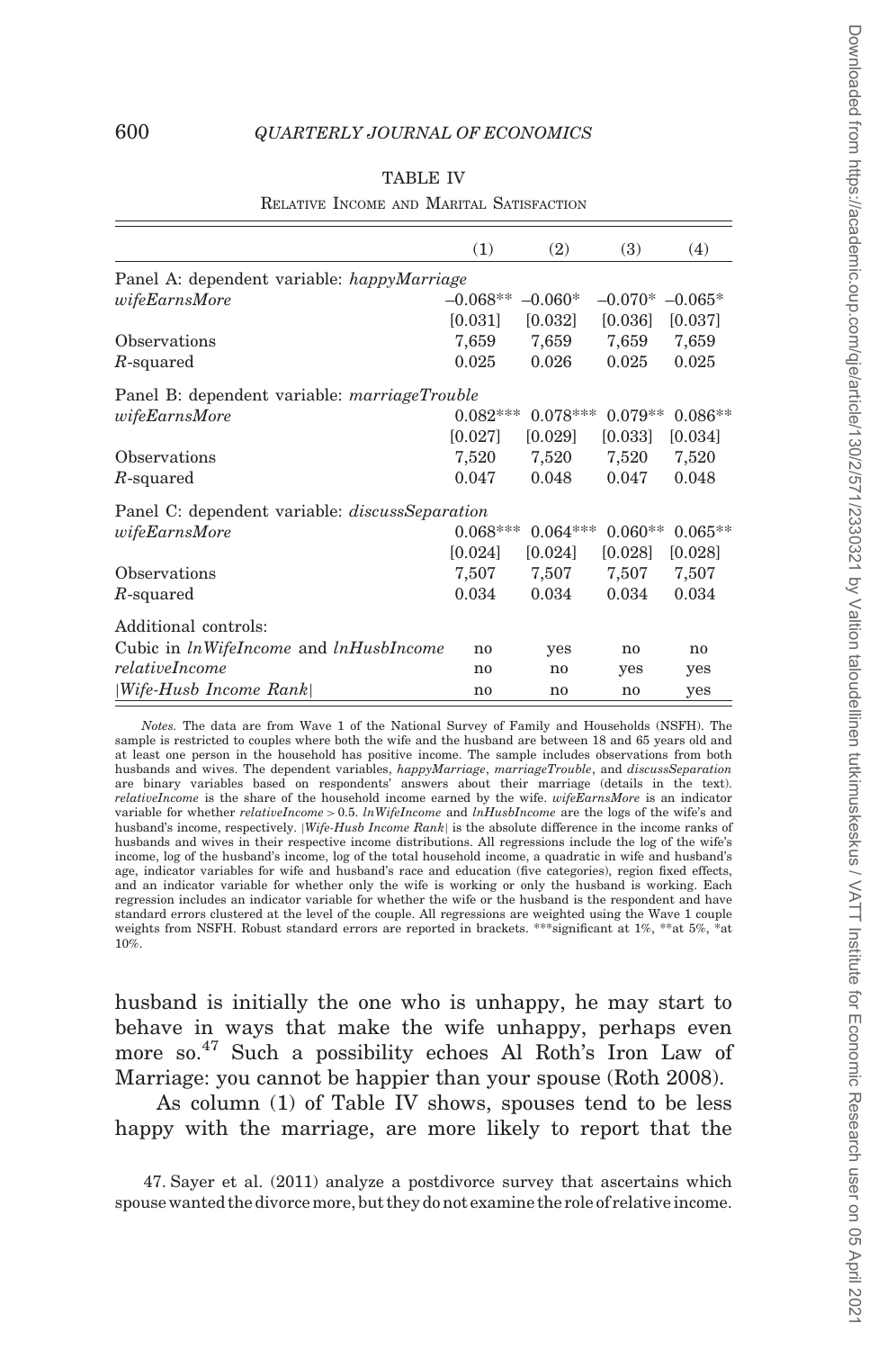marriage is in trouble, and are more likely to have discussed separation if the wife earns more than the husband. In column (2), we add more flexible income controls, namely, cubic polynomials of  $lnWifelncome<sub>i</sub>$  and  $lnHusblncome<sub>i</sub>$ . The estimates of  $\beta_1$  are mostly unaffected. Since gender identity is more plausibly associated with a prescription that ''the husband should earn more than the wife'' than with a prescription that ''it is better for the wife to earn 20% rather than 30% of the household income," in column (3) we include *relativeIncome<sup>i</sup>* as a control. This variable does not predict survey responses and the estimates of  $\beta_1$  are again unaffected. Hence, relative income within a household matters if and only if it makes the wife the primary breadwinner.

Finally, in column (4) we include a control for the absolute difference in income *rank* of the wife and the husband (defined within gender-specific distributions of income). Recall that standard models with assortative matching predict this is the variable that should matter. We again find no impact on  $\hat{\beta}_1$ : differences in income ranks have no predictive power; what matters is whether the wife earns more than the husband in absolute terms.

The effects are economically significant. In our preferred specification (column (3)), we find that if the wife earns more than the husband, spouses are 7 percentage points (15%) less likely to report that their marriage is very happy, 8 percentage points (32%) more likely to report marital troubles in the past year, and 6 percentage points (46%) more likely to have discussed separating in the past year.

Next we turn away from survey data to the revealed stability of marriage. For each couple in Wave 1 (1987–88), we construct a binary variable *divorced<sup>i</sup>* which is equal to 1 if the couple is separated or divorced when they are reinterviewed in Wave 2  $(1992–94).$ <sup>48</sup> In Table V, we consider the same specifications as in Table IV but with *divorced<sup>i</sup>* rather than the survey responses as the dependent variable. $49$  Column (1) considers the baseline specification. Column (2) controls more flexibly for the wife's and the husband's earnings. In both specifications we find that when

48. One concern is that there may be selective attrition by divorce status. If divorced couples are less likely to remain in the panel, we would underestimate the overall tendency to divorce, but the estimate of our key coefficient would be unaffected. Moreover, we find that there is no relationship between attrition and measures of marital stability. The overall attrition rate is about 10 percent.

49. All of the independent variables are measured in Wave 1. We use Wave 2 only to identify whether the couple is still together.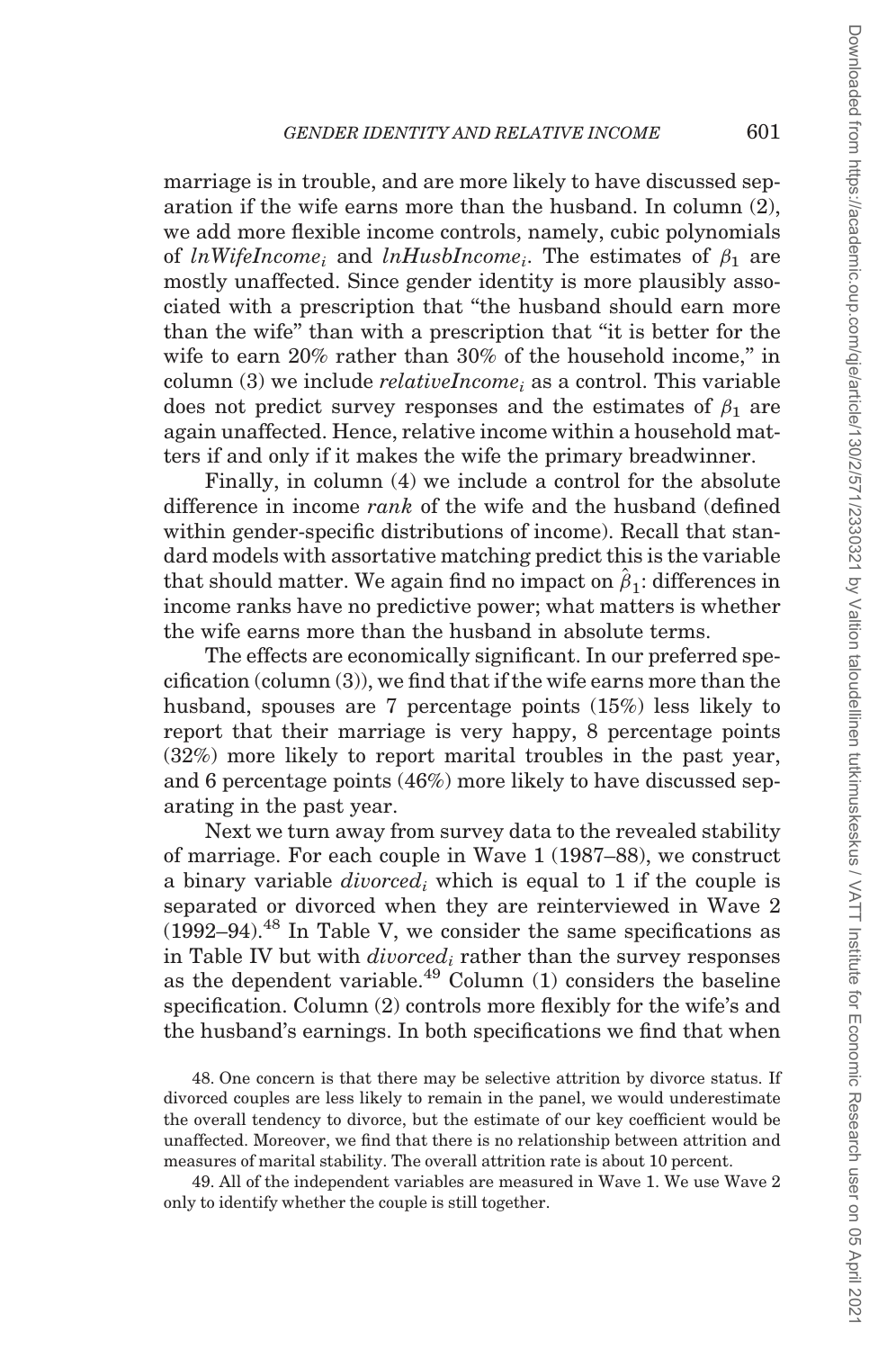|                                                     | (1)                  | (2)                          | (3)              | (4)                 |
|-----------------------------------------------------|----------------------|------------------------------|------------------|---------------------|
|                                                     |                      | Dependent variable: divorced |                  |                     |
| wifeEarnsMore                                       | $0.062**$<br>[0.025] | $0.060**$<br>[0.026]         | 0.048<br>[0.030] | $0.051*$<br>[0.030] |
| Observations<br>$R$ -squared                        | 3,439<br>0.080       | 3,439<br>0.086               | 3,439<br>0.080   | 3,439<br>0.080      |
| Additional controls:                                |                      |                              |                  |                     |
| Cubic in <i>lnWifeIncome</i> and<br>$lnH$ usbIncome | no                   | yes                          | no               | no                  |
| relativeIncome                                      | no                   | no.                          | yes              | yes                 |
| $ Wife-Husb\ Income\ Rank $                         | no                   | no.                          | no               | yes                 |

|                             | <b>TABLE V</b> |  |
|-----------------------------|----------------|--|
| RELATIVE INCOME AND DIVORCE |                |  |

*Notes.* The data are from Waves 1 and 2 of the National Survey of Family and Households (NSFH). The sample is restricted to couples where both the wife and the husband are between 18 and 65 years old (in Wave 1) and at least one person in the household has positive income. The dependent variable *divorced* is an indicator for whether the couple is divorced or separated as of Wave 2. *relativeIncome* is the share of the household income earned by the wife. *wifeEarnsMore* is an indicator variable for whether *relativeIncome* > 0.5. *lnWifeIncome* and *lnHusbIncome* are the logs of the wife's and husband's income, respectively. j*Wife-Husb Income Rank*j is the absolute difference in the income ranks of husbands and wives in their respective income distributions. All regressions include the log of the wife's income, log of the husband's income, log of the total household income, a quadratic in wife and husband's age, indicator variables for wife and husband's race and education (five categories), region fixed effects, and an indicator variable for whether only the wife is working or only the husband is working. All regressions are weighted using the Wave 1 couple weights from NSFH. Robust standard errors are reported in brackets. \*\*\*significant at 1%, \*\*at 5%, \*at 10%.

the wife earns more than the husband, the likelihood of divorce increases by about 6 percentage points ( $p < .05$ ). Since 12 percent of couples in the sample get divorced, this estimate implies that having the wife earn more than the husband increases the likelihood of divorce by 50 percent. In column (3), we include a control for relative income. The estimate decreases slightly to about 5 percentage points and becomes statistically insignificant  $(p=.11)$ . Including a control for the absolute difference in wife and husband's income rank does not change the estimate appreciably (column  $(4)$ ).<sup>50</sup> Hence, as before, what seems to matter is not relative income per se or the difference in ranks but whether the norm that the husband should earn more than the wife has been violated.

50. Separation or divorce occurs when the marriage fully breaks down and can be regarded as the end-point of marital instability. Among couples who remain married in both survey waves, we can also examine whether *wifeEarnsMore* in Wave 1 is associated with a deterioration in reported marital stability. We find some suggestive evidence in this direction but most of the point estimates are not statistically significant (see Online Appendix Table A.11).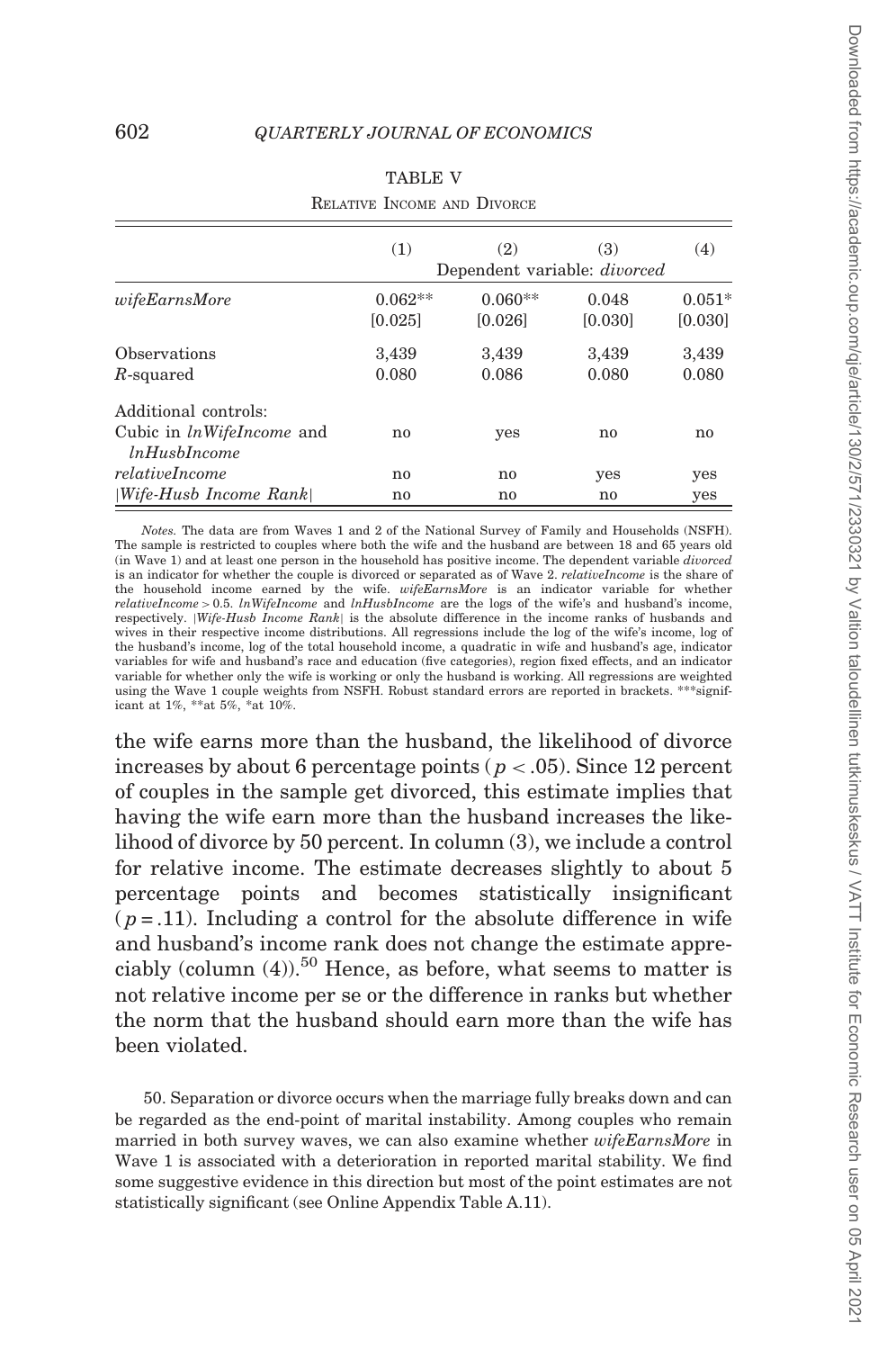The main concern with the interpretation of these results is the heterogeneity of the effect by education. When we consider the specification in column (3) separately by couples' education, we find that *wifeEarnsMore* increases divorce only among the *more* educated couples (where both the husband and the wife have at least some college education).

Our results in this section contribute to an existing literature in sociology that examines the relationship between relative income and divorce. The results in this literature are somewhat mixed. For example, Heckert, Nowak, and Snyder (1998), Jalovaara (2003), and Liu and Vikat (2004) report that couples are more likely to divorce if the wife earns more than the husband, while Rogers (2004) argues that divorce is most likely when the couples earn around the same amount of money.<sup>51</sup> In contrast to this literature, we examine marital satisfaction in addition to divorce and, more important, we analyze the impact of relative income conditional on each individual's income (and the total household income.) None of the aforementioned papers considers such specifications. $52$ 

#### VI. Home Production and Relative Income

Traditional gender roles also contain prescriptions about the division of chores within the household. In this section, we explore whether, when the wife earns more than the husband, the couple changes behavior at home so as to alleviate the sense of gender role reversal.

We use data from the American Time Use Suvey (ATUS) and the Current Population Survey (CPS), covering the years 2003 to 2011. As in the previous section, we restrict our analysis to couples where at least one person has positive labor income. Following Aguiar and Hurst (2007), we define chores as ''core'' nonmarket work (meal preparation and cleanup, doing laundry, vacuuming, etc.), time spent ''obtaining goods and services'' (e.g., grocery shopping), and time spent in "other" home production (home maintenance, vehicle repair, gardening, etc.). Our measure of *childcare* includes primary child care (e.g., changing diapers and feeding the child), educational child care (such as helping a child with

51. Kalmijn, Loeve, and Manting (2007) argue that the impact of relative income on dissolution differs across married and cohabiting couples.

52. Jalovaara (2003) reports divorce rates across all possible combinations of the wife's and the husband's income, but she employs a very rough measure that distinguishes between only five levels of income.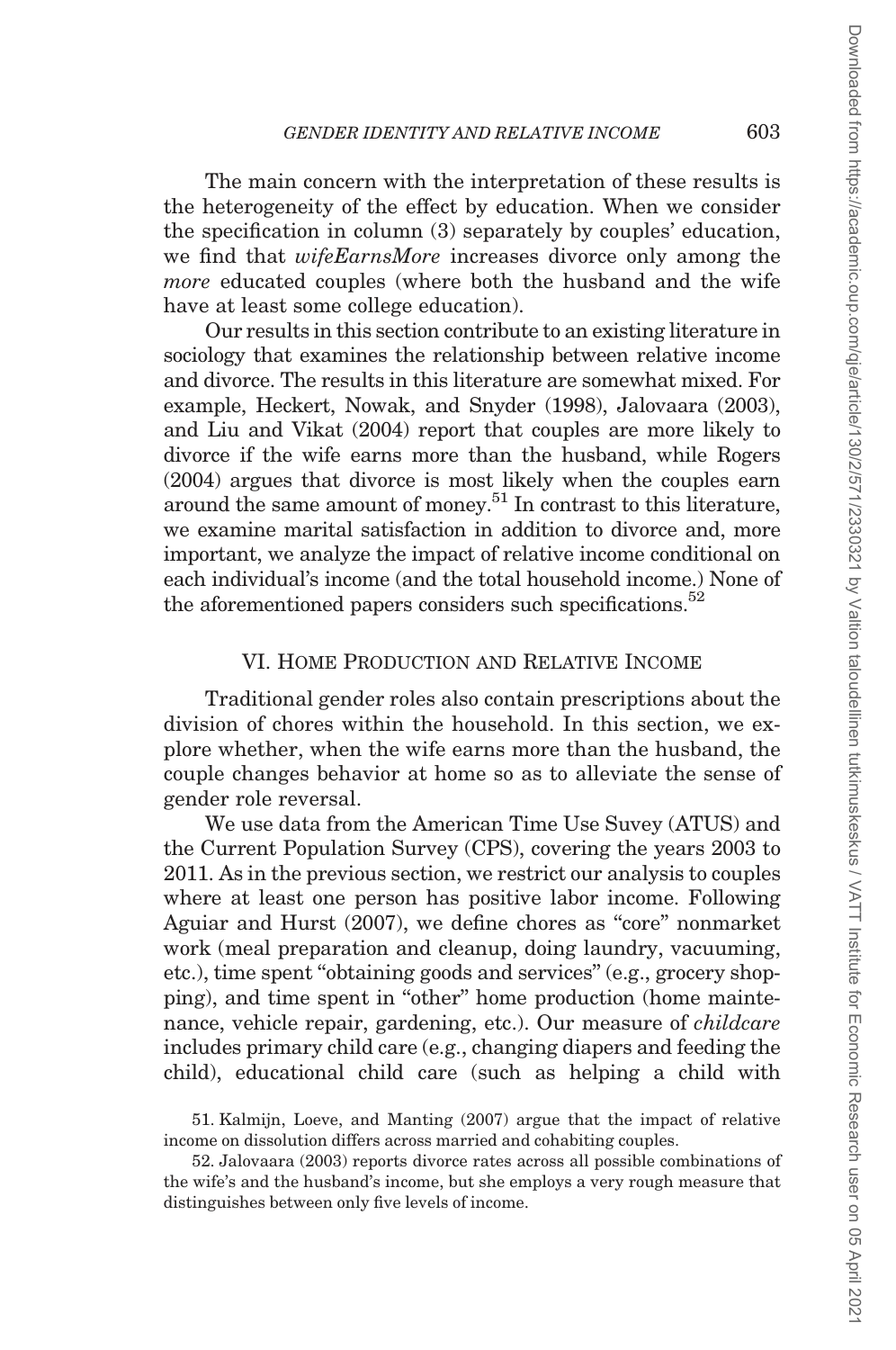homework), and recreational child care (playing games with the children, taking them to the zoo, etc.). For each individual in the sample, we define *totalNonMarketWork<sup>i</sup>* as the weekly number of hours spent on *chores* and *childcare*.

Variables *lnWifeIncome<sup>i</sup>* , *lnHusbIncome<sup>i</sup>* , and *lnTotIncome<sup>i</sup>* are based on the weekly earnings at the main job reported in the CPS or ATUS interviews (see Online Appendix for details).<sup>53</sup> Based on these earnings we define *relativeIncome<sup>i</sup>* and *wifeEarnsMore<sup>i</sup>* as before. Summary statistics are presented in Online Appendix Table A.12. Wives spend an average of 36 hours a week on chores and childcare, compared with 22.5 hours for husbands. Mean relative income is 0.34 and the wife earns more than the husband in 25 percent of the couples.

Ideally, we would like to compare the wife–husband gap in time spent on home production across couples where the wife earns more and those where she does not. Unfortunately, the ATUS/CPS only includes one respondent per household. Thus, to analyze how relative income impacts the division of home production, we focus on the interaction between the impact of gender and the impact of relative income on time use. Specifically, in column (1) of Table VI, we consider the baseline OLS model:

*totalNonMarketWork<sup>i</sup>*

 $= \beta_0 + \beta_1 \times female_i \times wifeEarnsMore_i$  $+ \beta_2 \times female_i + \beta_3 \times wifeEarnsMore_i$  $+ \beta_4 \times ln \text{Wifelncome}_i + \beta_5 \times female_i \times ln \text{Wifelncome}_i$  $+ \beta_6 \times lnHushIncome_i + \beta_7 \times female_i \times lnHusbIncome_i$  $+\beta_8 \times lnTotIncome_i + \beta_9 \times female_i \times lnTotIncome_i$  $+ \beta_{10} \times X_i + \beta_{11} \times female_i \times X_i + \varepsilon_i,$ 

where  $X_i$  includes year, state, and day of the week fixed effects; indicator variables for whether only the wife is working; whether only the husband is working; the wife and the husband's race and education groups; and a quadratic in the wife's and the husband's age. Our coefficient of interest is  $\beta_1$ . A positive estimate of  $\beta_1$ 

<sup>53.</sup> The reliance on a weekly earnings measure here, which deviates from the annual labor market earnings measures we use in other sections, is due to the lack of annual earnings for the substantive subsample of ATUS respondents who did not complete the March CPS.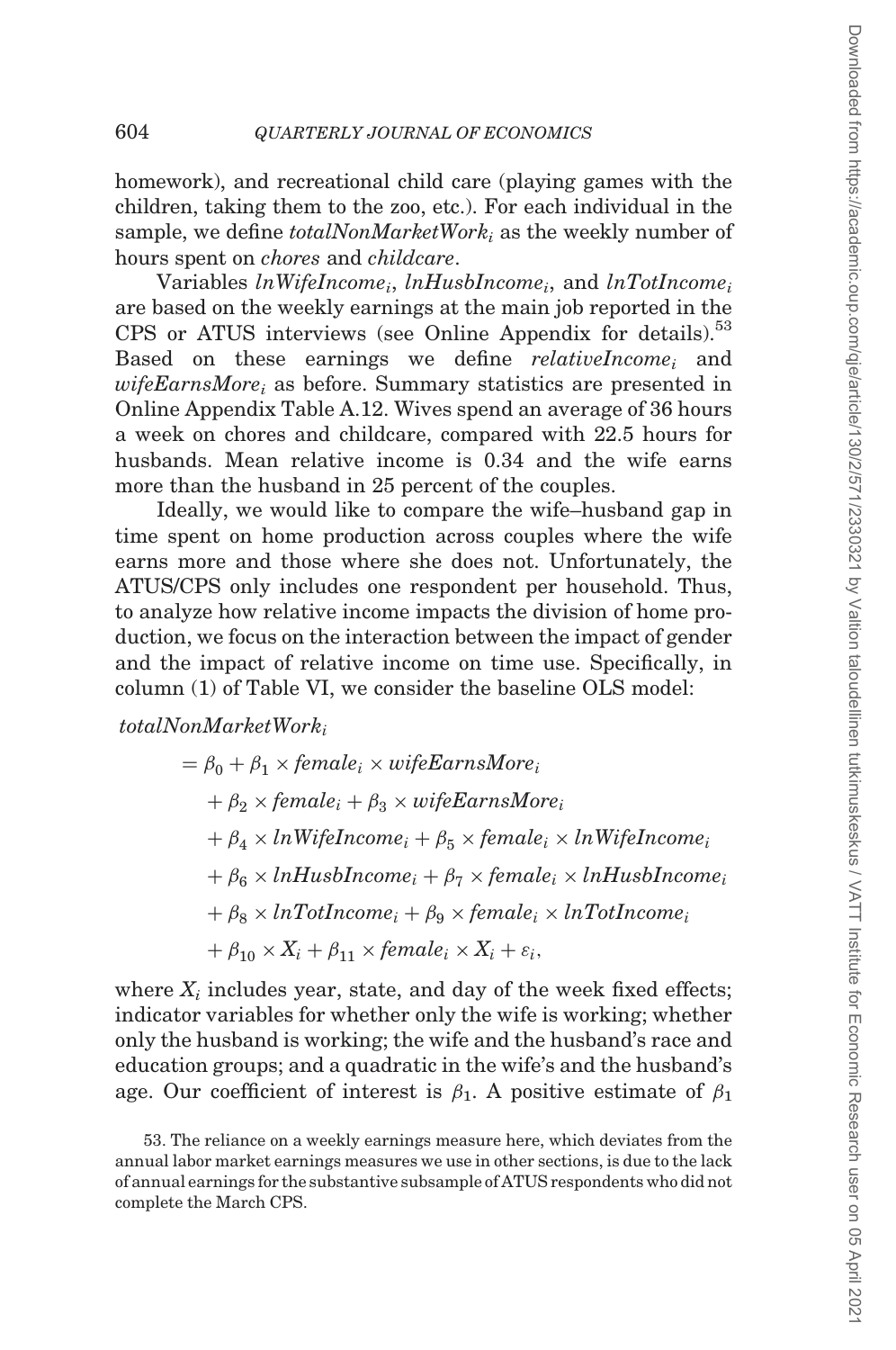|                                                                                                       | Э                                         | $\widehat{\mathfrak{D}}$ | $\widehat{\mathbf{e}}$ | $\bigoplus$ | Dependent variable: Total nonmarket work (hours per week)<br>$\widehat{e}$ | $\widehat{\mathbf{6}}$  |
|-------------------------------------------------------------------------------------------------------|-------------------------------------------|--------------------------|------------------------|-------------|----------------------------------------------------------------------------|-------------------------|
| female x wifeEarnsMore                                                                                | [0.740]                                   | 1.263*                   | $2.183***$             | $2.297***$  | 2.961 ***                                                                  | $2.757***$              |
|                                                                                                       | 1.087                                     | [0.762]                  | [0.782]                | [0.756]     | [0.844]                                                                    | [0.998]                 |
| wifeEarnsMore                                                                                         | [0.523]                                   | [0.544]                  | [0.557]                | [0.538]     | [0.600]                                                                    | [0.707]                 |
|                                                                                                       | 0.460                                     | 0.132                    | $-0.031$               | $-0.147$    | $-0.546$                                                                   | $-0.439$                |
| Observations                                                                                          | 37,665                                    | 37,665                   | 37,665                 | 37,665      | 22,390                                                                     | 0.375                   |
| R-squared                                                                                             | 0.233                                     | 0.233                    | 0.234                  | 0.285       | 0.224                                                                      | 18,227                  |
| Cubic in lnWifeIncome and lnHusbIncome<br>Additional controls:<br>Children controls<br>relativeIncome | $\overline{a}$<br>$\overline{\mathrm{n}}$ | yes<br>no                | yes<br>yes             | yes<br>yes  | yes<br>yes                                                                 | yes<br>$y$ es           |
| Sample restriction                                                                                    | none<br>$\overline{a}$                    | none<br>n0               | none<br>$\overline{a}$ | none<br>yes | both spouses have<br>positive income<br>yes                                | week-day<br>only<br>yes |

 $W<sub>0</sub>$ NONMARKET G<br>Games TABLE VI GENDER ŀ

 $\overline{a}$ 

еннроучет ав цве шне от цвета со пиектоко, *порегисоваться в с*овменность в систему высшеду автомативу автоматив<br>В примерение от продолжно последнительно пример, которые пример, по совмещения пример, по совмещении поддерж ime of the ATUS interview, *relativelneome* is the share of the household income earned by the wife. The key independent variable *wife.BarnsMore* is an indicator variable for whether *relativelncome*  $> 0.5$ . "Children controls" include indicator variables for whether the respondent has no children, whether the youngest child is 3 or younger, between 4 and 6, or is older than 6. All regressions include the log of the wife's income, log of the husband's income, log of the total household income, year, state, and day of the week fixed effects, the wife and the husband's race, a quadratic in wife and husband's age, indicator variables for the wife's and the husband's education groups (five categories), and indicator variables for whether only the husband is working, and whether only the wife is working. The specifications also include the interaction of all these controls with an indicator variable for whether the ATUS respondent is female. The estimated coefficients on female ATUS respondent in a regression that includes the same controls as in column (2) but only interacts wifeEarnsMore with female ATUS respondents are, respectively: 16.70 [0.26] (nonmarket work -childcare): 11.00 [0.22] (nonmarket work). Each observation is only interacts *wifeEarnsMore* with female ATUS respondents are, respectively: 16.70 [0.26] (nonmarket work + childcare); 11.00 [0.22] (nonmarket work). Each observation is employed at the time of the ATUS interview. *wifeIncome* ( *husbandIncome*) is the wife's (husband's) weekly earnings at main job. Earnings are drawn from the ATUS interview for the spouse that completes that interview and from the CPS interview for the other spouse; earnings from the CPS interview are changed to 0 if that spouse is not working at the time of the ATUS interview. *relativeIncome* is the share of the household income earned by the wife. The key independent variable *wifeEarnsMore* is an indicator variable for whether *relativeIncome* > 0.5. ''Children controls'' include indicator variables for whether the spondent has no children, whether the youngest child is 3 or younger, between 4 and 6, or is older than 6. All regressions include the log of the wife's income, log of the total household income, year, state, and day of the week fixed effects, the wife and the husband's race, a quadratic in wife and husband's age, indicator variables for the wife's and the husband's education groups (five categories), and indicator variables for whether only the husband is working, and whether only the wife is working. The specifications also include the interaction of all these controls with an indicator variable for whether the ATUS respondent is female. The estimated coefficients on female ATUS respondent in a regression that includes the same controls as in column (2) but weighted using the ATUS/CPS weight. Standard errors are reported in brackets. \*\*\*significant at 1% level, \*\*at 5%, \*at 10%. weighted using the ATUS/CPS weight. Standard errors are reported in brackets. \*\*\*significant at 1% level, \*\*at 5%, \*at 10%.

## *GENDER IDENTITY AND RELATIVE INCOME* 605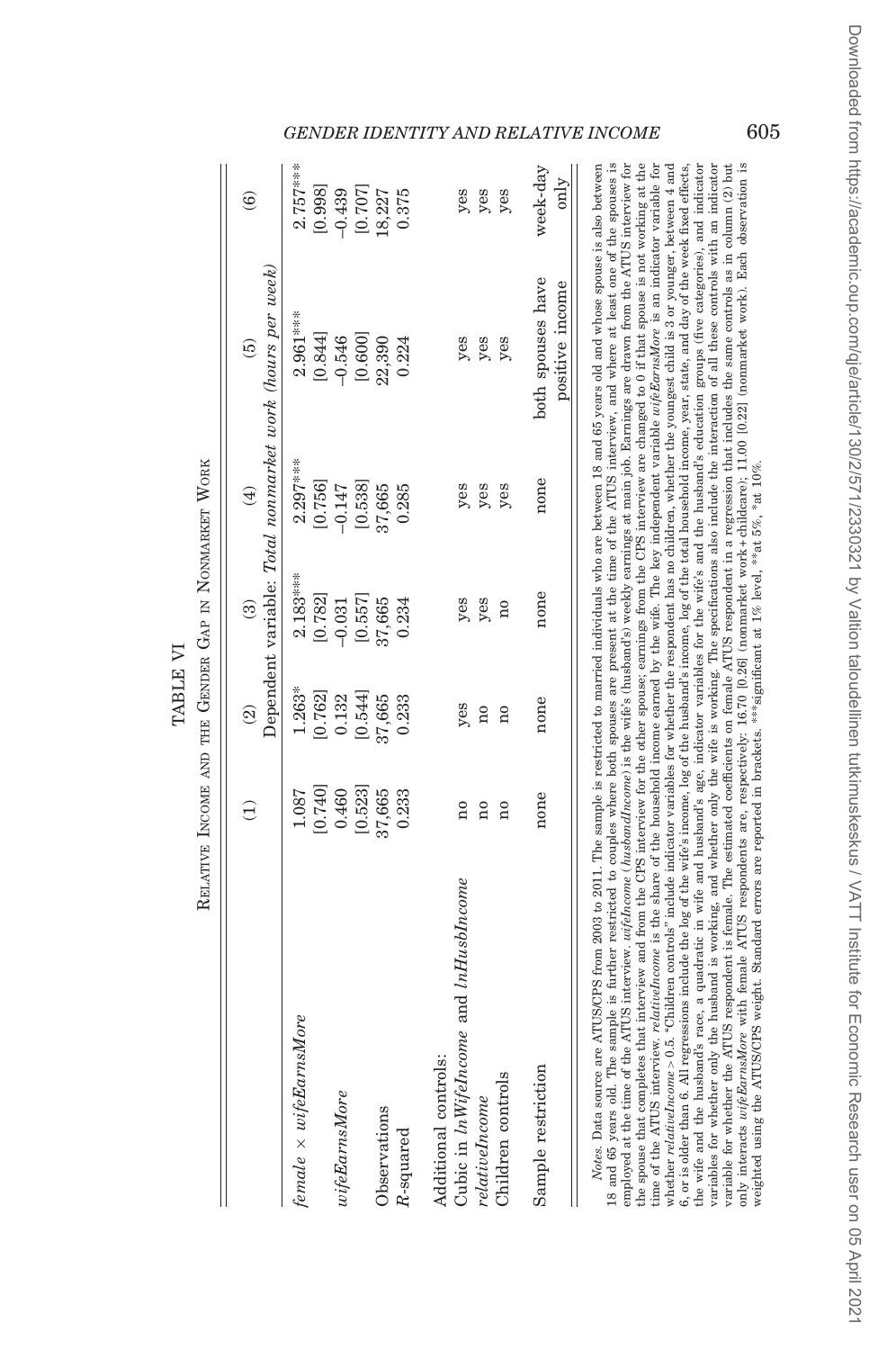would indicate that, ceteris paribus, in couples where the wife earns more than the husband, she also spends more time on chores and childcare. In the baseline specification, the estimate of  $\beta_1$  is 1.09 (statistically insignificant). In column (2) we include more flexible cubic polynomial controls for the wife's and the husband's income. The estimate of  $\beta_1$  is similar at 1.26.

In column (3) we include a control for *relativeIncome<sup>i</sup>* . That is particularly important in this context because standard Beckerian forces will lead the wife to do less housework when her contribution to family income increases. With this control, the estimate of  $\beta_1$  increases to 2.18 and becomes highly significant  $(p < .01)$ : Beckerian forces are present, but once a wife earns more than her husband she starts to compensate for it by spending more time on chores and childcare.<sup>54</sup>

In column (4), we further control for the presence of children of various ages.<sup>55</sup> The estimate remains largely unchanged. Finally, our results are robust to restricting the sample to couples where both the wife and the husband have strictly positive earnings (column (5)) as well as time-use during weekdays only (column (6)). In Online Appendix Table A.13, we separately analyze the impact on various components of total nonmarket work. In general we find positive coefficients, but only the effects on chores are statistically significant. When we examine the effect by education group, we find a larger estimate among the couples that are more educated but standard errors are much too large to draw any strong inference from this comparison.

In summary, it seems that women who are overly successful in the labor force pay for this success at home to abate the reversal of the traditional gender roles. Akerlof and Kranton (2000) report that women do not undertake less than half of the housework even if they work or earn more than the husband.

54. One potential source of an omitted variable bias would be that in couples that are ''more traditional,'' women are less likely to earn more than their husbands and are more likely to take on a larger share of housework. This force would bias the estimate of  $\beta_1$  downward, in the opposite direction of our finding. Similarly, one might be concerned that there are unobservable factors that lower the husband's income (below his potential and below the wife's income) and simultaneously lower his ability to do household chores. This is unlikely to be important, however: when the husband's realized income is further below his potential income, he spends more time on chores.

55. Specifically, we add indicator variables for whether there is no child, the youngest child is younger than 3, the youngest child is between 4 and 6, or the youngest child is older than 6.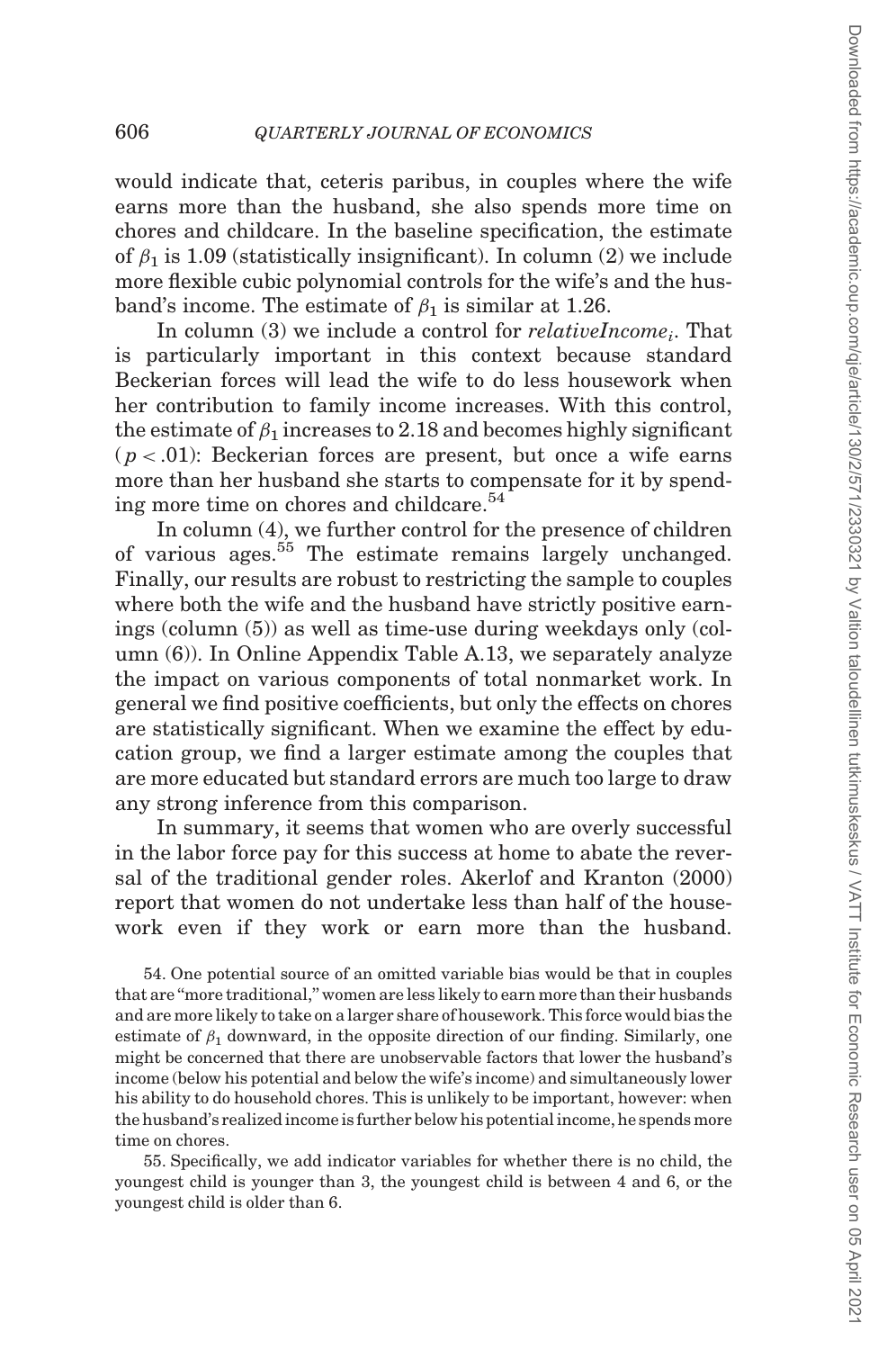Our finding is even more striking: the gender gap in nonmarket work is greater when the wife earns more than the husband.

As we mentioned earlier, the idea that individuals modify their behavior so as to fulfill gender roles has been present in the sociology literature at least since West and Zimmerman (1987). This idea was first applied to the division of household chores by Fenstermaker Berk (1985). More recently, Bittman et al. (2003) report that the extent of the wife's housework decreases in relative income when she makes less than the husband, but this relationship reverses when relative income exceeds one half. In contrast, Gupta (2007) and Gupta and Ash (2008) argue that the number of hours the wife spends on chores is solely determined by her level of income, without any regard for her relative income in the household.<sup>56</sup> Our findings are more in line with Bittman et al. (2003), though our approach varies from theirs on two dimensions: we use a different data set<sup>57</sup> and, more important, our specification includes controls for each individual's income.<sup>58</sup> Finally, in the next section we build on the existing evidence by documenting how relative income impacts household production within couples over time.

## VII. Panel Data Evidence

In this final section, we analyze labor force participation, marital stability, and home production using *within-couple* variation in relative income. We combine data from the family files (1968–2009) and the marital history file (2009) of the PSID (see Online Appendix for details of sample construction). We focus our analysis on couple-year observations where at least one of the spouses has positive earnings in the year(s) where relative earnings measures are used as independent variables. Summary statistics are in Online Appendix Table A.14.

56. Cooke (2006) finds that among U.S. couples where the wife earns more than the husband, the likelihood of divorce is lower if the wife engages in ''compensatory behavior''—that is, if she does a greater share of the housework. Greenstein (2000) argues that both men and women adjust their household production to neutralize deviance from traditional gender roles.

57. Bittman et al. (2003) draw on an Australian time-use survey from 1992.

58. Including these controls is particularly important given the results in Gupta (2007) and Gupta and Ash (2008).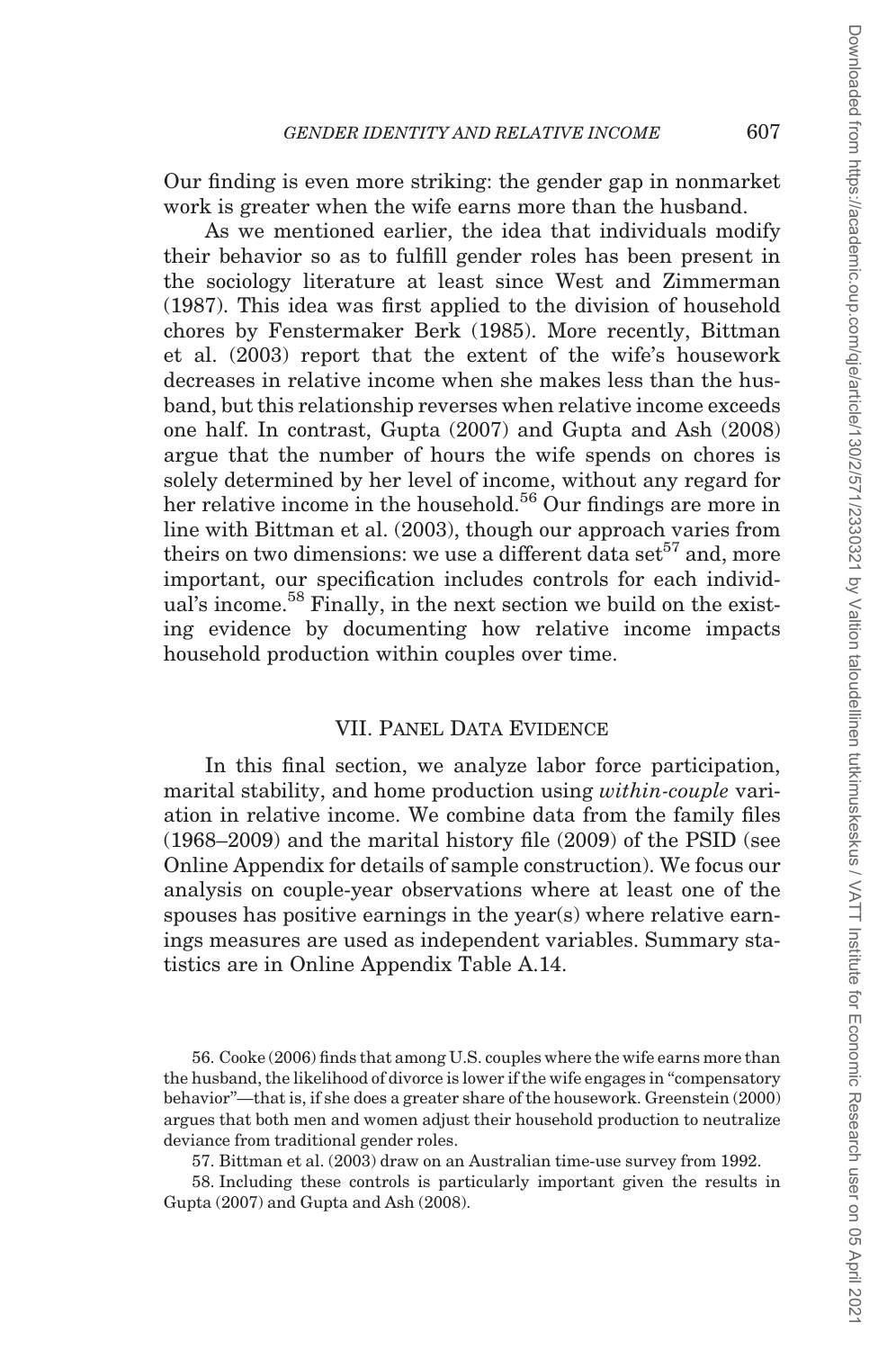#### *VII.A. Wife's Labor Force Participation*

Our analysis of wives' labor force participation in Section IV was based on an imputed likelihood that the wife would earn more than her husband. The panel setting offers an alternative to this imputation exercise. Because we observe couples over time, we can ask whether an actual realization of the wife earning more than her husband is predictive of the wife subsequently leaving the workforce. Specifically, we estimate a linear probability model with couple fixed effects regressing the wife's labor force participation in year *t* on whether the wife earned more than the husband in year  $t-1$  (controlling for  $lnW$ *ifeIncome*, *lnHusbandIncome*, and *lnTotalIncome* in *t* – 1 as well as for a number of other covariates).<sup>59</sup>

As shown in Table VII, Panel A, column (1), if a wife earns more than her husband, she is 1.9 percentage points less likely be in the labor force the following year  $(p < .01)$ . Moreover, in results not reported here, we find that if a wife earns more than her husband, she starts to work fewer hours the following year. These results echo Winslow-Bowe's (2006) finding that when the wife earns more than the husband, that situation typically does not persist for more than a year or two.

In column (2), we include cubics of each spouse's income as controls; the estimate is unaffected. When we add *relativeIncome* in  $t-1$  as a control in column (3), the effect falls down to 1.3 percentage points but remains highly significant  $(p < .01)$ . In column (4) we add a vector of controls for the presence of children; the estimate is barely affected. Finally, as column (5) shows, the specifications with couple fixed effects yields the same estimate as the cross-sectional relationship within the PSID. This further supports the view that selection is not driving the results in Section IV.

#### *VII.B. Divorce*

We study the impact of relative income on divorce using similar specifications as in the previous subsection, but we allow for a longer lag structure since divorce may take time to be completed.

<sup>59.</sup> Namely, year and state fixed effects, an indicator variable for only the wife working in  $t-1$ , an indicator variable for only the husband working in  $t-1$ , and quadratic functions of the wife's and the husband's age.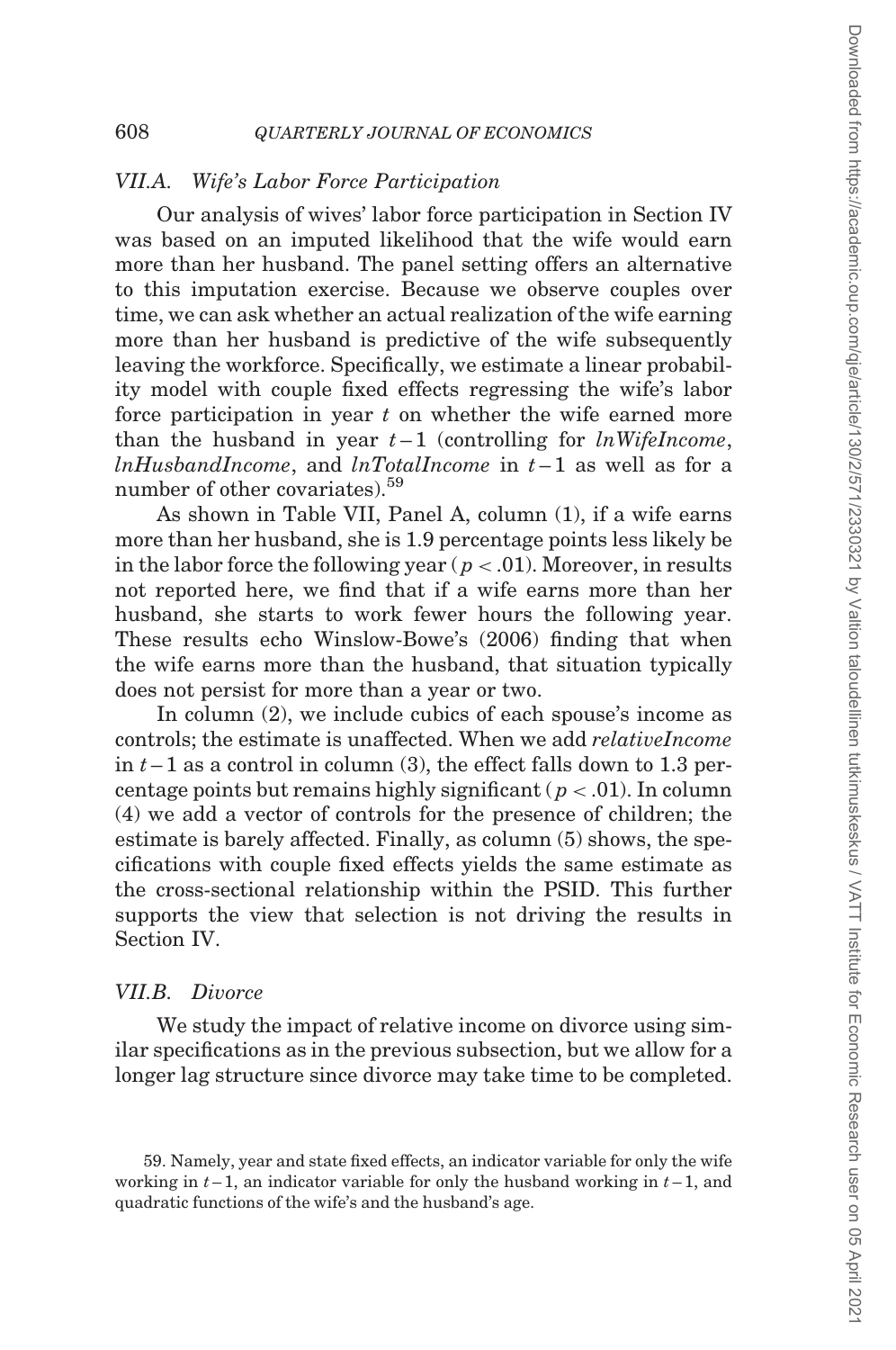Hence, we regress divorce in year *t* on *wifeEarnsMore* in both *t* – 1 and  $t - 2$ <sup>60</sup> When we construct the dependent variable, we code the couple as having divorced if they are no longer listed as married and there is no explicit mention of widowhood.<sup>61</sup>

Panel B of Table VII shows the results. In all of the specifications, the estimated effect of *wifeEarnsMore* on divorce is positive but typically imprecise. The lack of statistical power is also evident in the fact that the relationship is not significant even in the cross section. With this important caveat in mind, the point estimates are substantial: the likelihood of divorce increases by 25 percent if the wife earned more than her husband two years ago.

## *VII.C. Home Production*

The PSID asks the following question of both husbands and wives: "About how much time do you spend on housework in an average week—I mean time spent cooking, cleaning, and other work around the house?'' Relative to ATUS, this question is more vague about the exact content of the home production activities, but the PSID has two important advantages: (i) both spouses are asked to answer the question, which allows us to directly measure the gender gap in home production within a household, and (ii) the panel nature of the data allows us to examine how changes in relative income affect this gap.

We estimate the exact same specifications as in subsection VII.A but with the gap in housework as the dependent variable. As Panel C of Table VII shows, within a given couple, when the wife starts to earn more than the husband she takes on relatively more housework. In Online Appendix Table A.15, we show that the effect is driven by the wife doing more and the husband doing less housework, though the former channel plays a larger role.

60. Accordingly, we control for each spouse's income and total income in  $t-2$  as well as *t* – 1, and for year and state fixed effects, indicator variables for only the wife working in  $t-1$  and  $t-2$ , indicator variables for only the husband working in  $t-1$ and  $t-2$ , and quadratic functions of the wife's and the husband's age.

61. See the Online Appendix for a detailed discussion of how we construct the divorce variable. Our results are similar if we alternatively code the couple as having divorced only if divorce or separation was explicitly reported. We prefer our measure since it yields an average divorce rate of 2% per year, roughly similar to that observed in other data sets. (Under the alternative measure, average divorce rate is only 0.8% per year.)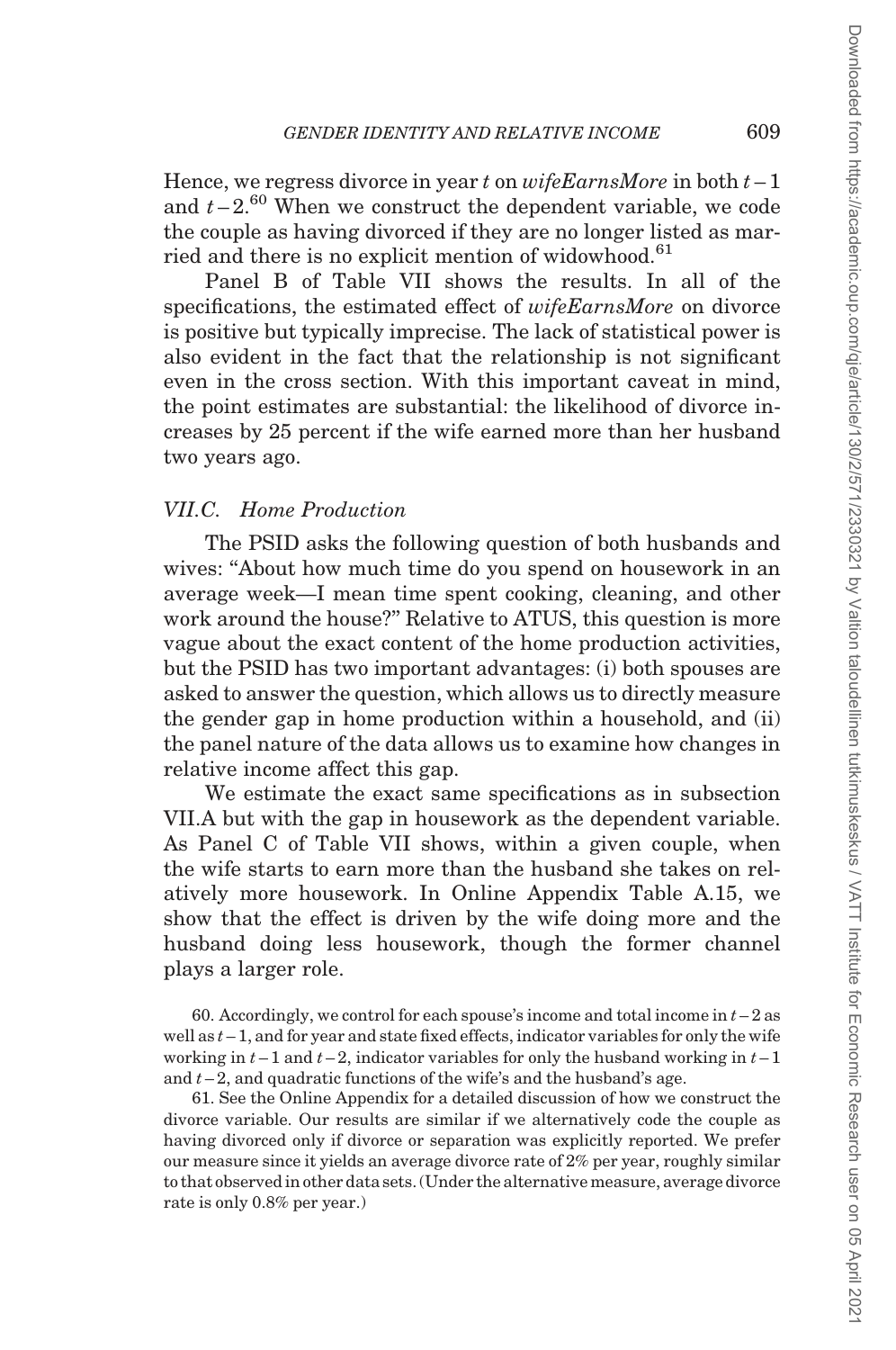| RELATIVE INCOME AND LABOR FORCE PARTICIPATION, DIVORCE, AND GENDER GAP IN HOUSEWORK, PANEL DATA EVIDENCE |                      |                          |                                                  |                                                                        |                                                                      |
|----------------------------------------------------------------------------------------------------------|----------------------|--------------------------|--------------------------------------------------|------------------------------------------------------------------------|----------------------------------------------------------------------|
|                                                                                                          | $\widehat{\Xi}$      | $\widehat{\mathfrak{D}}$ | $\widehat{\mathcal{C}}$                          | $\bigoplus$                                                            | $\widehat{e}$                                                        |
| Panel A: relative income and labor force participation                                                   |                      |                          |                                                  |                                                                        |                                                                      |
|                                                                                                          |                      |                          | Dependent variable: Wife in the labor force in t |                                                                        |                                                                      |
| $w$ ifeEarnsMore in $t-1$                                                                                | $-0.019***$          | $-0.018***$              | $-0.013***$                                      | $-0.012***$                                                            | $-0.014***$                                                          |
|                                                                                                          |                      |                          |                                                  |                                                                        |                                                                      |
| Observations                                                                                             | $[0.004]$<br>110,123 | $[0.004]$<br>$110,123$   | $[0.004]$<br>110,123                             | $[0.004]$<br>$110,123$                                                 | $[0.003]$<br>110,123                                                 |
| R-squared                                                                                                | 0.718                | 0.720                    | 0.720                                            | 0.721                                                                  | 0.662                                                                |
| Panel B: relative income and marital stability                                                           |                      |                          |                                                  |                                                                        |                                                                      |
|                                                                                                          |                      |                          | Dependent variable: Divorced in t                |                                                                        |                                                                      |
| $w$ ifeEarnsMore in $t-1$                                                                                | 0.003                | 0.003                    | 0.004                                            | 0.004                                                                  | 0.000                                                                |
|                                                                                                          | [0.002]              | $[0.003]$<br>$0.005*$    | $[0.003]$<br>$0.005$                             |                                                                        |                                                                      |
| $wieEarnsMore in t-2$                                                                                    | $0.005*$             |                          |                                                  |                                                                        |                                                                      |
|                                                                                                          | [0.003]              | [0.003]                  | $\left[0.003\right]$                             | $\begin{array}{c} [0.003] \\ 0.005 \\ [0.003] \\ [72,169] \end{array}$ | $\begin{array}{c} [0.003] \\ 0.002 \\ [0.003] \\ 72,169 \end{array}$ |
| Observations                                                                                             | 72,169               | 72,169                   | 72,169                                           |                                                                        |                                                                      |
| $R$ -squared                                                                                             | 0.418                | 0.418                    | 0.418                                            | 0.418                                                                  | 0.013                                                                |

Downloaded from https://academic.oup.com/qje/article/130/2/571/2330321 by Valtion taloudellinen tutkimuskeskus / VATT Institute for Economic Research user on 05 April 2021 Downloaded from https://academic.oup.com/qje/article/130/2/571/2330321 by Valtion taloudellinen tutkimuskeskus / VATT Institute for Economic Research user on 05 April 2021

TABLE VII

610 *QUARTERLY JOURNAL OF ECONOMICS*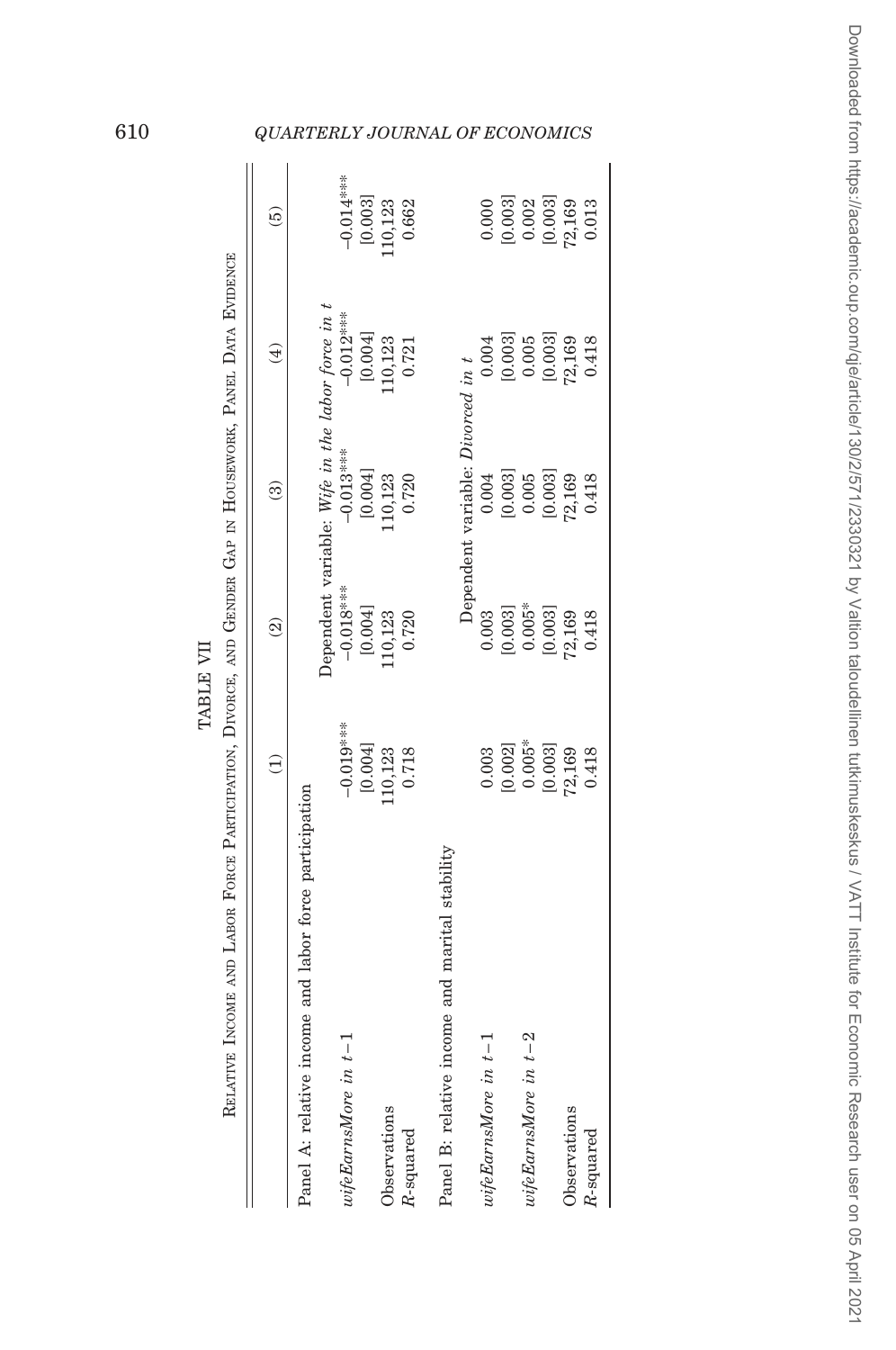|                                                                                                                                                                                                                                                                                                                                                                                                                                                                                                                                                                                                                                                                                                                                                                                                                                                                                                                                                                                                                                                                                                                                         |                         | TABLE VII<br>(CONTINUED) |          |                                                                      |                         |
|-----------------------------------------------------------------------------------------------------------------------------------------------------------------------------------------------------------------------------------------------------------------------------------------------------------------------------------------------------------------------------------------------------------------------------------------------------------------------------------------------------------------------------------------------------------------------------------------------------------------------------------------------------------------------------------------------------------------------------------------------------------------------------------------------------------------------------------------------------------------------------------------------------------------------------------------------------------------------------------------------------------------------------------------------------------------------------------------------------------------------------------------|-------------------------|--------------------------|----------|----------------------------------------------------------------------|-------------------------|
|                                                                                                                                                                                                                                                                                                                                                                                                                                                                                                                                                                                                                                                                                                                                                                                                                                                                                                                                                                                                                                                                                                                                         | $\ominus$               | $\widehat{\mathfrak{D}}$ | ම        | $\bigoplus$                                                          | ම                       |
| Panel C: relative income and gender gap in housework                                                                                                                                                                                                                                                                                                                                                                                                                                                                                                                                                                                                                                                                                                                                                                                                                                                                                                                                                                                                                                                                                    |                         |                          |          |                                                                      |                         |
|                                                                                                                                                                                                                                                                                                                                                                                                                                                                                                                                                                                                                                                                                                                                                                                                                                                                                                                                                                                                                                                                                                                                         |                         |                          |          | Dependent variable: Wife housework in $t$ – Husband housework in $t$ |                         |
| wifeEarnsMore in t                                                                                                                                                                                                                                                                                                                                                                                                                                                                                                                                                                                                                                                                                                                                                                                                                                                                                                                                                                                                                                                                                                                      | 0.059                   | $0.464*$                 | 1.048*** | $0.904***$                                                           | $1.141***$              |
|                                                                                                                                                                                                                                                                                                                                                                                                                                                                                                                                                                                                                                                                                                                                                                                                                                                                                                                                                                                                                                                                                                                                         | [0.250]                 | [0.261]                  | [0.275]  | [0.273]                                                              | [0.310]                 |
| Observations                                                                                                                                                                                                                                                                                                                                                                                                                                                                                                                                                                                                                                                                                                                                                                                                                                                                                                                                                                                                                                                                                                                            | 67,603                  | 67,603                   | 67,603   | 67,603                                                               | 67,603                  |
| R-squared                                                                                                                                                                                                                                                                                                                                                                                                                                                                                                                                                                                                                                                                                                                                                                                                                                                                                                                                                                                                                                                                                                                               | 0.586                   | 0.587                    | 0.587    | 0.595                                                                | 0.376                   |
| Additional controls:                                                                                                                                                                                                                                                                                                                                                                                                                                                                                                                                                                                                                                                                                                                                                                                                                                                                                                                                                                                                                                                                                                                    |                         |                          |          |                                                                      |                         |
| Couple fixed effects                                                                                                                                                                                                                                                                                                                                                                                                                                                                                                                                                                                                                                                                                                                                                                                                                                                                                                                                                                                                                                                                                                                    | yes                     | yes                      | $y$ es   | yes                                                                  | $\overline{\mathrm{m}}$ |
| Cubic in lnWifeIncome and lnHusbandIncome                                                                                                                                                                                                                                                                                                                                                                                                                                                                                                                                                                                                                                                                                                                                                                                                                                                                                                                                                                                                                                                                                               | $\overline{\rm n}$      | yes                      | yes      | yes                                                                  | yes                     |
| relativeIncome                                                                                                                                                                                                                                                                                                                                                                                                                                                                                                                                                                                                                                                                                                                                                                                                                                                                                                                                                                                                                                                                                                                          | $\overline{\mathrm{m}}$ | $\overline{a}$           | yes      | yes                                                                  | yes                     |
| Children controls                                                                                                                                                                                                                                                                                                                                                                                                                                                                                                                                                                                                                                                                                                                                                                                                                                                                                                                                                                                                                                                                                                                       | $\overline{\rm{a}}$     | $\overline{a}$           | no       | yes                                                                  | yes                     |
| Notes. The data are from the PSID, 1968 to 2009. See Online Appendix for sample construction for each panel. The sample is restricted to couples where both the wife and the<br>t is an indicator variable that equals 1 if relativelncome > 0.5 at time t. relativelncome is the share of the household income earned by the wife. h Wifelncome is the log of the wife's<br>husband are between 18 and 65 years of age and where at least one of the spouses is working in the year income and relative income measures are used in the regression. Wife in<br>the labor force in t is a dummy variable that equals 1 if the wife is in the labor force at time t, 0 otherwise. Divorced in t is a dummy variable that equals 1 if the couple is divorced<br>or separated at time t, 0 otherwise. Wife housework in $t$ - Husband housework in t is the difference between the wife's and the husband's weekly hours of home production at time t.<br>Wife housework in t is the wife's weekly hours of home production at time t. Husband housework in t is the husband's weekly hours of home production at time t. wifeBarnsMore in |                         |                          |          |                                                                      |                         |

## *GENDER IDENTITY AND RELATIVE INCOME* 611

 is an indicator variable that equals 1 if *relativeIncome* > 0.5 at time *t*. *relativeIncome* is the share of the household income earned by the wife. *lnWifeIncome* is the log of the wife's labor market earnings; *lnHusbandIncome* is the log of the husband's labor market earnings.''Children controls'' include indicator variables for whether the respondent has no children, whether the youngest child is 3 or younger, between 4 and 6, older than 6. All regressions include the log of the wife's income, the log of the husband's income, the log of the husband's income, the log of the couple's income, an indicator for whether only the wife is working, an indicator for whether only the husband is working, a quadratic in wife's and husband's age, year fixed effects and state fixed effects. All independent variables related to income in a regression (including whether only the wife is working or whether only the husband is working) are measured in the same year or years as *WifeEarnsMore* in that regression. Standard errors are clustered at the couple level and are reported in brackets. \*\*\*significant at 1% level,

labor market earnings; *InHusbandIncome* is the log of the husband's labor market earnings."Children controls" include indicator variables for whether the respondent has no children, whether the youngest child is 3 or younger, between 4 and 6, older than 6. All regressions include the log of the wife's income, the log of the husband's income, the log of the state in the log of the state incom the couple's income, an indicator for whether only the wife is working, an indicator for whether only the husband is working, a quadratic in wife's and husband's age, year fixed effects and state fixed effects. All independent variables related to income in a regression (including whether only the wife is working or whether only the husband is working) are measured in the same year or years as Wi*teBarnsMore* in that regression. Standard errors are clustered at the couple level and are reported in brackets. \*\*\*significant at 1% level,

\*\*at  $5\%$ , \*at  $10\%$ .

\*\*at  $5\%$ , \*at  $10\%$ .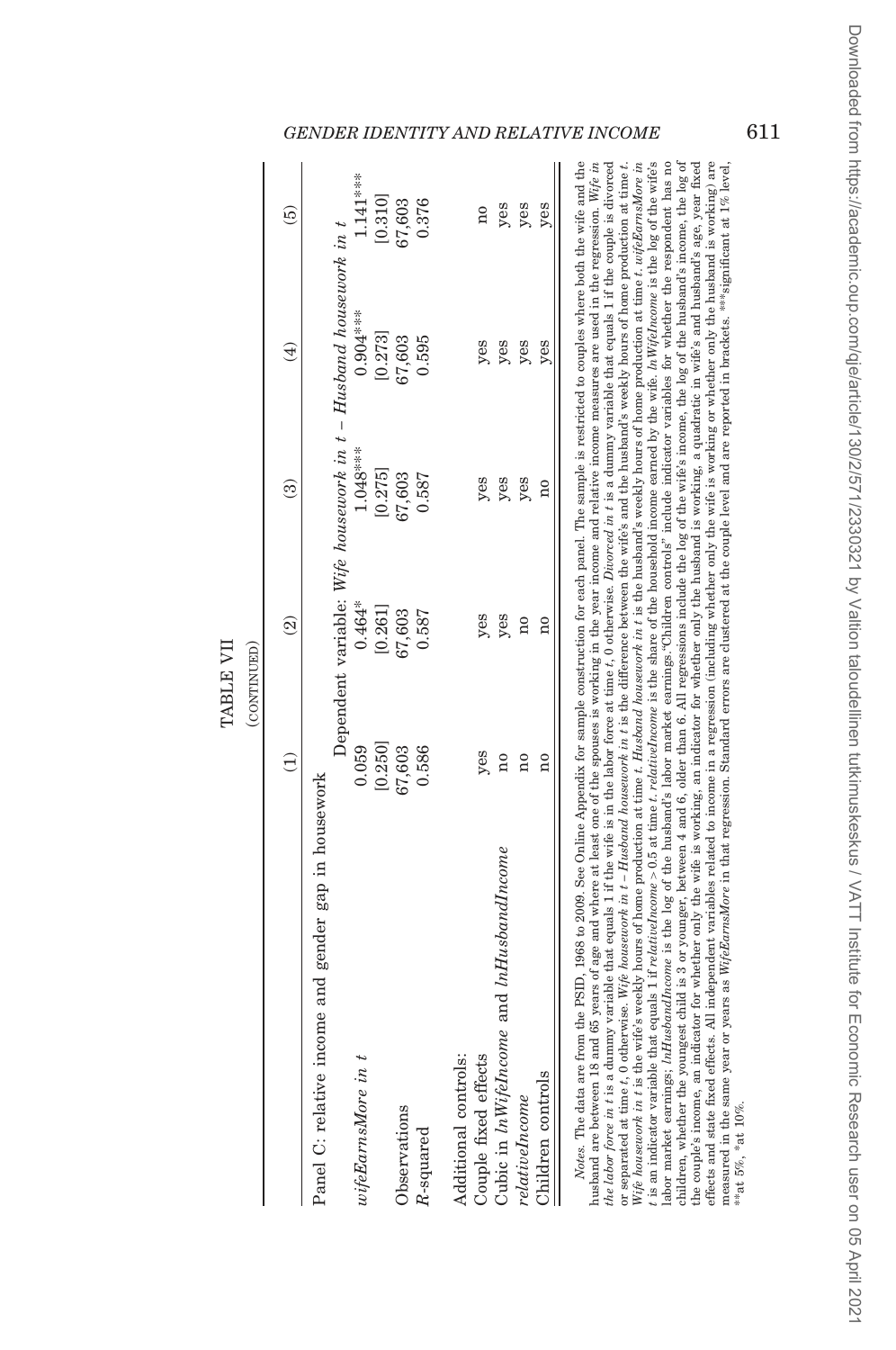## VIII. Conclusion

We show that the social norm "a man should earn more than his wife'' influences the distribution of relative income within households, the patterns of marriage and divorce, women's labor supply, and the division of home production activities between husbands and wives.

By definition, the norm that we focus on here would be of no practical relevance in a world where a woman could never earn more than her husband. The relative gains in women's labor market opportunities over the past half century have thus made this aspect of gender identity increasingly relevant. We suspect that these changes were particularly important because they happened quickly in comparison to the slow-moving social norms and concepts of gender.

While our empirical work focuses on the United States, rapid gains in women's labor market opportunities are not unique to this country. Even more rapid changes have taken place in developed Asian countries, such as Korea and Japan. At the same time, these Asian countries have experienced large declines in marriage rates and fertility among educated women. As suggested by Hwang (2012), the interaction of economic growth and intergenerational transmission of gender attitudes might play an important part in these developments.

In future work, we would like to better understand the long-run determinants of gender identity. While the evidence in this article suggests that the behavioral prescription that "a man should earn more than his wife" helps explain economic and social outcomes even in the most recent decade, this does not imply that this prescription is as strong today as it was in the past. How are gender identity norms evolving in the face of market forces that are making those norms increasingly costly?

University of Chicago University of Chicago National University of Singapore

### SUPPLEMENTARY MATERIAL

An Online Appendix for this article can be found at QJE online (qje.oxfordjournal.org).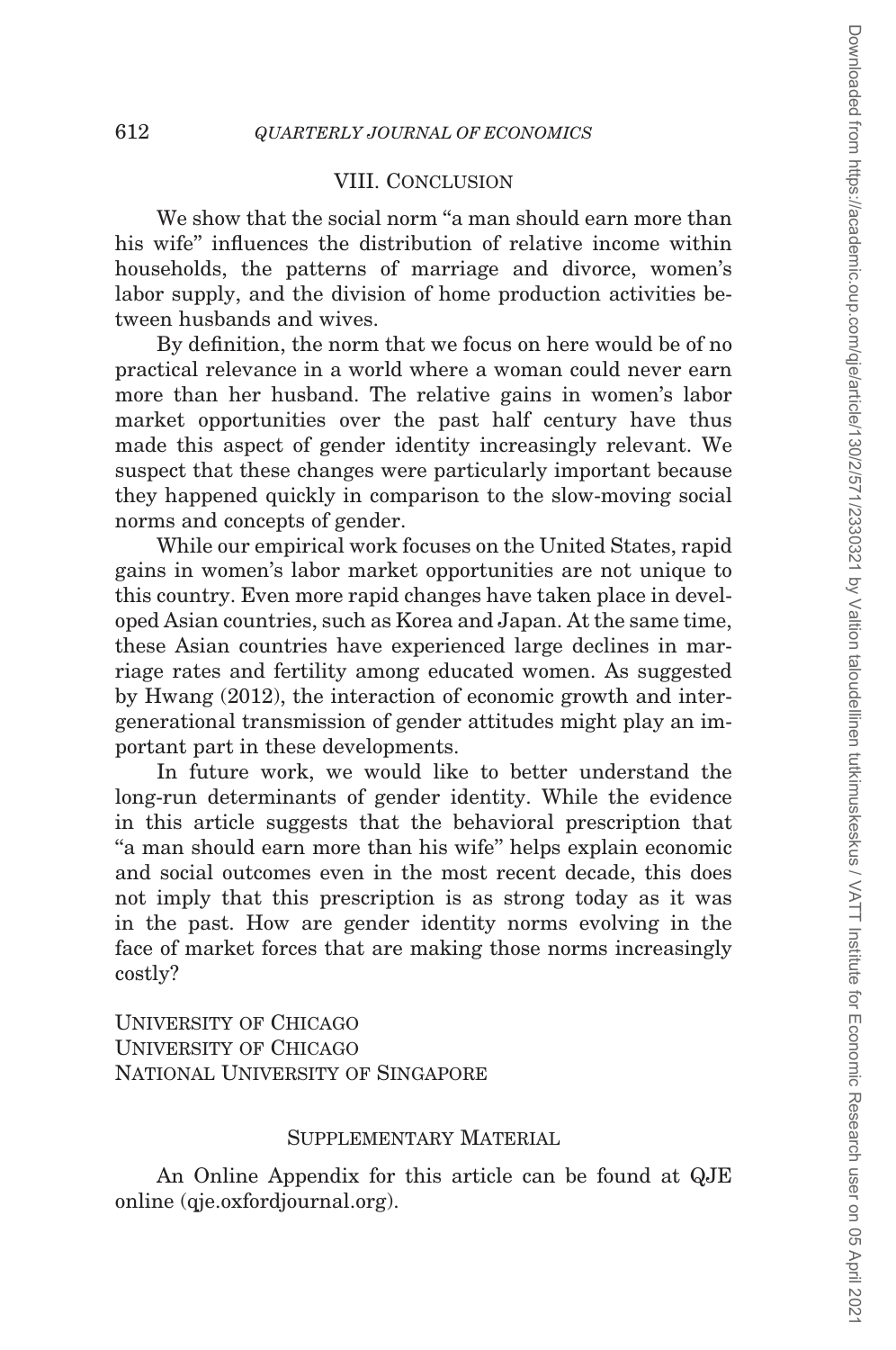#### **REFERENCES**

Aguiar, Mark, and Erik Hurst, ''Measuring Trends in Leisure: The Allocation of Time Over Five Decades,'' *Quarterly Journal of Economics*, 122 (2007), 969–1006.

- Aizer, Anna, ''The Gender Wage Gap and Domestic Violence,'' *American Economic Review*, 100 (2010), 1847–1859.
- Akerlof, George A., and Rachel E. Kranton, ''Economics and Identity,'' *Quarterly*

*Journal of Economics*, 115 (2000), 715–753. ———, *Identity Economics: How Our Identities Affect Our Work, Wages, and Well-Being* (Princeton, NJ: Princeton University Press, 2010).

- Altonji, Joseph G., Todd E. Elder, and Christopher R. Taber, ''Selection on Observed and Unobserved Variables: Assessing the Effectiveness of Catholic Schools,'' *Journal of Political Economy*, 113 (2005), 151–184.
- Autor, David, ''U.S. Labor Market Challenges over the Longer Term,'' Paper prepared for the Federal Reserve Board of Governors (2010).
- Baker, Matthew J., and Joyce P. Jacobsen, "Marriage, Specialization, and the Condor Division of Leonard T. (T.  $\alpha$ ,  $\alpha$ ,  $\alpha$ ,  $\alpha$ ,  $\alpha$ )
- Gender Division of Labor,'' *Journal of Labor Economics*, 25 (2007), 763–793. Bartik, Timothy,*Who BenefitsFrom State and Local Economic Development Policies?* (Kalamazoo, MI: W. E. Upjohn Institute for Employment Research, 1991).
- Becker, Gary S., ''A Theory of Marriage: Part I,'' *Journal of Political Economy*, 81 (1973), 813–846.

- Bertrand, Marianne, ''New Perspectives on Gender,'' in *Handbook of Labor Economics*, O. Ashenfelter, and D. Card, eds. Amsterdam: North-Holland, 1545–1592.<br>Bittman, Michael.
- Paula England, Liana Sayer, Nancy Folbre, and George Matheson, ''When Does Gender Trump Money? Bargaining and Time
- in Household Work,'' *American Journal of Sociology*, 109 (2003), 186–214. Black, Sandra E., and Elizabeth Brainerd, ''The Impact of Globalization on Gender Discrimination,'' *Industrial and Labor Relations Review*, 57 (2004), 540–559.
- Black, Sandra E., and Chinhui Juhn, ''The Rise of Female Professionals: Women's Response to Rising Skill Demand,'' *American Economic Review*, 90 (2000), 450–455.
- Black, Sandra E., and Philip E. Strahan, ''The Division of Spoils: Rent-Sharing and Discrimination in a Regulated Industry,'' *American Economic Review*, 91 (2001), 814–831.
- Blau, Francine D., and Lawrence M. Kahn, ''The U.S. Gender Pay Gap in the 1990s: Slowing Convergence,'' *Industrial and Labor Relations Review*, 60 (2006), 45–66.
- Charles, Kerwin K., and Ming Ching Luoh, ''Male Incarceration, the Marriage Market, and Female Outcomes,'' *Review of Economics and Statistics*, 92
- (2010), 614–627. Cooke, Lynn Prince, '' 'Doing' Gender in Context: Household Bargaining and Risk of Divorce in Germany and the United States,'' *American Journal of Sociology*, 112 (2006), 442–472.
- Fenstermaker Berk, Sarah, *The Gender Factory: The Apportionment of Work in American Households* (New York: Plenum Press, 1985).
- Fernandez, Raquel, Alessandra Fogli, and Claudia Olivetti, ''Mothers and Sons: Preference Development and Female Labor Force Dynamics,'' *Quarterly Journal of Economics*, 119 (2004), 1249–1299.
- Fisman, Raymond, Sheena S. Iyengar, Emir Kamenica, and Itamar Simonson, ''Gender Differences in Mate Selection: Evidence from a Speed Dating Experiment,'' *Quarterly Journal of Economics*, 121 (2006), 673–697. ———, ''Racial Preferences in Dating,'' *Review of Economic Studies*, 75 (2008),
- 117–132.
- Fortin, Nicole, ''Gender Role Attitudes and Women's Labour Market Outcomes across OECD Countries,'' *Oxford Review of Economic Policy*, 21 (2005), 416–438.
- Fortin, Nicole, ''Gender Role Attitudes and Women's Labor Market Participation: Opting Out, AIDS, and the Persistent Appeal of Housewifery,'' University of British Columbia Working Paper, 2009.

<sup>———, &#</sup>x27;'A Theory of Marriage: Part II,'' *Journal of Political Economy*, 82 (1974), S11–S26.